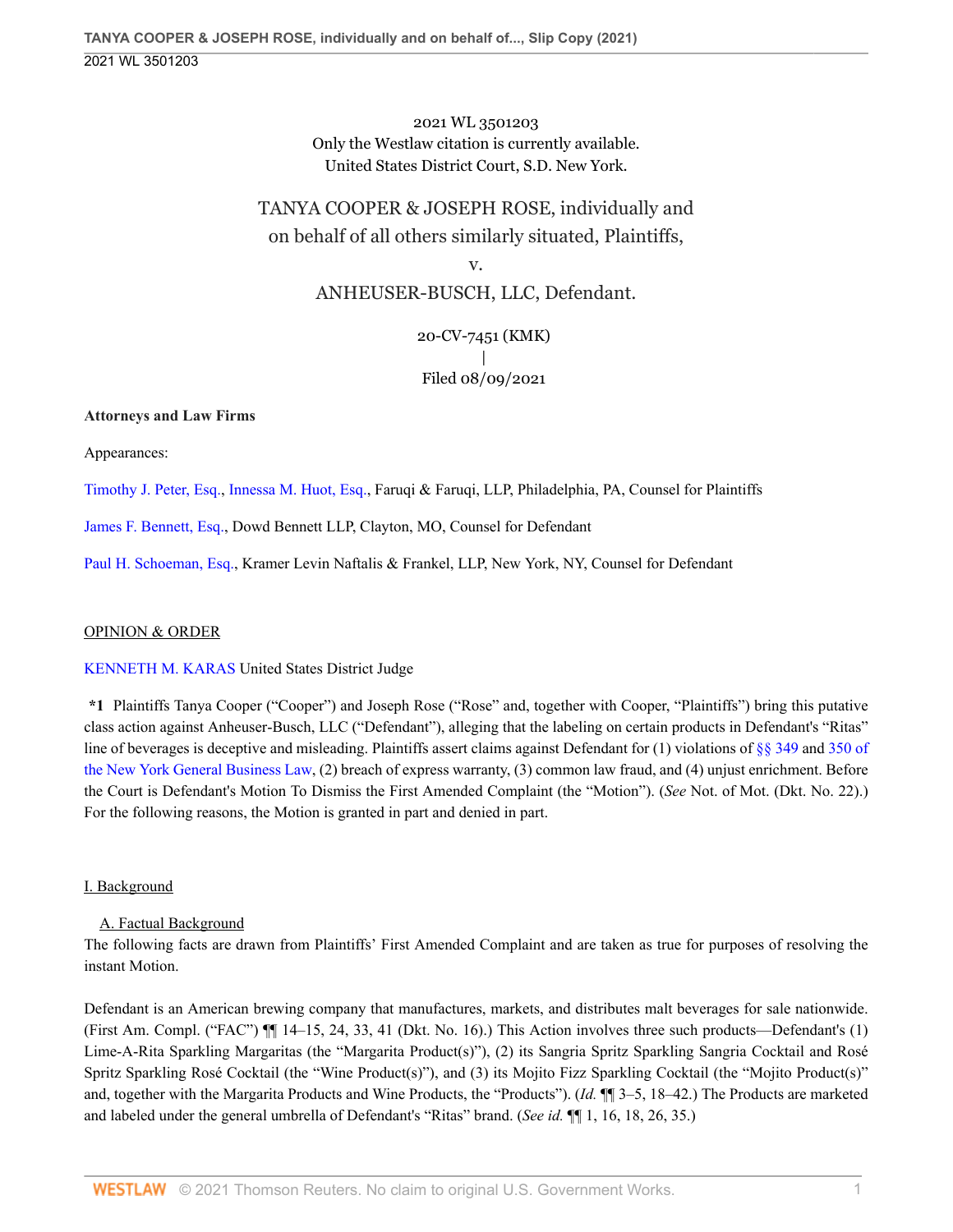<span id="page-1-0"></span>The Margarita Products are sold in packaging which prominently displays the words "LIME-a-RITA" and "SPARKLING MARGARITA." (*See id.*  $\P$  [1](#page-19-0)8.)<sup>1</sup> The front packaging contains an image of a margarita served with a salted rim and lime wedge. (*See id.*) Relying on definitions of "margarita" from Merriam-Webster dictionary, Dictionary.com, and the International Bartenders Association, Plaintiffs allege that "[i]t is common knowledge, and indeed definitional, that a margarita contains tequila," and that, "[w]hen consumers order margaritas at bars or other establishments selling alcoholic beverages, they reasonably expect to receive a cocktail containing tequila." (*Id.* ¶¶ 19–21.) Plaintiffs therefore contend that when reasonable consumers view the packaging of the Margarita Products, they would expect these products to contain tequila. (*Id.* ¶ 22.) But the Margarita Products do not contain tequila. (*Id.* ¶ 23.) In fact, the Margarita Products are malt beverages flavored to resemble a margarita—a fact disclosed in "a small font statement" on the bottom panel of the packaging. (*Id.* ¶ 24.) Plaintiffs aver that even if reasonable consumers were to catch this disclosure, it is "unlikely" they would understand that the Margarita Products lack tequila, "particularly in the context of the other prominent, false[,] and deceptive statements on the front packaging indicating that the products do contain tequila." (*Id.* ¶ 24.) For these reasons, Plaintiffs allege that the packaging of the Margarita Products is false and misleading. (*Id.* ¶ 25.)

**\*2** The Wine Products are sold in packaging that contains images of three different canned beverages. (*See id.* ¶ 26.) Two of these cans contain the words "SANGRIA SPRITZ" and "SPARKLING SANGRIA COCKTAIL." (*Id.*) The third can contains the words "ROSÉ SPRITZ" and "SPARKLING ROSÉ COCKTAIL." (*Id.*) In the bottom left-hand corner of the packaging, there are small images of wine glasses next to a number indicating how many cans of each flavor come in the package. (*See id.*) Relying on definitions from Merriam-Webster, Plaintiffs allege that "[w]hen consumers order Rosé or a Sangria at bars or other establishments selling alcoholic beverages, they reasonable [sic] expect to receive wine or a wine-based beverage." (*Id.* ¶¶ 27– 28.) They also aver that the term "Spritz" is "well known as a wine-based cocktail." (*Id.* ¶ 29.) Accordingly, they assert that reasonable consumers of the Wine Products would expect these products to contain wine. (*Id.* ¶ 30.) Like the Margarita Products, however, the Wine Products are flavored malt beverages that contain no wine. (*Id.* ¶¶ 32–33.) Although the packaging discloses this fact, it does so in small font on the bottom panel of the packaging. (*Id.* ¶ 33.) For the same reasons identified with respect to the Margarita Products, Plaintiffs allege that the packaging of the Wine Products is also false and misleading. (*Id.* ¶ 34.)

Like the Wine Products, the Mojito Products are sold in packaging that contains images of three different cans. Two cans contain the words "MOJITO FIZZ" and "SPARKLING COCKTAIL." (*Id.* ¶ 35.) The third can contains the words "COSMO FIZZ" and "SPARKLING COCKTAIL." (*Id.*) The packaging also displays the words "SPARKLING CLASSIC COCKTAILS." (*Id.*) At the bottom of the front packaging, there are small images of Collins cocktail glasses and a martini glass next to a number indicating how many cans of each flavor come in the package. (*Id.*) Once again, Plaintiffs rely on definitions from Merriam-Webster, Dictionary.com, and the International Bartenders Association for the proposition that reasonable consumers would expect the Mojito Products to contain rum. (*Id.* ¶¶ 36–39.) But the Mojito Products, like the Margarita Products and Wine Products, are malt beverages. (*Id.* ¶ 41.) Though flavored to resemble a mojito, they contain no rum. (*Id.*) Again, the disclosure indicating that the Mojito Products are malt beverages appears in small font on the bottom panel of the packaging. (*Id.*) Based on these features of the Mojito Products' packaging, Plaintiffs allege that the packaging is false and misleading. (*Id.* ¶ 42.)

Plaintiffs allege that the Products' packaging is also misleading in light of similar labeling used by competitor products. (*See id.*  $\P\P$ 43–51.) For example, other companies sell canned beverages with labeling such as "SPARKLING MARGARITA" (Jose Cuervo), "CLASSIC Margarita" (Salvador's), or "Perfect Margarita" (BuzzBox). (*See id.* ¶¶ 43–45.) But these products, in contrast to the Margarita Products, actually do contain tequila. (*Id.* ¶ 43.) Plaintiffs allege that these competing products "demonstrate that the market and consumers have associated the cocktail name 'margarita' with a beverage containing tequila." (*Id.* ¶ 45.) They give similar examples with respect to canned mojitos, canned sangria, and canned rosé. (*See id.* ¶¶ 46–51.)

Plaintiff Cooper purchased a 12-pack of the Margarita Product and a 12-pack of the Mojito Product at a Stop & Shop in Mount Kisco, New York in December 2019. (*Id.* ¶ 12.) Plaintiff Rose purchased a 12-pack of the Margarita Product and a 12-pack of the Wine Product from a Rite-Aid in Brooklyn, New York in July 2020. (*Id.* ¶ 13.) In each case, Plaintiffs purchased the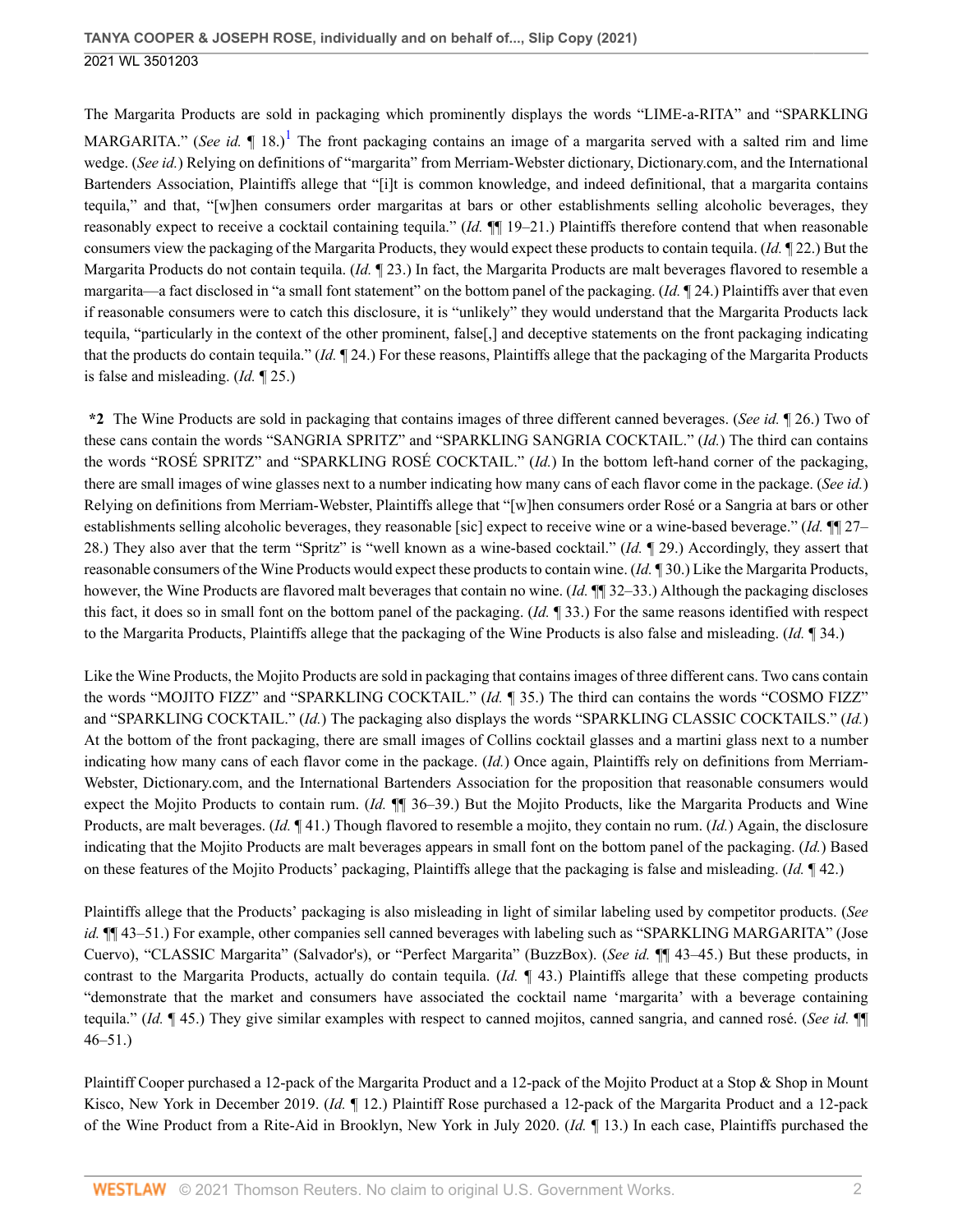Products under the expectation that they contained tequila (the Margarita Products), wine (the Wine Products), or rum (the Mojito Products). (*Id.* ¶¶ 12–13.) Neither Plaintiff saw a disclaimer indicating that the Products were flavored malt beverages that contained none of these ingredients. (*Id.*) Plaintiffs maintain that had they known these Products were merely flavored malt beverages, they would not have purchased the Products or would have paid significantly less for them. (*Id.*) They allege that they—along with other members of a putative class—"have been, and will continue to be, deceived or misled by Defendant's false and deceptive packaging of the Products." (*Id.* ¶ 52.)

**\*3** Although substantially similar claims have been raised in the District Court for the Western District of Missouri, *see Browning v. Anheuser-Busch, LLC*[, —F. Supp. 3d—, 2021 WL 1940645 \(W.D. Mo. May 13, 2021\)](http://www.westlaw.com/Link/Document/FullText?findType=Y&serNum=2053633020&pubNum=0000999&originatingDoc=I50bc8ae0f9e611eb9262974acac519d1&refType=RP&originationContext=document&vr=3.0&rs=cblt1.0&transitionType=DocumentItem&contextData=(sc.UserEnteredCitation)), Plaintiffs' allegations present a matter of first impression in this District.

### B. Procedural History

Plaintiffs filed their initial Complaint on September 11, 2020. (Dkt. No. 1.) On December 21, 2020, Defendant filed a premotion letter regarding its anticipated motion to dismiss. (Dkt. No. 13.) Plaintiffs filed their First Amended Complaint (the "FAC") on January 6, 2021. (Dkt. No. 16.) On January 20, 2021, Defendant again filed a pre-motion letter outlining the grounds for its proposed motion to dismiss. (Dkt. No. 17.) Following Plaintiffs' response to this letter, (Dkt. No. 19), the Court held a pre-motion conference on February 11, 2021, (*see* Dkt. (minute entry for Feb. 11, 2021)). Pursuant to the briefing schedule adopted at this conference, Defendant filed the instant Motion and supporting papers on February 25, 2021. (*See* Not. of Mot.; Decl. of Paul H. Schoeman, Esq., in Supp. of Def.'s Mot. ("Schoeman Decl.") (Dkt. No. 23); Def.'s Mem. of Law in Supp. of Mot. ("Def.'s Mem.") (Dkt. No. 24).) Plaintiffs filed their Opposition on March 11, 2021, (*see* Pls.' Opp'n to Def.'s Mot. ("Pls.' Opp'n") (Dkt. No. 25)), and Defendant filed its Reply on March 25, 2021, (*see* Def.'s Reply in Supp. of Mot. ("Def.'s Reply") (Dkt. No. 26)). On May 14, 2021, Plaintiffs notified the Court of supplemental persuasive authority from the United States District Court for the Western District of Missouri. (Dkt. No. 27.) Defendant filed a brief response on May 17, 2021. (Dkt. No. 28.)

### II. Discussion

### A. Standard of Review

The Supreme Court has held that although a complaint "does not need detailed factual allegations" to survive a motion to dismiss, "a plaintiff's obligation to provide the 'grounds' of his [or her] 'entitlement to relief' requires more than labels and conclusions, and a formulaic recitation of the elements of a cause of action will not do." *[Bell Atl. Corp. v. Twombly](http://www.westlaw.com/Link/Document/FullText?findType=Y&serNum=2012293296&pubNum=0000780&originatingDoc=I50bc8ae0f9e611eb9262974acac519d1&refType=RP&fi=co_pp_sp_780_555&originationContext=document&vr=3.0&rs=cblt1.0&transitionType=DocumentItem&contextData=(sc.UserEnteredCitation)#co_pp_sp_780_555)*, 550 U.S. 544, [555 \(2007\)](http://www.westlaw.com/Link/Document/FullText?findType=Y&serNum=2012293296&pubNum=0000780&originatingDoc=I50bc8ae0f9e611eb9262974acac519d1&refType=RP&fi=co_pp_sp_780_555&originationContext=document&vr=3.0&rs=cblt1.0&transitionType=DocumentItem&contextData=(sc.UserEnteredCitation)#co_pp_sp_780_555) (alteration omitted). Indeed, [Rule 8 of the Federal Rules of Civil Procedure](http://www.westlaw.com/Link/Document/FullText?findType=L&pubNum=1000600&cite=USFRCPR8&originatingDoc=I50bc8ae0f9e611eb9262974acac519d1&refType=LQ&originationContext=document&vr=3.0&rs=cblt1.0&transitionType=DocumentItem&contextData=(sc.UserEnteredCitation)) "demands more than an unadorned, thedefendant-unlawfully-harmed-me accusation." *Ashcroft v. Iqbal*[, 556 U.S. 662, 678 \(2009\)](http://www.westlaw.com/Link/Document/FullText?findType=Y&serNum=2018848474&pubNum=0000780&originatingDoc=I50bc8ae0f9e611eb9262974acac519d1&refType=RP&fi=co_pp_sp_780_678&originationContext=document&vr=3.0&rs=cblt1.0&transitionType=DocumentItem&contextData=(sc.UserEnteredCitation)#co_pp_sp_780_678). "Nor does a complaint suffice if it tenders naked assertions devoid of further factual enhancement." *Id.* (alteration, citation, and internal quotation marks omitted). Rather, a complaint's "[f]actual allegations must be enough to raise a right to relief above the speculative level." *[Twombly](http://www.westlaw.com/Link/Document/FullText?findType=Y&serNum=2012293296&pubNum=0000780&originatingDoc=I50bc8ae0f9e611eb9262974acac519d1&refType=RP&fi=co_pp_sp_780_555&originationContext=document&vr=3.0&rs=cblt1.0&transitionType=DocumentItem&contextData=(sc.UserEnteredCitation)#co_pp_sp_780_555)*, 550 [U.S. at 555](http://www.westlaw.com/Link/Document/FullText?findType=Y&serNum=2012293296&pubNum=0000780&originatingDoc=I50bc8ae0f9e611eb9262974acac519d1&refType=RP&fi=co_pp_sp_780_555&originationContext=document&vr=3.0&rs=cblt1.0&transitionType=DocumentItem&contextData=(sc.UserEnteredCitation)#co_pp_sp_780_555). Although "once a claim has been stated adequately, it may be supported by showing any set of facts consistent with the allegations in the complaint," *id.* [at 563,](http://www.westlaw.com/Link/Document/FullText?findType=Y&serNum=2012293296&pubNum=0000780&originatingDoc=I50bc8ae0f9e611eb9262974acac519d1&refType=RP&fi=co_pp_sp_780_563&originationContext=document&vr=3.0&rs=cblt1.0&transitionType=DocumentItem&contextData=(sc.UserEnteredCitation)#co_pp_sp_780_563) and a plaintiff must allege "only enough facts to state a claim to relief that is plausible on its face," *id.* [at 570,](http://www.westlaw.com/Link/Document/FullText?findType=Y&serNum=2012293296&pubNum=0000780&originatingDoc=I50bc8ae0f9e611eb9262974acac519d1&refType=RP&fi=co_pp_sp_780_570&originationContext=document&vr=3.0&rs=cblt1.0&transitionType=DocumentItem&contextData=(sc.UserEnteredCitation)#co_pp_sp_780_570) if a plaintiff has not "nudged [his] claims across the line from conceivable to plausible, the[ ] complaint must be dismissed," *id.*; *see also Iqbal*[, 556 U.S. at 679](http://www.westlaw.com/Link/Document/FullText?findType=Y&serNum=2018848474&pubNum=0000780&originatingDoc=I50bc8ae0f9e611eb9262974acac519d1&refType=RP&fi=co_pp_sp_780_679&originationContext=document&vr=3.0&rs=cblt1.0&transitionType=DocumentItem&contextData=(sc.UserEnteredCitation)#co_pp_sp_780_679) ("Determining whether a complaint states a plausible claim for relief will ... be a context-specific task that requires the reviewing court to draw on its judicial experience and common sense. But where the well-pleaded facts do not permit the court to infer more than the mere possibility of misconduct, the complaint has alleged—but it has not 'show[n]'—'that the pleader is entitled to relief.' " (alteration in original) (citation omitted) (quoting [Fed. R. Civ. P. 8\(a\)\(2\)](http://www.westlaw.com/Link/Document/FullText?findType=L&pubNum=1000600&cite=USFRCPR8&originatingDoc=I50bc8ae0f9e611eb9262974acac519d1&refType=LQ&originationContext=document&vr=3.0&rs=cblt1.0&transitionType=DocumentItem&contextData=(sc.UserEnteredCitation)))); *id.* [at 678–79](http://www.westlaw.com/Link/Document/FullText?findType=Y&serNum=2018848474&pubNum=0000780&originatingDoc=I50bc8ae0f9e611eb9262974acac519d1&refType=RP&fi=co_pp_sp_780_678&originationContext=document&vr=3.0&rs=cblt1.0&transitionType=DocumentItem&contextData=(sc.UserEnteredCitation)#co_pp_sp_780_678) ("[Rule 8](http://www.westlaw.com/Link/Document/FullText?findType=L&pubNum=1000600&cite=USFRCPR8&originatingDoc=I50bc8ae0f9e611eb9262974acac519d1&refType=LQ&originationContext=document&vr=3.0&rs=cblt1.0&transitionType=DocumentItem&contextData=(sc.UserEnteredCitation)) marks a notable and generous departure from the hypertechnical, code-pleading regime of a prior era, but it does not unlock the doors of discovery for a plaintiff armed with nothing more than conclusions.").

**\*4** "[W]hen ruling on a defendant's motion to dismiss, a judge must accept as true all of the factual allegations contained in the complaint," *Erickson v. Pardus*[, 551 U.S. 89, 94 \(2007\)](http://www.westlaw.com/Link/Document/FullText?findType=Y&serNum=2012395796&pubNum=0000780&originatingDoc=I50bc8ae0f9e611eb9262974acac519d1&refType=RP&fi=co_pp_sp_780_94&originationContext=document&vr=3.0&rs=cblt1.0&transitionType=DocumentItem&contextData=(sc.UserEnteredCitation)#co_pp_sp_780_94) (per curiam), and "draw[ ] all reasonable inferences in favor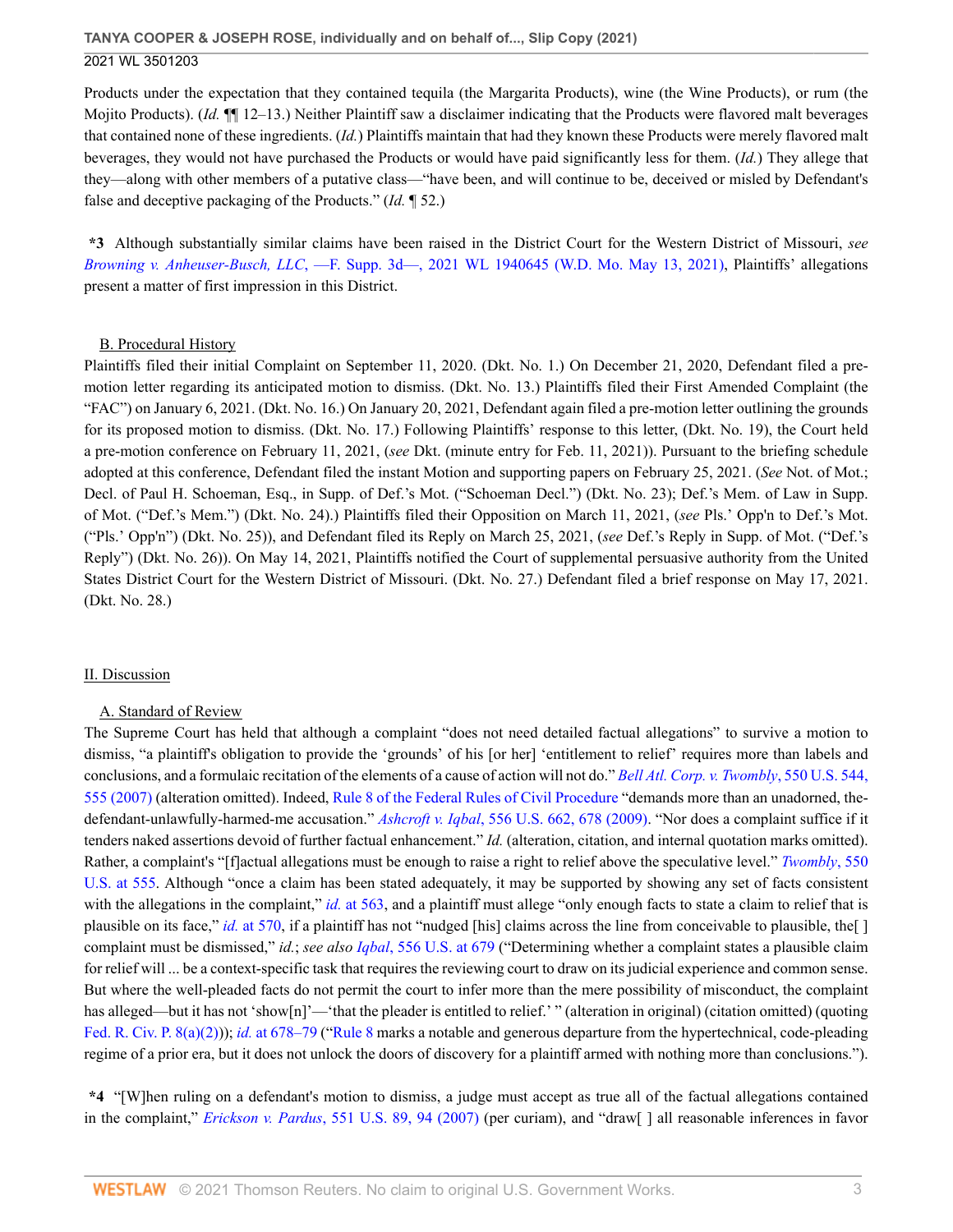of the plaintiff," *Daniel v. T&M Prot. Res., Inc.*[, 992 F. Supp. 2d 302, 304 n.1 \(S.D.N.Y. 2014\)](http://www.westlaw.com/Link/Document/FullText?findType=Y&serNum=2032550053&pubNum=0004637&originatingDoc=I50bc8ae0f9e611eb9262974acac519d1&refType=RP&fi=co_pp_sp_4637_304&originationContext=document&vr=3.0&rs=cblt1.0&transitionType=DocumentItem&contextData=(sc.UserEnteredCitation)#co_pp_sp_4637_304) (citing *[Koch v. Christie's Int'l](http://www.westlaw.com/Link/Document/FullText?findType=Y&serNum=2028764363&pubNum=0000506&originatingDoc=I50bc8ae0f9e611eb9262974acac519d1&refType=RP&fi=co_pp_sp_506_145&originationContext=document&vr=3.0&rs=cblt1.0&transitionType=DocumentItem&contextData=(sc.UserEnteredCitation)#co_pp_sp_506_145) PLC*[, 699 F.3d 141, 145 \(2d Cir. 2012\)\)](http://www.westlaw.com/Link/Document/FullText?findType=Y&serNum=2028764363&pubNum=0000506&originatingDoc=I50bc8ae0f9e611eb9262974acac519d1&refType=RP&fi=co_pp_sp_506_145&originationContext=document&vr=3.0&rs=cblt1.0&transitionType=DocumentItem&contextData=(sc.UserEnteredCitation)#co_pp_sp_506_145). Additionally, "[i]n adjudicating a Rule 12(b)(6) motion, a district court must confine its consideration to facts stated on the face of the complaint, in documents appended to the complaint or incorporated in the complaint by reference, and to matters of which judicial notice may be taken." *[Leonard F. v. Isr. Disc. Bank of N.Y.](http://www.westlaw.com/Link/Document/FullText?findType=Y&serNum=1999268602&pubNum=0000506&originatingDoc=I50bc8ae0f9e611eb9262974acac519d1&refType=RP&fi=co_pp_sp_506_107&originationContext=document&vr=3.0&rs=cblt1.0&transitionType=DocumentItem&contextData=(sc.UserEnteredCitation)#co_pp_sp_506_107)*, 199 F.3d [99, 107 \(2d Cir. 1999\)](http://www.westlaw.com/Link/Document/FullText?findType=Y&serNum=1999268602&pubNum=0000506&originatingDoc=I50bc8ae0f9e611eb9262974acac519d1&refType=RP&fi=co_pp_sp_506_107&originationContext=document&vr=3.0&rs=cblt1.0&transitionType=DocumentItem&contextData=(sc.UserEnteredCitation)#co_pp_sp_506_107) (citation and internal quotation marks omitted); *see also Wang v. Palmisano*[, 157 F. Supp. 3d 306, 317](http://www.westlaw.com/Link/Document/FullText?findType=Y&serNum=2038169682&pubNum=0007903&originatingDoc=I50bc8ae0f9e611eb9262974acac519d1&refType=RP&fi=co_pp_sp_7903_317&originationContext=document&vr=3.0&rs=cblt1.0&transitionType=DocumentItem&contextData=(sc.UserEnteredCitation)#co_pp_sp_7903_317) [\(S.D.N.Y. 2016\)](http://www.westlaw.com/Link/Document/FullText?findType=Y&serNum=2038169682&pubNum=0007903&originatingDoc=I50bc8ae0f9e611eb9262974acac519d1&refType=RP&fi=co_pp_sp_7903_317&originationContext=document&vr=3.0&rs=cblt1.0&transitionType=DocumentItem&contextData=(sc.UserEnteredCitation)#co_pp_sp_7903_317) (same).

#### B. Analysis

As noted, Plaintiffs assert claims against Defendant for (1) violations of [§§ 349](http://www.westlaw.com/Link/Document/FullText?findType=L&pubNum=1000081&cite=NYGBS349&originatingDoc=I50bc8ae0f9e611eb9262974acac519d1&refType=LQ&originationContext=document&vr=3.0&rs=cblt1.0&transitionType=DocumentItem&contextData=(sc.UserEnteredCitation)) and [350 of the New York General Business](http://www.westlaw.com/Link/Document/FullText?findType=L&pubNum=1000081&cite=NYGBS350&originatingDoc=I50bc8ae0f9e611eb9262974acac519d1&refType=LQ&originationContext=document&vr=3.0&rs=cblt1.0&transitionType=DocumentItem&contextData=(sc.UserEnteredCitation)) [Law,](http://www.westlaw.com/Link/Document/FullText?findType=L&pubNum=1000081&cite=NYGBS350&originatingDoc=I50bc8ae0f9e611eb9262974acac519d1&refType=LQ&originationContext=document&vr=3.0&rs=cblt1.0&transitionType=DocumentItem&contextData=(sc.UserEnteredCitation)) (2) breach of express warranty, (3) common law fraud, and (4) unjust enrichment. (FAC  $\P$  80–121.) The Court will take each claim in order.

#### 1. [New York General Business Law §§ 349](http://www.westlaw.com/Link/Document/FullText?findType=L&pubNum=1000081&cite=NYGBS349&originatingDoc=I50bc8ae0f9e611eb9262974acac519d1&refType=LQ&originationContext=document&vr=3.0&rs=cblt1.0&transitionType=DocumentItem&contextData=(sc.UserEnteredCitation)) and [350](http://www.westlaw.com/Link/Document/FullText?findType=L&pubNum=1000081&cite=NYGBS350&originatingDoc=I50bc8ae0f9e611eb9262974acac519d1&refType=LQ&originationContext=document&vr=3.0&rs=cblt1.0&transitionType=DocumentItem&contextData=(sc.UserEnteredCitation))

Plaintiffs' first and second causes of action are based on [§§ 349](http://www.westlaw.com/Link/Document/FullText?findType=L&pubNum=1000081&cite=NYGBS349&originatingDoc=I50bc8ae0f9e611eb9262974acac519d1&refType=LQ&originationContext=document&vr=3.0&rs=cblt1.0&transitionType=DocumentItem&contextData=(sc.UserEnteredCitation)) and [350](http://www.westlaw.com/Link/Document/FullText?findType=L&pubNum=1000081&cite=NYGBS350&originatingDoc=I50bc8ae0f9e611eb9262974acac519d1&refType=LQ&originationContext=document&vr=3.0&rs=cblt1.0&transitionType=DocumentItem&contextData=(sc.UserEnteredCitation)), respectively, of the New York General Business Law ("GBL"). *(Id.*  $\P$  80–97.) "[Section 349](http://www.westlaw.com/Link/Document/FullText?findType=L&pubNum=1000081&cite=NYGBS349&originatingDoc=I50bc8ae0f9e611eb9262974acac519d1&refType=LQ&originationContext=document&vr=3.0&rs=cblt1.0&transitionType=DocumentItem&contextData=(sc.UserEnteredCitation)) prohibits '[d]eceptive acts or practices in the conduct of any business, trade or commerce,' whereas [§] 350 prohibits '[f]alse advertising in the conduct of any business, trade or commerce.' " *[Wynn v. Topco](http://www.westlaw.com/Link/Document/FullText?findType=Y&serNum=2052791643&pubNum=0000999&originatingDoc=I50bc8ae0f9e611eb9262974acac519d1&refType=RP&originationContext=document&vr=3.0&rs=cblt1.0&transitionType=DocumentItem&contextData=(sc.UserEnteredCitation)) Assocs., LLC*[, No. 19-CV-11104, 2021 WL 168541, at \\*2 \(S.D.N.Y. Jan. 19, 2021\)](http://www.westlaw.com/Link/Document/FullText?findType=Y&serNum=2052791643&pubNum=0000999&originatingDoc=I50bc8ae0f9e611eb9262974acac519d1&refType=RP&originationContext=document&vr=3.0&rs=cblt1.0&transitionType=DocumentItem&contextData=(sc.UserEnteredCitation)) (alterations in original) (quoting [GBL §§](http://www.westlaw.com/Link/Document/FullText?findType=L&pubNum=1000081&cite=NYGBS349&originatingDoc=I50bc8ae0f9e611eb9262974acac519d1&refType=LQ&originationContext=document&vr=3.0&rs=cblt1.0&transitionType=DocumentItem&contextData=(sc.UserEnteredCitation)) [349](http://www.westlaw.com/Link/Document/FullText?findType=L&pubNum=1000081&cite=NYGBS349&originatingDoc=I50bc8ae0f9e611eb9262974acac519d1&refType=LQ&originationContext=document&vr=3.0&rs=cblt1.0&transitionType=DocumentItem&contextData=(sc.UserEnteredCitation))–50). " The standard for recovery under ... [§ 350](http://www.westlaw.com/Link/Document/FullText?findType=L&pubNum=1000081&cite=NYGBS350&originatingDoc=I50bc8ae0f9e611eb9262974acac519d1&refType=LQ&originationContext=document&vr=3.0&rs=cblt1.0&transitionType=DocumentItem&contextData=(sc.UserEnteredCitation)), while specific to false advertising, is otherwise identical to [§] 349,' and therefore the Court will merge its analysis of the two claims." *[Cosgrove v. Oregon Chai, Inc.](http://www.westlaw.com/Link/Document/FullText?findType=Y&serNum=2053092877&pubNum=0000999&originatingDoc=I50bc8ae0f9e611eb9262974acac519d1&refType=RP&originationContext=document&vr=3.0&rs=cblt1.0&transitionType=DocumentItem&contextData=(sc.UserEnteredCitation))*, No. 19-CV-10686, 2021 WL [706227, at \\*6 \(S.D.N.Y. Feb. 21, 2021\)](http://www.westlaw.com/Link/Document/FullText?findType=Y&serNum=2053092877&pubNum=0000999&originatingDoc=I50bc8ae0f9e611eb9262974acac519d1&refType=RP&originationContext=document&vr=3.0&rs=cblt1.0&transitionType=DocumentItem&contextData=(sc.UserEnteredCitation)) (citation omitted); *see also [Barreto v. Westbrae Nat., Inc.](http://www.westlaw.com/Link/Document/FullText?findType=Y&serNum=2052739326&pubNum=0000999&originatingDoc=I50bc8ae0f9e611eb9262974acac519d1&refType=RP&originationContext=document&vr=3.0&rs=cblt1.0&transitionType=DocumentItem&contextData=(sc.UserEnteredCitation))*, — F. Supp. 3d —, 2021 WL [76331, at \\*2 \(S.D.N.Y. Jan. 7, 2021\)](http://www.westlaw.com/Link/Document/FullText?findType=Y&serNum=2052739326&pubNum=0000999&originatingDoc=I50bc8ae0f9e611eb9262974acac519d1&refType=RP&originationContext=document&vr=3.0&rs=cblt1.0&transitionType=DocumentItem&contextData=(sc.UserEnteredCitation)) (same); *Duran v. Henkel of Am., Inc.*[, 450 F. Supp. 3d 337, 346 \(S.D.N.Y. 2020\)](http://www.westlaw.com/Link/Document/FullText?findType=Y&serNum=2050663328&pubNum=0007903&originatingDoc=I50bc8ae0f9e611eb9262974acac519d1&refType=RP&fi=co_pp_sp_7903_346&originationContext=document&vr=3.0&rs=cblt1.0&transitionType=DocumentItem&contextData=(sc.UserEnteredCitation)#co_pp_sp_7903_346) (noting that "courts have found that the scope of  $\S 350$  is as broad as that of  $\S 349$  ... and that its essential elements are the same" (citation omitted) (alteration in original)). To state a claim under either section, "a plaintiff must allege that a defendant has engaged in (1) consumer-oriented conduct that is (2) materially misleading and that (3) plaintiff suffered injury as a result of the allegedly deceptive act or practice." *Wynn*[, 2021 WL 168541, at \\*2](http://www.westlaw.com/Link/Document/FullText?findType=Y&serNum=2052791643&pubNum=0000999&originatingDoc=I50bc8ae0f9e611eb9262974acac519d1&refType=RP&originationContext=document&vr=3.0&rs=cblt1.0&transitionType=DocumentItem&contextData=(sc.UserEnteredCitation)) (quoting *[Orlander v. Staples, Inc.](http://www.westlaw.com/Link/Document/FullText?findType=Y&serNum=2037173466&pubNum=0000506&originatingDoc=I50bc8ae0f9e611eb9262974acac519d1&refType=RP&fi=co_pp_sp_506_300&originationContext=document&vr=3.0&rs=cblt1.0&transitionType=DocumentItem&contextData=(sc.UserEnteredCitation)#co_pp_sp_506_300)*, 802 F.3d 289, 300 [\(2d Cir. 2015\)](http://www.westlaw.com/Link/Document/FullText?findType=Y&serNum=2037173466&pubNum=0000506&originatingDoc=I50bc8ae0f9e611eb9262974acac519d1&refType=RP&fi=co_pp_sp_506_300&originationContext=document&vr=3.0&rs=cblt1.0&transitionType=DocumentItem&contextData=(sc.UserEnteredCitation)#co_pp_sp_506_300)); *see also Oregon Chai*[, 2021 WL 706227, at \\*6](http://www.westlaw.com/Link/Document/FullText?findType=Y&serNum=2053092877&pubNum=0000999&originatingDoc=I50bc8ae0f9e611eb9262974acac519d1&refType=RP&originationContext=document&vr=3.0&rs=cblt1.0&transitionType=DocumentItem&contextData=(sc.UserEnteredCitation)) (same); *[Twohig v. Shop-Rite Supermarkets, Inc.](http://www.westlaw.com/Link/Document/FullText?findType=Y&serNum=2052959149&pubNum=0000999&originatingDoc=I50bc8ae0f9e611eb9262974acac519d1&refType=RP&originationContext=document&vr=3.0&rs=cblt1.0&transitionType=DocumentItem&contextData=(sc.UserEnteredCitation))*, — F. Supp. [3d —, 2021 WL 518021, at \\*3 \(S.D.N.Y. Feb. 11, 2021\)](http://www.westlaw.com/Link/Document/FullText?findType=Y&serNum=2052959149&pubNum=0000999&originatingDoc=I50bc8ae0f9e611eb9262974acac519d1&refType=RP&originationContext=document&vr=3.0&rs=cblt1.0&transitionType=DocumentItem&contextData=(sc.UserEnteredCitation)) (same).

#### a. Consumer-Oriented Conduct

Defendant does not contest the consumer-oriented nature of its conduct. (*See generally* Def.'s Mem.) "A defendant engages in 'consumer-oriented' activity if [the company's] actions cause any 'consumer injury or harm to the public interest.' " *[New York](http://www.westlaw.com/Link/Document/FullText?findType=Y&serNum=2002134700&pubNum=0004637&originatingDoc=I50bc8ae0f9e611eb9262974acac519d1&refType=RP&fi=co_pp_sp_4637_301&originationContext=document&vr=3.0&rs=cblt1.0&transitionType=DocumentItem&contextData=(sc.UserEnteredCitation)#co_pp_sp_4637_301) v. Feldman*[, 210 F. Supp. 2d 294, 301 \(S.D.N.Y. 2002\)](http://www.westlaw.com/Link/Document/FullText?findType=Y&serNum=2002134700&pubNum=0004637&originatingDoc=I50bc8ae0f9e611eb9262974acac519d1&refType=RP&fi=co_pp_sp_4637_301&originationContext=document&vr=3.0&rs=cblt1.0&transitionType=DocumentItem&contextData=(sc.UserEnteredCitation)#co_pp_sp_4637_301) (quoting *[Securitron Magnalock Corp. v. Schnabolk](http://www.westlaw.com/Link/Document/FullText?findType=Y&serNum=1995182338&pubNum=0000506&originatingDoc=I50bc8ae0f9e611eb9262974acac519d1&refType=RP&fi=co_pp_sp_506_264&originationContext=document&vr=3.0&rs=cblt1.0&transitionType=DocumentItem&contextData=(sc.UserEnteredCitation)#co_pp_sp_506_264)*, 65 F.3d 256, 264 (2d [Cir. 1995\)](http://www.westlaw.com/Link/Document/FullText?findType=Y&serNum=1995182338&pubNum=0000506&originatingDoc=I50bc8ae0f9e611eb9262974acac519d1&refType=RP&fi=co_pp_sp_506_264&originationContext=document&vr=3.0&rs=cblt1.0&transitionType=DocumentItem&contextData=(sc.UserEnteredCitation)#co_pp_sp_506_264)). This requirement is liberally construed, *id.*, and "may be satisfied by showing that the conduct at issue 'potentially affect[s] similarly situated consumers,' " *Wilson v. Nw. Mut. Ins. Co.*[, 625 F.3d 54, 64 \(2d Cir. 2010\)](http://www.westlaw.com/Link/Document/FullText?findType=Y&serNum=2023608306&pubNum=0000506&originatingDoc=I50bc8ae0f9e611eb9262974acac519d1&refType=RP&fi=co_pp_sp_506_64&originationContext=document&vr=3.0&rs=cblt1.0&transitionType=DocumentItem&contextData=(sc.UserEnteredCitation)#co_pp_sp_506_64) (alteration in original) (quoting *[Oswego Laborers' Local 214 Pension Fund v. Marine Midland Bank, N.A.](http://www.westlaw.com/Link/Document/FullText?findType=Y&serNum=1995047643&pubNum=0000578&originatingDoc=I50bc8ae0f9e611eb9262974acac519d1&refType=RP&fi=co_pp_sp_578_745&originationContext=document&vr=3.0&rs=cblt1.0&transitionType=DocumentItem&contextData=(sc.UserEnteredCitation)#co_pp_sp_578_745)*, 647 N.E.2d 741, 745 (N.Y. 1995)). Here, Plaintiffs allege that Defendant is responsible for "formulat[ing], manufacturing, brewing, packaging, marketing, distributing, and [selling] ... the Products nationwide, including in New York." (FAC ¶ 14.) They also allege that they and other members of the putative class "have been, and will continue to be, deceived or misled by Defendant's false and deceptive packaging of the Products." (*Id.* ¶ 52.) These allegations are sufficient to satisfy the first element of Plaintiffs' GBL claims. *See [Karlin v. IVF](http://www.westlaw.com/Link/Document/FullText?findType=Y&serNum=1999114201&pubNum=0000578&originatingDoc=I50bc8ae0f9e611eb9262974acac519d1&refType=RP&fi=co_pp_sp_578_665&originationContext=document&vr=3.0&rs=cblt1.0&transitionType=DocumentItem&contextData=(sc.UserEnteredCitation)#co_pp_sp_578_665) Am., Inc.*[, 712 N.E.2d 662, 665 \(N.Y. 1999\)](http://www.westlaw.com/Link/Document/FullText?findType=Y&serNum=1999114201&pubNum=0000578&originatingDoc=I50bc8ae0f9e611eb9262974acac519d1&refType=RP&fi=co_pp_sp_578_665&originationContext=document&vr=3.0&rs=cblt1.0&transitionType=DocumentItem&contextData=(sc.UserEnteredCitation)#co_pp_sp_578_665) (observing that [GBL §§ 349](http://www.westlaw.com/Link/Document/FullText?findType=L&pubNum=1000081&cite=NYGBS349&originatingDoc=I50bc8ae0f9e611eb9262974acac519d1&refType=LQ&originationContext=document&vr=3.0&rs=cblt1.0&transitionType=DocumentItem&contextData=(sc.UserEnteredCitation))–50 "apply to virtually all economic activity, and their application has been correspondingly broad" (footnote omitted) (gathering cases)); *[Sheth v. N.Y. Life Ins. Co.](http://www.westlaw.com/Link/Document/FullText?findType=Y&serNum=2000381605&pubNum=0000602&originatingDoc=I50bc8ae0f9e611eb9262974acac519d1&refType=RP&fi=co_pp_sp_602_75&originationContext=document&vr=3.0&rs=cblt1.0&transitionType=DocumentItem&contextData=(sc.UserEnteredCitation)#co_pp_sp_602_75)*, 709 N.Y.S.2d [74, 75 \(App. Div. 2000\)](http://www.westlaw.com/Link/Document/FullText?findType=Y&serNum=2000381605&pubNum=0000602&originatingDoc=I50bc8ae0f9e611eb9262974acac519d1&refType=RP&fi=co_pp_sp_602_75&originationContext=document&vr=3.0&rs=cblt1.0&transitionType=DocumentItem&contextData=(sc.UserEnteredCitation)#co_pp_sp_602_75) (noting that "consumer-oriented" requirement may be satisfied "by a showing that the practice has a broader impact on the consumer at large").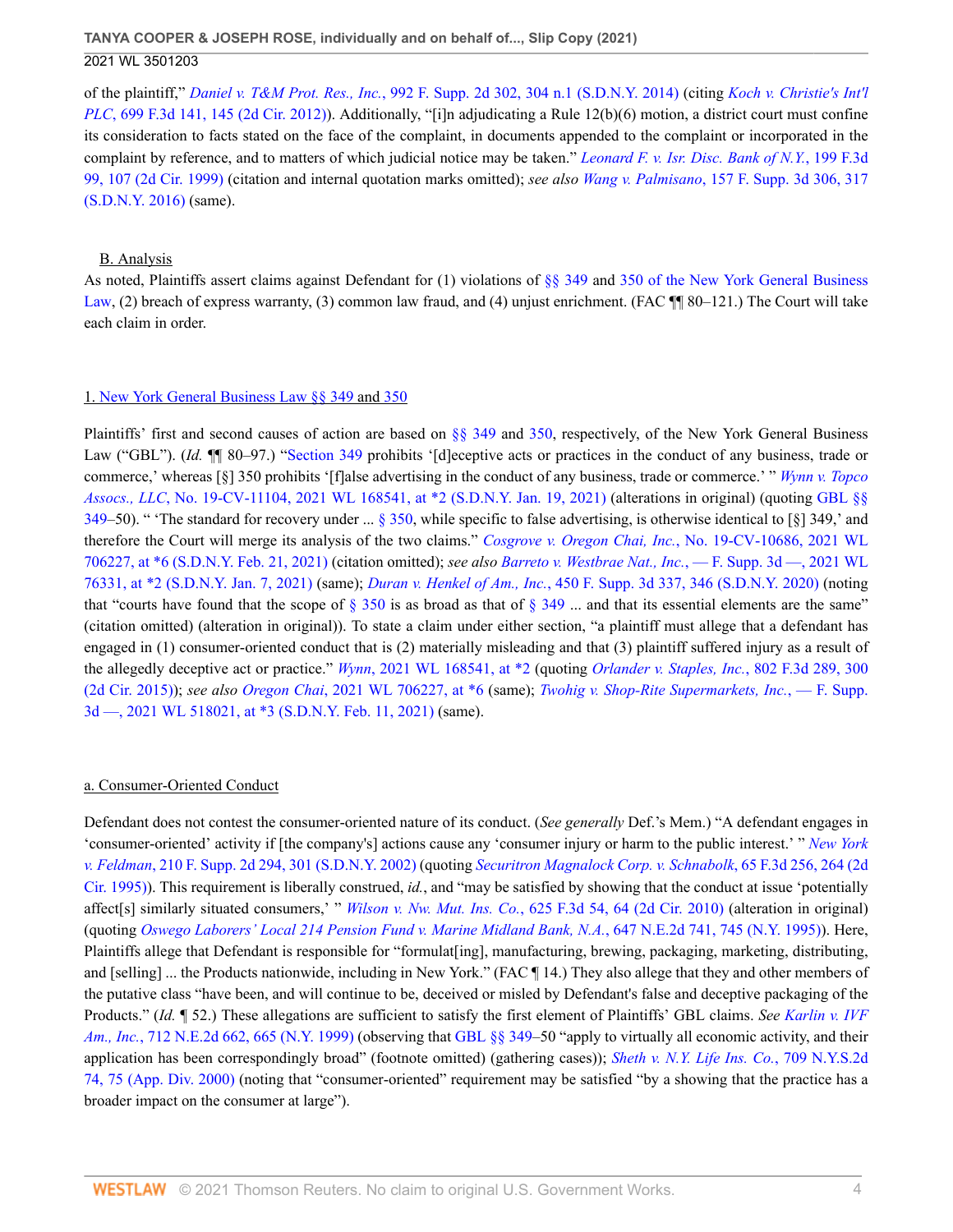# b. Materially Misleading Conduct

**\*5** Defendant's briefing focuses primarily on the second element of Plaintiffs' GBL claims—whether the Products' labeling is materially misleading. (*See* Def.'s Mem. 7–18.) To survive a motion to dismiss, "Plaintiffs must do more than plausibly allege that a label might conceivably be misunderstood by some few consumers." *Twohig*[, 2021 WL 518021, at \\*3](http://www.westlaw.com/Link/Document/FullText?findType=Y&serNum=2052959149&pubNum=0000999&originatingDoc=I50bc8ae0f9e611eb9262974acac519d1&refType=RP&originationContext=document&vr=3.0&rs=cblt1.0&transitionType=DocumentItem&contextData=(sc.UserEnteredCitation)) (alteration omitted) (quoting *Sarr v. BEF Foods, Inc.*[, No. 18-CV-6409, 2020 WL 729883, at \\*3 \(E.D.N.Y. Feb. 13, 2020\)\)](http://www.westlaw.com/Link/Document/FullText?findType=Y&serNum=2050364912&pubNum=0000999&originatingDoc=I50bc8ae0f9e611eb9262974acac519d1&refType=RP&originationContext=document&vr=3.0&rs=cblt1.0&transitionType=DocumentItem&contextData=(sc.UserEnteredCitation)). Rather, they must "plausibly allege that a significant portion of the general consuming public or of targeted customers, acting reasonably in the circumstances, could be misled." *Id.* (quoting *Sarr*[, 2020 WL 729883, at \\*3](http://www.westlaw.com/Link/Document/FullText?findType=Y&serNum=2050364912&pubNum=0000999&originatingDoc=I50bc8ae0f9e611eb9262974acac519d1&refType=RP&originationContext=document&vr=3.0&rs=cblt1.0&transitionType=DocumentItem&contextData=(sc.UserEnteredCitation))). In evaluating the instant Motion, "the Court considers whether the [FAC] plausibly alleges that a reasonable consumer would ascribe the meaning that [P]laintiffs allege they ascribed to it." *Fishon v. Peloton Interactive, Inc.*[, No. 19-CV-11711, 2020 WL 6564755, at \\*7 \(S.D.N.Y. Nov. 9, 2020\)](http://www.westlaw.com/Link/Document/FullText?findType=Y&serNum=2052330646&pubNum=0000999&originatingDoc=I50bc8ae0f9e611eb9262974acac519d1&refType=RP&originationContext=document&vr=3.0&rs=cblt1.0&transitionType=DocumentItem&contextData=(sc.UserEnteredCitation)).

Defendant urges the Court to conclude as a matter of law that the Products are not materially misleading and dismiss the GBL claims. (*See* Def.'s Mem. 7–18.) At this stage of the case, however, such a determination is appropriate only if Plaintiffs' claims are "patently implausible" or "unrealistic." *Eidelman v. Sun Prods. Corp., No.* [16-CV-3914, 2017 WL 4277187, at \\*4 \(S.D.N.Y.](http://www.westlaw.com/Link/Document/FullText?findType=Y&serNum=2042743236&pubNum=0000999&originatingDoc=I50bc8ae0f9e611eb9262974acac519d1&refType=RP&originationContext=document&vr=3.0&rs=cblt1.0&transitionType=DocumentItem&contextData=(sc.UserEnteredCitation)) [Sept. 25, 2017\)](http://www.westlaw.com/Link/Document/FullText?findType=Y&serNum=2042743236&pubNum=0000999&originatingDoc=I50bc8ae0f9e611eb9262974acac519d1&refType=RP&originationContext=document&vr=3.0&rs=cblt1.0&transitionType=DocumentItem&contextData=(sc.UserEnteredCitation)) (citing *Stoltz v. Fage Dairy Processing Indus., S.A.*[, No. 14-CV-3826, 2015 WL 5579872, at \\*20 \(E.D.N.Y. Sept.](http://www.westlaw.com/Link/Document/FullText?findType=Y&serNum=2037233227&pubNum=0000999&originatingDoc=I50bc8ae0f9e611eb9262974acac519d1&refType=RP&originationContext=document&vr=3.0&rs=cblt1.0&transitionType=DocumentItem&contextData=(sc.UserEnteredCitation)) [22, 2015\)\)](http://www.westlaw.com/Link/Document/FullText?findType=Y&serNum=2037233227&pubNum=0000999&originatingDoc=I50bc8ae0f9e611eb9262974acac519d1&refType=RP&originationContext=document&vr=3.0&rs=cblt1.0&transitionType=DocumentItem&contextData=(sc.UserEnteredCitation)); *see also In re Frito-Lay N. Am., Inc. All Nat. Litig.*[, No. 12-MD-2413, 2013 WL 4647512, at \\*16 \(E.D.N.Y. Aug.](http://www.westlaw.com/Link/Document/FullText?findType=Y&serNum=2031454760&pubNum=0000999&originatingDoc=I50bc8ae0f9e611eb9262974acac519d1&refType=RP&originationContext=document&vr=3.0&rs=cblt1.0&transitionType=DocumentItem&contextData=(sc.UserEnteredCitation)) [29, 2013\)](http://www.westlaw.com/Link/Document/FullText?findType=Y&serNum=2031454760&pubNum=0000999&originatingDoc=I50bc8ae0f9e611eb9262974acac519d1&refType=RP&originationContext=document&vr=3.0&rs=cblt1.0&transitionType=DocumentItem&contextData=(sc.UserEnteredCitation)) (observing that dismissal as a matter of law is appropriate where a plaintiff's allegations regarding deceptive labeling "border on fantasy"). For example, courts have dismissed deceptive labeling claims at the pleadings stage where plaintiffs tried to draw highly specific inferences regarding the source or predominance of a particular flavor or ingredient identified on a label, *see, e.g.*, *Twohig*[, 2021 WL 518021, at \\*4](http://www.westlaw.com/Link/Document/FullText?findType=Y&serNum=2052959149&pubNum=0000999&originatingDoc=I50bc8ae0f9e611eb9262974acac519d1&refType=RP&originationContext=document&vr=3.0&rs=cblt1.0&transitionType=DocumentItem&contextData=(sc.UserEnteredCitation)) (concluding that the word "vanilla" on the front label would not "lead a reasonable consumer to believe that vanilla from vanilla beans is the exclusive or predominant flavor ingredient"); *[Kennedy v. Mondelēz](http://www.westlaw.com/Link/Document/FullText?findType=Y&serNum=2051469766&pubNum=0000999&originatingDoc=I50bc8ae0f9e611eb9262974acac519d1&refType=RP&originationContext=document&vr=3.0&rs=cblt1.0&transitionType=DocumentItem&contextData=(sc.UserEnteredCitation)) Global LLC*[, No. 19-CV-302, 2020 WL 4006197, at \\*11–12 \(E.D.N.Y. July 10, 2020\)](http://www.westlaw.com/Link/Document/FullText?findType=Y&serNum=2051469766&pubNum=0000999&originatingDoc=I50bc8ae0f9e611eb9262974acac519d1&refType=RP&originationContext=document&vr=3.0&rs=cblt1.0&transitionType=DocumentItem&contextData=(sc.UserEnteredCitation)) (concluding that the terms "made with real honey," "Honey Maid," and "no high fructose corn syrup" did not misleadingly suggest that honey was the "exclusive or predominant sweetener" used in the defendant's graham crackers); where the relevant labeling clearly precluded the possibility of deception, *see, e.g.*, *Devane v. L'Oréal USA, Inc.*[, No. 19-CV-4362, 2020 WL 5518484, at \\*1, 4–5 \(S.D.N.Y. Sept. 14, 2020\)](http://www.westlaw.com/Link/Document/FullText?findType=Y&serNum=2051856865&pubNum=0000999&originatingDoc=I50bc8ae0f9e611eb9262974acac519d1&refType=RP&originationContext=document&vr=3.0&rs=cblt1.0&transitionType=DocumentItem&contextData=(sc.UserEnteredCitation)) (holding that a label that described a hair-care product as "100% Vegan" and "Keratin Caring" did not misleadingly suggest that the product itself contained keratin, in part because (1) the label clearly indicated that the product *cared* for keratin, and (2) such an inference was inconsistent with the representation that the product was "100% Vegan"); *[Druyan v. Jagger](http://www.westlaw.com/Link/Document/FullText?findType=Y&serNum=2013150527&pubNum=0004637&originatingDoc=I50bc8ae0f9e611eb9262974acac519d1&refType=RP&fi=co_pp_sp_4637_244&originationContext=document&vr=3.0&rs=cblt1.0&transitionType=DocumentItem&contextData=(sc.UserEnteredCitation)#co_pp_sp_4637_244)*, 508 F. Supp. 2d [228, 244 \(S.D.N.Y. 2007\)](http://www.westlaw.com/Link/Document/FullText?findType=Y&serNum=2013150527&pubNum=0004637&originatingDoc=I50bc8ae0f9e611eb9262974acac519d1&refType=RP&fi=co_pp_sp_4637_244&originationContext=document&vr=3.0&rs=cblt1.0&transitionType=DocumentItem&contextData=(sc.UserEnteredCitation)#co_pp_sp_4637_244) (holding that a reasonable consumer would not be misled into believing that a concert was guaranteed to take place as scheduled where the ticket stated, "DATE & TIME ARE SUBJECT TO CHANGE"); and where the plaintiffs' alleged inference appeared fundamentally incompatible with basic common sense, *see, e.g.*, *[Chen v. Dunkin' Brands, Inc.](http://www.westlaw.com/Link/Document/FullText?findType=Y&serNum=2050673999&pubNum=0000506&originatingDoc=I50bc8ae0f9e611eb9262974acac519d1&refType=RP&fi=co_pp_sp_506_495&originationContext=document&vr=3.0&rs=cblt1.0&transitionType=DocumentItem&contextData=(sc.UserEnteredCitation)#co_pp_sp_506_495)*, 954 [F.3d 492, 495, 501 \(2d Cir. 2020\)](http://www.westlaw.com/Link/Document/FullText?findType=Y&serNum=2050673999&pubNum=0000506&originatingDoc=I50bc8ae0f9e611eb9262974acac519d1&refType=RP&fi=co_pp_sp_506_495&originationContext=document&vr=3.0&rs=cblt1.0&transitionType=DocumentItem&contextData=(sc.UserEnteredCitation)#co_pp_sp_506_495) (ruling that a reasonable consumer purchasing a grab-and-go "Angus Steak & Egg Breakfast Sandwich" (~\$4) or an "Angus Steak & Egg Wake-Up Wrap" (~\$2) from Dunkin Donuts would not be misled into thinking she was purchasing an actual, intact "steak"); *Kommer v. Bayer Consumer Health*[, 252 F. Supp. 3d 304, 306, 311 \(S.D.N.Y.](http://www.westlaw.com/Link/Document/FullText?findType=Y&serNum=2041705913&pubNum=0007903&originatingDoc=I50bc8ae0f9e611eb9262974acac519d1&refType=RP&fi=co_pp_sp_7903_306&originationContext=document&vr=3.0&rs=cblt1.0&transitionType=DocumentItem&contextData=(sc.UserEnteredCitation)#co_pp_sp_7903_306) [2017\)](http://www.westlaw.com/Link/Document/FullText?findType=Y&serNum=2041705913&pubNum=0007903&originatingDoc=I50bc8ae0f9e611eb9262974acac519d1&refType=RP&fi=co_pp_sp_7903_306&originationContext=document&vr=3.0&rs=cblt1.0&transitionType=DocumentItem&contextData=(sc.UserEnteredCitation)#co_pp_sp_7903_306) (dismissing a claim that the "Dr. Scholl's Custom Fit Orthotics Foot Mapping Kiosk" (the "Kiosk") misleads consumers into believing they are having custom orthotics designed for their feet because, "[a]t the point that the consumer is directed [by the Kiosk] to select a pre-packaged [i]nsert stacked along shelves on the side of the Kiosk, ... it is no longer reasonable for [a consumer] to think that he is getting a product 'individually designed' for his feet" (record citation omitted)), *aff'd*, [710 F.](http://www.westlaw.com/Link/Document/FullText?findType=Y&serNum=2043709959&pubNum=0006538&originatingDoc=I50bc8ae0f9e611eb9262974acac519d1&refType=RP&originationContext=document&vr=3.0&rs=cblt1.0&transitionType=DocumentItem&contextData=(sc.UserEnteredCitation)) [App'x 43 \(2d Cir. 2018\)](http://www.westlaw.com/Link/Document/FullText?findType=Y&serNum=2043709959&pubNum=0006538&originatingDoc=I50bc8ae0f9e611eb9262974acac519d1&refType=RP&originationContext=document&vr=3.0&rs=cblt1.0&transitionType=DocumentItem&contextData=(sc.UserEnteredCitation)) (summary order).

**\*6** But these cases are exceptions to the norm. Although the inquiry into whether a product is materially misleading may be decided as a matter of law, *see Fink v. Time Warner Cable*[, 714 F.3d 739, 741 \(2d Cir. 2013\)](http://www.westlaw.com/Link/Document/FullText?findType=Y&serNum=2030470437&pubNum=0000506&originatingDoc=I50bc8ae0f9e611eb9262974acac519d1&refType=RP&fi=co_pp_sp_506_741&originationContext=document&vr=3.0&rs=cblt1.0&transitionType=DocumentItem&contextData=(sc.UserEnteredCitation)#co_pp_sp_506_741), "this inquiry is generally a question of fact not suited for resolution at the motion to dismiss stage," *Duran*[, 450 F. Supp. 3d at 346](http://www.westlaw.com/Link/Document/FullText?findType=Y&serNum=2050663328&pubNum=0007903&originatingDoc=I50bc8ae0f9e611eb9262974acac519d1&refType=RP&fi=co_pp_sp_7903_346&originationContext=document&vr=3.0&rs=cblt1.0&transitionType=DocumentItem&contextData=(sc.UserEnteredCitation)#co_pp_sp_7903_346) (gathering cases); *see also [Kacocha](http://www.westlaw.com/Link/Document/FullText?findType=Y&serNum=2039597486&pubNum=0000999&originatingDoc=I50bc8ae0f9e611eb9262974acac519d1&refType=RP&originationContext=document&vr=3.0&rs=cblt1.0&transitionType=DocumentItem&contextData=(sc.UserEnteredCitation)) v. Nestle Purina Petcare Co.*[, No. 15-CV-5489, 2016 WL 4367991, at \\*14 \(S.D.N.Y. Aug. 12, 2016\)](http://www.westlaw.com/Link/Document/FullText?findType=Y&serNum=2039597486&pubNum=0000999&originatingDoc=I50bc8ae0f9e611eb9262974acac519d1&refType=RP&originationContext=document&vr=3.0&rs=cblt1.0&transitionType=DocumentItem&contextData=(sc.UserEnteredCitation)) (same); *[Hidalgo v. Johnson](http://www.westlaw.com/Link/Document/FullText?findType=Y&serNum=2037770158&pubNum=0007903&originatingDoc=I50bc8ae0f9e611eb9262974acac519d1&refType=RP&fi=co_pp_sp_7903_295&originationContext=document&vr=3.0&rs=cblt1.0&transitionType=DocumentItem&contextData=(sc.UserEnteredCitation)#co_pp_sp_7903_295) & Johnson Consumer Cos.*[, 148 F. Supp. 3d 285, 295 \(S.D.N.Y. 2015\)](http://www.westlaw.com/Link/Document/FullText?findType=Y&serNum=2037770158&pubNum=0007903&originatingDoc=I50bc8ae0f9e611eb9262974acac519d1&refType=RP&fi=co_pp_sp_7903_295&originationContext=document&vr=3.0&rs=cblt1.0&transitionType=DocumentItem&contextData=(sc.UserEnteredCitation)#co_pp_sp_7903_295) (noting that "usually [this] determination is a question of fact" (citation omitted)); *[Goldemberg v. Johnson & Johnson Consumer Cos.](http://www.westlaw.com/Link/Document/FullText?findType=Y&serNum=2032998265&pubNum=0007903&originatingDoc=I50bc8ae0f9e611eb9262974acac519d1&refType=RP&fi=co_pp_sp_7903_478&originationContext=document&vr=3.0&rs=cblt1.0&transitionType=DocumentItem&contextData=(sc.UserEnteredCitation)#co_pp_sp_7903_478)*, 8 F. Supp. 3d 467, 478 (S.D.N.Y. 2014) (same).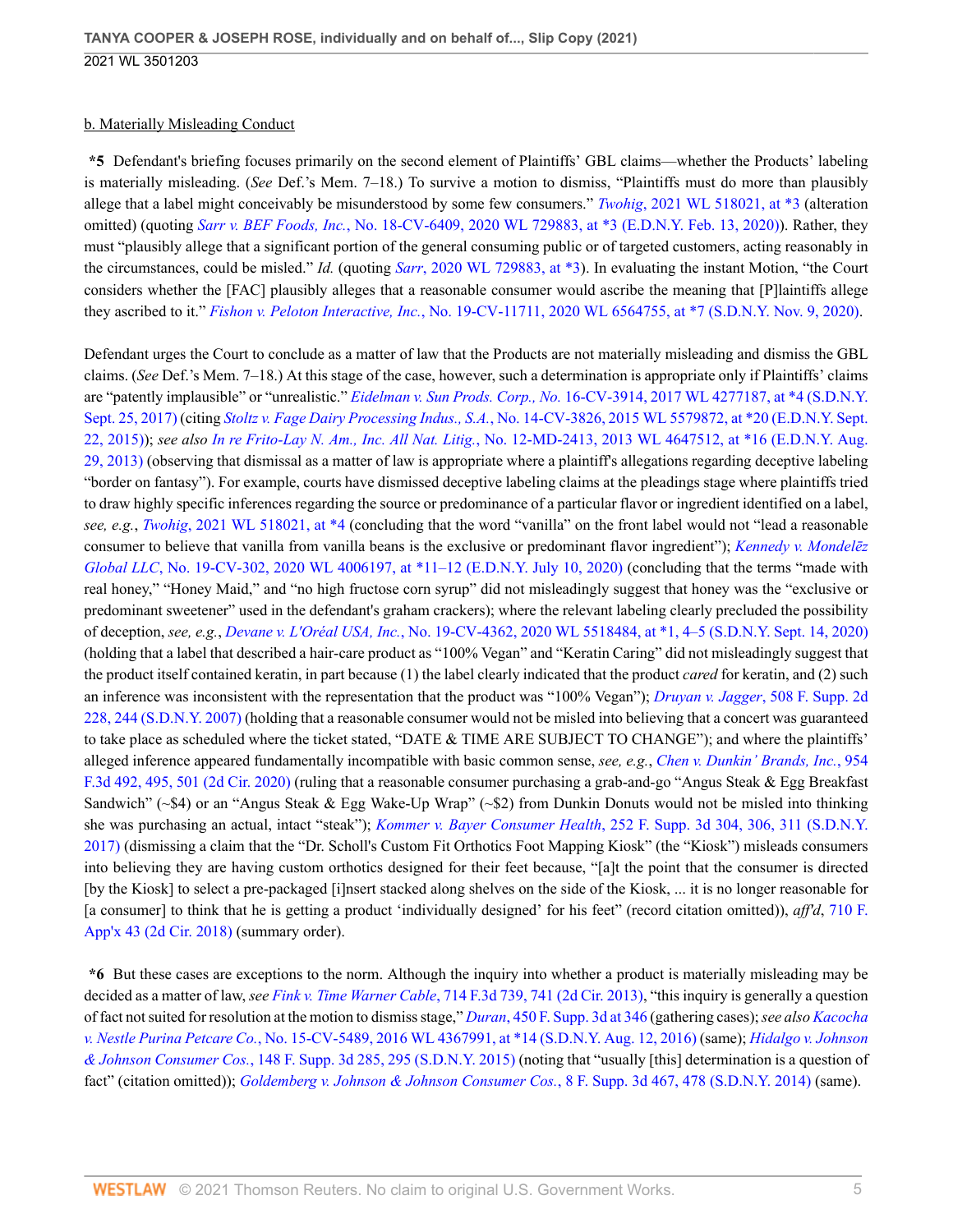Here, the Court cannot conclude, as a matter of law, that the Products' labeling "would *not* be misleading to a reasonable consumer." *Rivera v. Navient Solutions, LLC*[, No. 20-CV-1284, 2020 WL 4895698, at \\*8 \(S.D.N.Y. Aug. 19, 2020\)](http://www.westlaw.com/Link/Document/FullText?findType=Y&serNum=2051698934&pubNum=0000999&originatingDoc=I50bc8ae0f9e611eb9262974acac519d1&refType=RP&originationContext=document&vr=3.0&rs=cblt1.0&transitionType=DocumentItem&contextData=(sc.UserEnteredCitation)). Stated differently, Plaintiffs' claims do not "border on fantasy," *In re Frito-Lay*[, 2013 WL 4647512, at \\*16,](http://www.westlaw.com/Link/Document/FullText?findType=Y&serNum=2031454760&pubNum=0000999&originatingDoc=I50bc8ae0f9e611eb9262974acac519d1&refType=RP&originationContext=document&vr=3.0&rs=cblt1.0&transitionType=DocumentItem&contextData=(sc.UserEnteredCitation)) and are not "patently implausible," *Stoltz*[, 2015 WL 5579872, at \\*20,](http://www.westlaw.com/Link/Document/FullText?findType=Y&serNum=2037233227&pubNum=0000999&originatingDoc=I50bc8ae0f9e611eb9262974acac519d1&refType=RP&originationContext=document&vr=3.0&rs=cblt1.0&transitionType=DocumentItem&contextData=(sc.UserEnteredCitation)) so as to require dismissal at this stage of the case. To the contrary, Plaintiffs have cogently explained how reasonable consumers might be misled into thinking that the Products were canned cocktails, instead of "Flavored Malt Beverage[s]." (FAC ¶ 33 (alteration in original).) Such a mistake is not hard to imagine. Defendant labels its Mojito Product as a "SPARKLING *CLASSIC COCKTAIL*," (*id.* ¶ 35 (emphasis added)), its Wine Product as a "SPARKLING SANGRIA *COCKTAIL*" or "SPARKLING ROSÉ *COCKTAIL*," (*id.* ¶ 26 (emphasis added)), and its Margarita Product as a "SPARKLING *MARGARITA*," (*id.* ¶ 18 (emphasis added)). A "cocktail," according to Merriam-Webster, is a "usually iced drink of wine or distilled liquor mixed with flavoring ingredients." Merriam-Webster, *cocktail*, Merriam-Webster.com/dictionary/ cocktail (last visited July 15, 2021). As Plaintiffs note, a "margarita" is defined as "a cocktail consisting of tequila, lime or lemon juice, and an orange-flavored liqueur." (FAC ¶ 20 (citation and emphasis omitted).) "Rosé" is defined as a type of wine, "sangria" is defined as a wine-based "punch," and a "mojito" is defined as a cocktail containing rum. (*Id.* ¶¶ 28, 37 (citing Merriam-Webster for each).) Thus, it is more than plausible that a reasonable consumer viewing a package labeled "SPARKLING MARGARITA" would assume the beverage inside contained tequila. Likewise, a reasonable consumer might plausibly assume that products labeled "SPARKLING ROSÉ COCKTAIL," "SPARKLING SANGRIA COCKTAIL," or "MOJITO FIZZ"/"SPARKLING CLASSIC COCKTAIL[ ]" contained rosé, sangria, or rum, respectively. The imagery used on the Products' packaging does little to dispel such misconceptions. If anything, the image of a margarita and the symbols of wine glasses and Collins cocktail glasses, (*see id.* ¶¶ 18, 26, 35), could arguably reinforce a consumer's impression that the beverages inside were actually cocktails, *cf. Lugones v. Pete & Gerry's Organic, LLC*[, 440 F. Supp. 3d 226, 241–42 \(S.D.N.Y. 2020\)](http://www.westlaw.com/Link/Document/FullText?findType=Y&serNum=2050422351&pubNum=0007903&originatingDoc=I50bc8ae0f9e611eb9262974acac519d1&refType=RP&fi=co_pp_sp_7903_241&originationContext=document&vr=3.0&rs=cblt1.0&transitionType=DocumentItem&contextData=(sc.UserEnteredCitation)#co_pp_sp_7903_241) (defendant's allegedly misleading claim that its "hens have better lives than other hens because they have access to the outdoors" was "only reinforced by ... images of hens frolicking in elysian pastures").

In response to Plaintiffs' allegations, Defendant suggests an alternative interpretation of the Products' labeling. "[R]easonable consumers," it argues, "understand that the references to margaritas, mojitos[,] and the like are 'merely a flavor designator, not an ingredient claim.' " (Def.'s Mem. 10 (quoting *Twohig*[, 2021 WL 518021, at \\*3](http://www.westlaw.com/Link/Document/FullText?findType=Y&serNum=2052959149&pubNum=0000999&originatingDoc=I50bc8ae0f9e611eb9262974acac519d1&refType=RP&originationContext=document&vr=3.0&rs=cblt1.0&transitionType=DocumentItem&contextData=(sc.UserEnteredCitation))).) Of course, Defendant will have an opportunity to test that hypothesis in discovery. But at the motion-to-dismiss stage, "[w]here a representation is capable of two possible reasonable interpretations," the Court is not free to reject "the misleading one ... simply because there is an alternative, non-misleading interpretation." *Fishon*[, 2020 WL 6564755, at \\*7](http://www.westlaw.com/Link/Document/FullText?findType=Y&serNum=2052330646&pubNum=0000999&originatingDoc=I50bc8ae0f9e611eb9262974acac519d1&refType=RP&originationContext=document&vr=3.0&rs=cblt1.0&transitionType=DocumentItem&contextData=(sc.UserEnteredCitation)). Here, as in most cases, the question of whether Defendant's labeling would prove misleading to the reasonable consumer is a question of fact that cannot be resolved on a motion to dismiss. *See id.* [at \\*7–8](http://www.westlaw.com/Link/Document/FullText?findType=Y&serNum=2052330646&pubNum=0000999&originatingDoc=I50bc8ae0f9e611eb9262974acac519d1&refType=RP&originationContext=document&vr=3.0&rs=cblt1.0&transitionType=DocumentItem&contextData=(sc.UserEnteredCitation)) (denying motion to dismiss where the defendant described its digital library of fitness classes as "ever-growing," despite the fact that the library was shrinking in size); *Duran*[, 450 F. Supp. 3d at 349](http://www.westlaw.com/Link/Document/FullText?findType=Y&serNum=2050663328&pubNum=0007903&originatingDoc=I50bc8ae0f9e611eb9262974acac519d1&refType=RP&fi=co_pp_sp_7903_349&originationContext=document&vr=3.0&rs=cblt1.0&transitionType=DocumentItem&contextData=(sc.UserEnteredCitation)#co_pp_sp_7903_349) (same with respect to allegedly misleading statement that the defendant's hair styling product caused "no flakes"); *Wedra v. Cree, Inc.*[, No. 19-CV-3162, 2020 WL 1322887,](http://www.westlaw.com/Link/Document/FullText?findType=Y&serNum=2050614862&pubNum=0000999&originatingDoc=I50bc8ae0f9e611eb9262974acac519d1&refType=RP&originationContext=document&vr=3.0&rs=cblt1.0&transitionType=DocumentItem&contextData=(sc.UserEnteredCitation)) [at \\*1, 8 \(S.D.N.Y. Mar. 20, 2020\)](http://www.westlaw.com/Link/Document/FullText?findType=Y&serNum=2050614862&pubNum=0000999&originatingDoc=I50bc8ae0f9e611eb9262974acac519d1&refType=RP&originationContext=document&vr=3.0&rs=cblt1.0&transitionType=DocumentItem&contextData=(sc.UserEnteredCitation)) (same with respect to allegedly misleading statements that the defendant's lightbulbs "would last 22+ or 45+ years," that customers would "save upwards of hundreds of dollars per bulb over the lifetime of the bulbs," and that "the bulb[s] would perform better than less expensive LED and non-LED bulbs" (record citation omitted)); *[Lugones](http://www.westlaw.com/Link/Document/FullText?findType=Y&serNum=2050422351&pubNum=0007903&originatingDoc=I50bc8ae0f9e611eb9262974acac519d1&refType=RP&fi=co_pp_sp_7903_233&originationContext=document&vr=3.0&rs=cblt1.0&transitionType=DocumentItem&contextData=(sc.UserEnteredCitation)#co_pp_sp_7903_233)*, [440 F. Supp. 3d at 233, 241–42](http://www.westlaw.com/Link/Document/FullText?findType=Y&serNum=2050422351&pubNum=0007903&originatingDoc=I50bc8ae0f9e611eb9262974acac519d1&refType=RP&fi=co_pp_sp_7903_233&originationContext=document&vr=3.0&rs=cblt1.0&transitionType=DocumentItem&contextData=(sc.UserEnteredCitation)#co_pp_sp_7903_233) (same with respect to allegedly misleading statement that "[m]ost hens don't have it as good as [the defendant's hens] ... [who] can peck, perch, and play on plenty of green grass" (record citation omitted) (first alteration in original)); *Eidelman*[, 2017 WL 4277187, at \\*1, 3–4](http://www.westlaw.com/Link/Document/FullText?findType=Y&serNum=2042743236&pubNum=0000999&originatingDoc=I50bc8ae0f9e611eb9262974acac519d1&refType=RP&originationContext=document&vr=3.0&rs=cblt1.0&transitionType=DocumentItem&contextData=(sc.UserEnteredCitation)) (same with respect to allegedly misleading statement that the defendant's laundry detergent was "from the #1 Detergent Brand Recommended by Dermatologists for Sensitive Skin"); *[Buonasera v.](http://www.westlaw.com/Link/Document/FullText?findType=Y&serNum=2039916009&pubNum=0007903&originatingDoc=I50bc8ae0f9e611eb9262974acac519d1&refType=RP&fi=co_pp_sp_7903_559&originationContext=document&vr=3.0&rs=cblt1.0&transitionType=DocumentItem&contextData=(sc.UserEnteredCitation)#co_pp_sp_7903_559) Honest Co.*[, 208 F. Supp. 3d 555, 559, 566 \(S.D.N.Y. 2016\)](http://www.westlaw.com/Link/Document/FullText?findType=Y&serNum=2039916009&pubNum=0007903&originatingDoc=I50bc8ae0f9e611eb9262974acac519d1&refType=RP&fi=co_pp_sp_7903_559&originationContext=document&vr=3.0&rs=cblt1.0&transitionType=DocumentItem&contextData=(sc.UserEnteredCitation)#co_pp_sp_7903_559) (same with respect to allegedly misleading statements marketing the defendant's body care products as "natural," "all natural," and "naturally derived"); *[Singleton v. Fifth Generation, Inc.](http://www.westlaw.com/Link/Document/FullText?findType=Y&serNum=2038219191&pubNum=0000999&originatingDoc=I50bc8ae0f9e611eb9262974acac519d1&refType=RP&originationContext=document&vr=3.0&rs=cblt1.0&transitionType=DocumentItem&contextData=(sc.UserEnteredCitation))*, [No. 15-CV-474, 2016 WL 406295, at \\*10 \(N.D.N.Y. Jan. 12, 2016\)](http://www.westlaw.com/Link/Document/FullText?findType=Y&serNum=2038219191&pubNum=0000999&originatingDoc=I50bc8ae0f9e611eb9262974acac519d1&refType=RP&originationContext=document&vr=3.0&rs=cblt1.0&transitionType=DocumentItem&contextData=(sc.UserEnteredCitation)) (same with respect to allegedly misleading statement that the defendant's vodka was "handmade"); *Stoltz*[, 2015 WL 5579872, at \\*16–20](http://www.westlaw.com/Link/Document/FullText?findType=Y&serNum=2037233227&pubNum=0000999&originatingDoc=I50bc8ae0f9e611eb9262974acac519d1&refType=RP&originationContext=document&vr=3.0&rs=cblt1.0&transitionType=DocumentItem&contextData=(sc.UserEnteredCitation)) (same with respect to allegedly misleading statement that the defendant's Greek yogurt was "Total 0%" so as to suggest a lack of calories, carbohydrates, and other qualities); *Silva v. Smucker Nat. Foods, Inc.*[, No. 14-CV-6154, 2015 WL 5360022, at \\*10 \(E.D.N.Y. Sept. 14, 2015\)](http://www.westlaw.com/Link/Document/FullText?findType=Y&serNum=2037169696&pubNum=0000999&originatingDoc=I50bc8ae0f9e611eb9262974acac519d1&refType=RP&originationContext=document&vr=3.0&rs=cblt1.0&transitionType=DocumentItem&contextData=(sc.UserEnteredCitation)) (same with respect to allegedly misleading statement that the defendant's root beer was "natural"); *[Paulino v. Conopco, Inc.](http://www.westlaw.com/Link/Document/FullText?findType=Y&serNum=2036894751&pubNum=0000999&originatingDoc=I50bc8ae0f9e611eb9262974acac519d1&refType=RP&originationContext=document&vr=3.0&rs=cblt1.0&transitionType=DocumentItem&contextData=(sc.UserEnteredCitation))*, No. 14-CV-5145, [2015 WL 4895234, at \\*1, \\*5–6 \(E.D.N.Y. Aug. 17, 2015\)](http://www.westlaw.com/Link/Document/FullText?findType=Y&serNum=2036894751&pubNum=0000999&originatingDoc=I50bc8ae0f9e611eb9262974acac519d1&refType=RP&originationContext=document&vr=3.0&rs=cblt1.0&transitionType=DocumentItem&contextData=(sc.UserEnteredCitation)) (same with respect to the allegedly misleading descriptor "Suave NATURALS," used to market body care products that contained unnatural and synthetic ingredients); *[Goldemberg](http://www.westlaw.com/Link/Document/FullText?findType=Y&serNum=2032998265&pubNum=0007903&originatingDoc=I50bc8ae0f9e611eb9262974acac519d1&refType=RP&fi=co_pp_sp_7903_478&originationContext=document&vr=3.0&rs=cblt1.0&transitionType=DocumentItem&contextData=(sc.UserEnteredCitation)#co_pp_sp_7903_478)*, 8 F. Supp.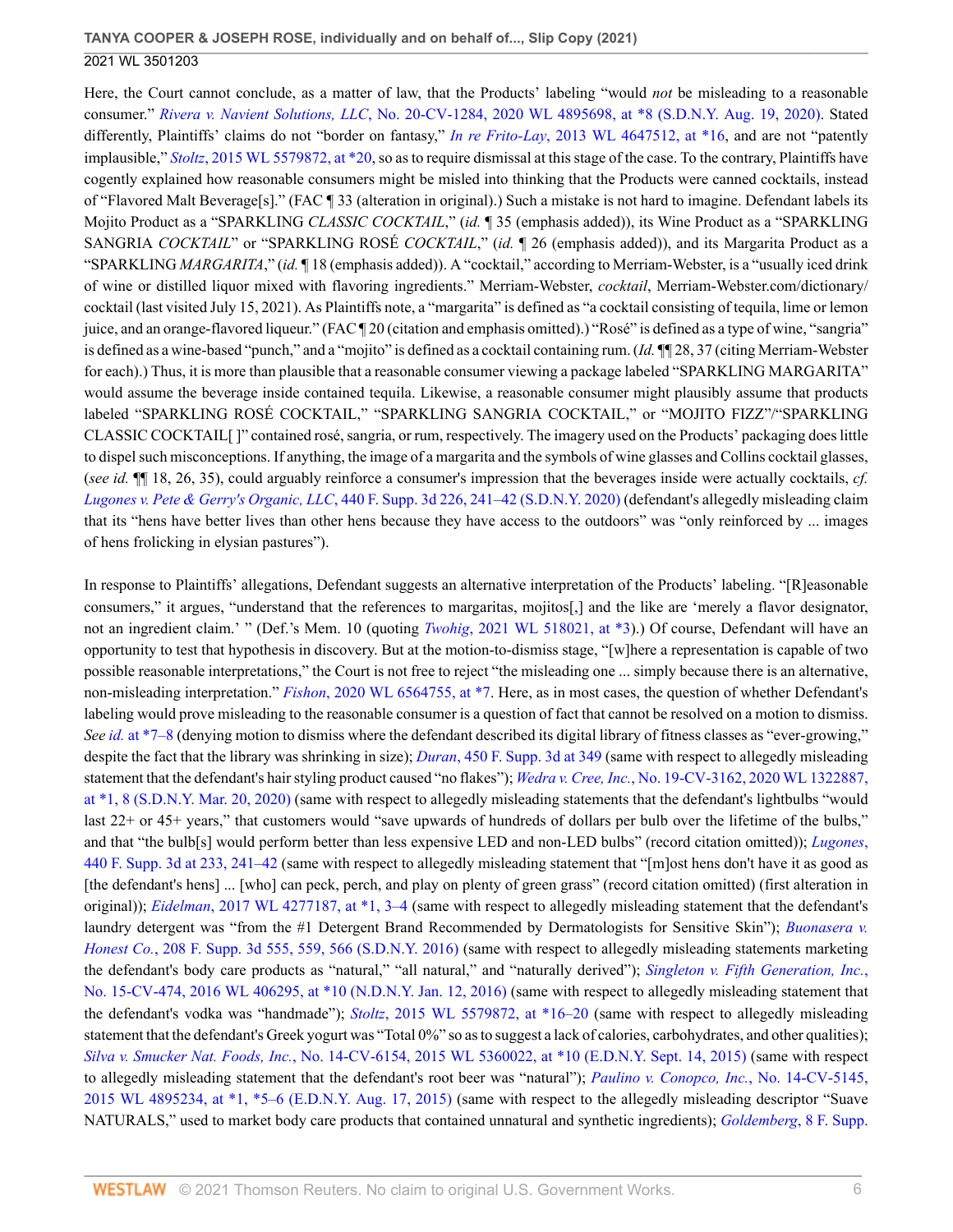[3d at 478–82](http://www.westlaw.com/Link/Document/FullText?findType=Y&serNum=2032998265&pubNum=0007903&originatingDoc=I50bc8ae0f9e611eb9262974acac519d1&refType=RP&fi=co_pp_sp_7903_478&originationContext=document&vr=3.0&rs=cblt1.0&transitionType=DocumentItem&contextData=(sc.UserEnteredCitation)#co_pp_sp_7903_478) (same with respect to the allegedly misleading descriptor "Active Naturals," used to market body care products that contained synthetic ingredients); *Koenig v. Boulder Brands, Inc.*[, 995 F. Supp. 2d 274, 287–89 \(S.D.N.Y. 2014\)](http://www.westlaw.com/Link/Document/FullText?findType=Y&serNum=2032644555&pubNum=0004637&originatingDoc=I50bc8ae0f9e611eb9262974acac519d1&refType=RP&fi=co_pp_sp_4637_287&originationContext=document&vr=3.0&rs=cblt1.0&transitionType=DocumentItem&contextData=(sc.UserEnteredCitation)#co_pp_sp_4637_287) (same with respect to allegedly misleading statement that the defendant's milk products were "Fat Free").

**\*7** Defendant raises several additional arguments as to why the Court should grant its Motion and dismiss Plaintiffs' GBL claims prior to discovery. The Court will address each argument as necessary to resolve the instant Motion.

# i. Absence of Representation Regarding Distilled Spirits or Wine

First, Defendant argues that the Products are not misleading as a matter of law because their packaging does not identify tequila, wine, or rum as ingredients in the beverages. (*See* Def.'s Mem. 8–11.) The cases on which it relies, however, are distinguishable.

Citing *Daniel v. Mondelez International, Inc.*[, 287 F. Supp. 3d 177, 190 \(E.D.N.Y. 2018\),](http://www.westlaw.com/Link/Document/FullText?findType=Y&serNum=2043906822&pubNum=0007903&originatingDoc=I50bc8ae0f9e611eb9262974acac519d1&refType=RP&fi=co_pp_sp_7903_190&originationContext=document&vr=3.0&rs=cblt1.0&transitionType=DocumentItem&contextData=(sc.UserEnteredCitation)#co_pp_sp_7903_190) Defendant argues that, "[w]ithout a material misrepresentation that the Ritas beverages contain the types of alcohol Plaintiffs cite, they fail to state a claim," (Def.'s Mem. 9). *Daniel* involved an allegation that the "non-functional slack-fill"—essentially, the "excessive empty space"—in the defendant's box of Swedish Fish candy "misrepresent[ed] the amount of food" in violation of [GBL §§ 349](http://www.westlaw.com/Link/Document/FullText?findType=L&pubNum=1000081&cite=NYGBS349&originatingDoc=I50bc8ae0f9e611eb9262974acac519d1&refType=LQ&originationContext=document&vr=3.0&rs=cblt1.0&transitionType=DocumentItem&contextData=(sc.UserEnteredCitation))–50. [287 F. Supp.](http://www.westlaw.com/Link/Document/FullText?findType=Y&serNum=2043906822&pubNum=0007903&originatingDoc=I50bc8ae0f9e611eb9262974acac519d1&refType=RP&fi=co_pp_sp_7903_181&originationContext=document&vr=3.0&rs=cblt1.0&transitionType=DocumentItem&contextData=(sc.UserEnteredCitation)#co_pp_sp_7903_181) [3d at 181](http://www.westlaw.com/Link/Document/FullText?findType=Y&serNum=2043906822&pubNum=0007903&originatingDoc=I50bc8ae0f9e611eb9262974acac519d1&refType=RP&fi=co_pp_sp_7903_181&originationContext=document&vr=3.0&rs=cblt1.0&transitionType=DocumentItem&contextData=(sc.UserEnteredCitation)#co_pp_sp_7903_181). The court dismissed the claim, relying on several cases which held "that reasonable consumers would not be misled by non-functional slack-fill as a matter of law where the products clearly disclosed accurate net weight and/or the total product count." *Id.* [at 190](http://www.westlaw.com/Link/Document/FullText?findType=Y&serNum=2043906822&pubNum=0007903&originatingDoc=I50bc8ae0f9e611eb9262974acac519d1&refType=RP&fi=co_pp_sp_7903_190&originationContext=document&vr=3.0&rs=cblt1.0&transitionType=DocumentItem&contextData=(sc.UserEnteredCitation)#co_pp_sp_7903_190) (citing, *inter alia, Fermin v. Pfizer Inc.*[, 215 F. Supp. 3d 209, 212 \(E.D.N.Y. 2016\)](http://www.westlaw.com/Link/Document/FullText?findType=Y&serNum=2040160038&pubNum=0007903&originatingDoc=I50bc8ae0f9e611eb9262974acac519d1&refType=RP&fi=co_pp_sp_7903_212&originationContext=document&vr=3.0&rs=cblt1.0&transitionType=DocumentItem&contextData=(sc.UserEnteredCitation)#co_pp_sp_7903_212)). As these facts suggest, *Daniel* is too dissimilar to furnish persuasive guidance in this case. There was no allegation, for example, that the product in *Daniel* falsely purported to contain a particular ingredient, and the court dismissed the claim on the basis that the label in question provided "accurate, clearly visible" disclosures which negated the alleged deception. *See id.* [at 182, 192–93.](http://www.westlaw.com/Link/Document/FullText?findType=Y&serNum=2043906822&pubNum=0007903&originatingDoc=I50bc8ae0f9e611eb9262974acac519d1&refType=RP&fi=co_pp_sp_7903_182&originationContext=document&vr=3.0&rs=cblt1.0&transitionType=DocumentItem&contextData=(sc.UserEnteredCitation)#co_pp_sp_7903_182)<sup>[2](#page-19-1)</sup> Although the *Daniel* court correctly stated that an actionable claim under [GBL §§ 349–](http://www.westlaw.com/Link/Document/FullText?findType=L&pubNum=1000081&cite=NYGBS349&originatingDoc=I50bc8ae0f9e611eb9262974acac519d1&refType=LQ&originationContext=document&vr=3.0&rs=cblt1.0&transitionType=DocumentItem&contextData=(sc.UserEnteredCitation))50 requires a "material misrepresentation," *[id.](http://www.westlaw.com/Link/Document/FullText?findType=Y&serNum=2043906822&pubNum=0007903&originatingDoc=I50bc8ae0f9e611eb9262974acac519d1&refType=RP&fi=co_pp_sp_7903_189&originationContext=document&vr=3.0&rs=cblt1.0&transitionType=DocumentItem&contextData=(sc.UserEnteredCitation)#co_pp_sp_7903_189)* at [189](http://www.westlaw.com/Link/Document/FullText?findType=Y&serNum=2043906822&pubNum=0007903&originatingDoc=I50bc8ae0f9e611eb9262974acac519d1&refType=RP&fi=co_pp_sp_7903_189&originationContext=document&vr=3.0&rs=cblt1.0&transitionType=DocumentItem&contextData=(sc.UserEnteredCitation)#co_pp_sp_7903_189), the case is otherwise inapposite here.<sup>[3](#page-19-2)</sup>

<span id="page-6-1"></span><span id="page-6-0"></span>**\*8** Defendant's reliance on *Devane* is likewise unavailing. Defendant cites *Devane* for the proposition that "it is not reasonable to assume that a product contains a certain ingredient when it is not listed." (Def.'s Mem. 9 (quoting *Devane*[, 2020 WL 5518484,](http://www.westlaw.com/Link/Document/FullText?findType=Y&serNum=2051856865&pubNum=0000999&originatingDoc=I50bc8ae0f9e611eb9262974acac519d1&refType=RP&originationContext=document&vr=3.0&rs=cblt1.0&transitionType=DocumentItem&contextData=(sc.UserEnteredCitation)) [at \\*4](http://www.westlaw.com/Link/Document/FullText?findType=Y&serNum=2051856865&pubNum=0000999&originatingDoc=I50bc8ae0f9e611eb9262974acac519d1&refType=RP&originationContext=document&vr=3.0&rs=cblt1.0&transitionType=DocumentItem&contextData=(sc.UserEnteredCitation))).) But Defendant's citation omits critical context. In *Devane*, the plaintiff alleged that the labeling on the defendant's "100% Vegan," "EverSleek Keratin Caring" line of hair care products deceptively suggested that the products themselves contained keratin, which is a protein naturally present in human hair. *See* [2020 WL 5518484, at \\*1.](http://www.westlaw.com/Link/Document/FullText?findType=Y&serNum=2051856865&pubNum=0000999&originatingDoc=I50bc8ae0f9e611eb9262974acac519d1&refType=RP&originationContext=document&vr=3.0&rs=cblt1.0&transitionType=DocumentItem&contextData=(sc.UserEnteredCitation)) The court dismissed the claim on three independent grounds. First, the court noted a fundamental "discrepancy" within the plaintiff's claim: The products could not simultaneously be vegan *and* contain keratin, a human chemical. *See id.* [at \\*4](http://www.westlaw.com/Link/Document/FullText?findType=Y&serNum=2051856865&pubNum=0000999&originatingDoc=I50bc8ae0f9e611eb9262974acac519d1&refType=RP&originationContext=document&vr=3.0&rs=cblt1.0&transitionType=DocumentItem&contextData=(sc.UserEnteredCitation)). Second, the court observed that "none of the ingredients listed on either bottle include[d] keratin as an ingredient." *Id.* And third, the court concluded that the plaintiff's claim was foreclosed by the language on the products' labeling itself, which clearly indicated that the products "*care[d]* for the keratin already found in the hair." *Id.* [at \\*5](http://www.westlaw.com/Link/Document/FullText?findType=Y&serNum=2051856865&pubNum=0000999&originatingDoc=I50bc8ae0f9e611eb9262974acac519d1&refType=RP&originationContext=document&vr=3.0&rs=cblt1.0&transitionType=DocumentItem&contextData=(sc.UserEnteredCitation)). Although Defendant relies on the *Devane* court's second basis for dismissing the plaintiff's claim, (*see* Def.'s Mem. 9), the court's analysis in this respect is subject to critique. The only support cited by the *Devane* court for this prong of its decision was a Second Circuit summary order in *[Jessani v. Monini North America, Inc.](http://www.westlaw.com/Link/Document/FullText?findType=Y&serNum=2046153031&pubNum=0006538&originatingDoc=I50bc8ae0f9e611eb9262974acac519d1&refType=RP&originationContext=document&vr=3.0&rs=cblt1.0&transitionType=DocumentItem&contextData=(sc.UserEnteredCitation))*, [744 F. App'x 18 \(2d Cir. 2018\)](http://www.westlaw.com/Link/Document/FullText?findType=Y&serNum=2046153031&pubNum=0006538&originatingDoc=I50bc8ae0f9e611eb9262974acac519d1&refType=RP&originationContext=document&vr=3.0&rs=cblt1.0&transitionType=DocumentItem&contextData=(sc.UserEnteredCitation)) (summary order). In *Jessani*, the plaintiffs alleged that the labeling used on a mass produced, relatively inexpensive olive oil—which described the product as "Truffle Flavored"—was misleading because the oil did not, in fact, contain real truffles. *See* [744 F. App'x at 19–20](http://www.westlaw.com/Link/Document/FullText?findType=Y&serNum=2046153031&pubNum=0006538&originatingDoc=I50bc8ae0f9e611eb9262974acac519d1&refType=RP&fi=co_pp_sp_6538_19&originationContext=document&vr=3.0&rs=cblt1.0&transitionType=DocumentItem&contextData=(sc.UserEnteredCitation)#co_pp_sp_6538_19). In support of their claim, the plaintiffs elaborated on the rarity and cost of real truffles, noting, for example, that truffles were "the most expensive food in the world," could "cost hundreds or even thousands of dollars per ounce," and were "highly perishable," "seasonal," and "impossible to mass produce." *Id.* [at 19](http://www.westlaw.com/Link/Document/FullText?findType=Y&serNum=2046153031&pubNum=0006538&originatingDoc=I50bc8ae0f9e611eb9262974acac519d1&refType=RP&fi=co_pp_sp_6538_19&originationContext=document&vr=3.0&rs=cblt1.0&transitionType=DocumentItem&contextData=(sc.UserEnteredCitation)#co_pp_sp_6538_19) (record citations omitted). "*In this context*," the Second Circuit explained, "representations that otherwise might be ambiguous and misleading are not: it is simply not plausible that a significant portion of the general consuming public acting reasonably would conclude that [the defendant's] mass produced, modestly-priced olive oil was made with 'the most expensive food in the world.' " *Id.* (emphasis added) (record citation and footnote omitted). "This is particularly so," the court added, "given that the product's ingredient list contains no reference to the word 'truffle' and the primary label describes the product only as being 'Truffle Flavored.' " *Id.* [at 19–20](http://www.westlaw.com/Link/Document/FullText?findType=Y&serNum=2046153031&pubNum=0006538&originatingDoc=I50bc8ae0f9e611eb9262974acac519d1&refType=RP&fi=co_pp_sp_6538_19&originationContext=document&vr=3.0&rs=cblt1.0&transitionType=DocumentItem&contextData=(sc.UserEnteredCitation)#co_pp_sp_6538_19).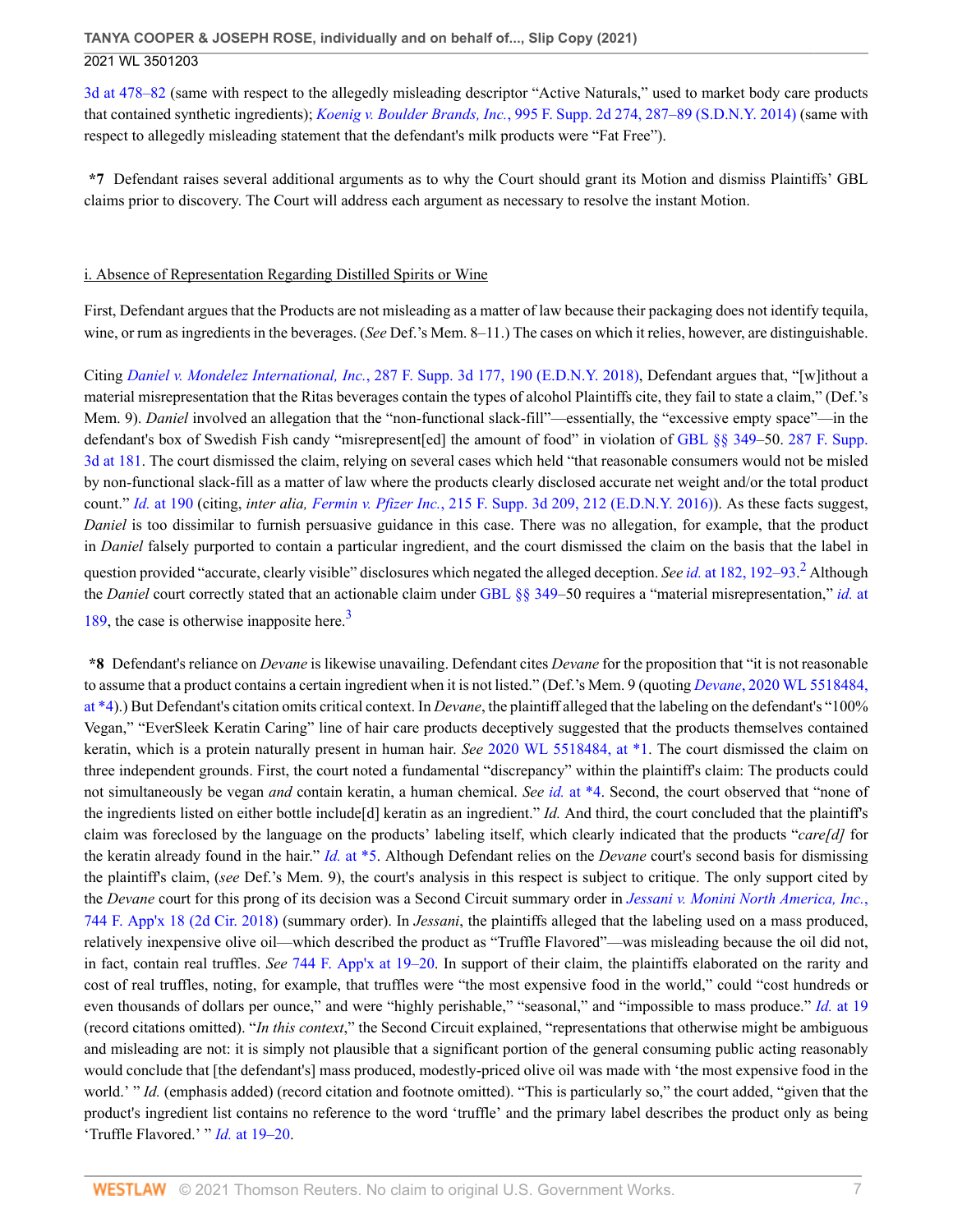Several aspects of *Jessani* merit comment. First, there is the threshold fact that the case was resolved by summary order, which does not have precedential effect. *See* Second Circuit Local Rule 32.1.1(a). Second, the court made clear that its determination like all such determinations under the GBL—was highly context-specific. *See* [744 F. App'x at 19](http://www.westlaw.com/Link/Document/FullText?findType=Y&serNum=2046153031&pubNum=0006538&originatingDoc=I50bc8ae0f9e611eb9262974acac519d1&refType=RP&fi=co_pp_sp_6538_19&originationContext=document&vr=3.0&rs=cblt1.0&transitionType=DocumentItem&contextData=(sc.UserEnteredCitation)#co_pp_sp_6538_19); *see also [Mantikas v. Kellogg](http://www.westlaw.com/Link/Document/FullText?findType=Y&serNum=2047062960&pubNum=0000506&originatingDoc=I50bc8ae0f9e611eb9262974acac519d1&refType=RP&fi=co_pp_sp_506_636&originationContext=document&vr=3.0&rs=cblt1.0&transitionType=DocumentItem&contextData=(sc.UserEnteredCitation)#co_pp_sp_506_636) Co.*[, 910 F.3d 633, 636 \(2d Cir. 2018\)](http://www.westlaw.com/Link/Document/FullText?findType=Y&serNum=2047062960&pubNum=0000506&originatingDoc=I50bc8ae0f9e611eb9262974acac519d1&refType=RP&fi=co_pp_sp_506_636&originationContext=document&vr=3.0&rs=cblt1.0&transitionType=DocumentItem&contextData=(sc.UserEnteredCitation)#co_pp_sp_506_636) ("In determining whether a reasonable consumer would have been misled by a particular advertisement, context is crucial." (citation and brackets omitted)). Specifically, the court's conclusion rested on the fact that, "[i]n th[e] context" of the ingredient in question—alleged to be the most expensive food in the world—it was implausible that a significant portion of consumers could be misled into thinking that a mass-produced, budget-friendly olive oil contained that ingredient. *See* [744 F. App'x at 19.](http://www.westlaw.com/Link/Document/FullText?findType=Y&serNum=2046153031&pubNum=0006538&originatingDoc=I50bc8ae0f9e611eb9262974acac519d1&refType=RP&fi=co_pp_sp_6538_19&originationContext=document&vr=3.0&rs=cblt1.0&transitionType=DocumentItem&contextData=(sc.UserEnteredCitation)#co_pp_sp_6538_19) Third, the product's ingredient list was one of several factors the court cited when evaluating the context of the allegedly misleading statement. *See id.* [at 19–20](http://www.westlaw.com/Link/Document/FullText?findType=Y&serNum=2046153031&pubNum=0006538&originatingDoc=I50bc8ae0f9e611eb9262974acac519d1&refType=RP&fi=co_pp_sp_6538_19&originationContext=document&vr=3.0&rs=cblt1.0&transitionType=DocumentItem&contextData=(sc.UserEnteredCitation)#co_pp_sp_6538_19). In finding the plaintiffs' claim implausible, the court relied primarily on the price discrepancy between truffles and the mass-produced olive oil in question, as well as the inference consumers would draw from that discrepancy. *See id.* [at 19.](http://www.westlaw.com/Link/Document/FullText?findType=Y&serNum=2046153031&pubNum=0006538&originatingDoc=I50bc8ae0f9e611eb9262974acac519d1&refType=RP&fi=co_pp_sp_6538_19&originationContext=document&vr=3.0&rs=cblt1.0&transitionType=DocumentItem&contextData=(sc.UserEnteredCitation)#co_pp_sp_6538_19) The court then added that this conclusion was "particularly" true in light of two secondary factors: the product's ingredient list (which did not contain truffle) *and* the product's label (which described the product only as truffle *flavored*). *See id.* [at 19–20](http://www.westlaw.com/Link/Document/FullText?findType=Y&serNum=2046153031&pubNum=0006538&originatingDoc=I50bc8ae0f9e611eb9262974acac519d1&refType=RP&fi=co_pp_sp_6538_19&originationContext=document&vr=3.0&rs=cblt1.0&transitionType=DocumentItem&contextData=(sc.UserEnteredCitation)#co_pp_sp_6538_19). In other words, the fact that "truffle" did not appear in the product's ingredient list did not carry dispositive weight in the court's analysis. *Jessani* did not announce a sweeping rule "that it is not reasonable to assume that a product contains a certain ingredient when it is not listed in the ingredient list." *[Devane](http://www.westlaw.com/Link/Document/FullText?findType=Y&serNum=2051856865&pubNum=0000999&originatingDoc=I50bc8ae0f9e611eb9262974acac519d1&refType=RP&originationContext=document&vr=3.0&rs=cblt1.0&transitionType=DocumentItem&contextData=(sc.UserEnteredCitation))*, 2020 [WL 5518484, at \\*4](http://www.westlaw.com/Link/Document/FullText?findType=Y&serNum=2051856865&pubNum=0000999&originatingDoc=I50bc8ae0f9e611eb9262974acac519d1&refType=RP&originationContext=document&vr=3.0&rs=cblt1.0&transitionType=DocumentItem&contextData=(sc.UserEnteredCitation)). Indeed, such a rule would be inconsistent with a binding Second Circuit opinion issued eight days after *Jessani*, in which the court said that "[r]easonable consumers should not be expected to look beyond misleading representations on the front of [a] box to discover the truth from the ingredient list in small print on the side of the box." *Mantikas*[, 910 F.3d at](http://www.westlaw.com/Link/Document/FullText?findType=Y&serNum=2047062960&pubNum=0000506&originatingDoc=I50bc8ae0f9e611eb9262974acac519d1&refType=RP&fi=co_pp_sp_506_637&originationContext=document&vr=3.0&rs=cblt1.0&transitionType=DocumentItem&contextData=(sc.UserEnteredCitation)#co_pp_sp_506_637) [637](http://www.westlaw.com/Link/Document/FullText?findType=Y&serNum=2047062960&pubNum=0000506&originatingDoc=I50bc8ae0f9e611eb9262974acac519d1&refType=RP&fi=co_pp_sp_506_637&originationContext=document&vr=3.0&rs=cblt1.0&transitionType=DocumentItem&contextData=(sc.UserEnteredCitation)#co_pp_sp_506_637) (alteration omitted) (quoting *Williams v. Gerber Prods. Co.*[, 552 F.3d 934, 939 \(9th Cir. 2008\)](http://www.westlaw.com/Link/Document/FullText?findType=Y&serNum=2017694688&pubNum=0000506&originatingDoc=I50bc8ae0f9e611eb9262974acac519d1&refType=RP&fi=co_pp_sp_506_939&originationContext=document&vr=3.0&rs=cblt1.0&transitionType=DocumentItem&contextData=(sc.UserEnteredCitation)#co_pp_sp_506_939)). Standing alone, the fact that a particular ingredient—tequila, say—does not appear on a product's ingredient list does not automatically defeat a deceptive labeling claim as a matter of law. To the extent *Devane* suggests otherwise, the Court believes that view is based on a misreading of *Jessani*—a case which, as noted, does not have precedential effect.

**\*9** Defendant also seeks to rely on the recent vanilla cases from this District. (*See* Def.'s Mem. 9–10.) In these cases, the plaintiffs alleged that the word "vanilla" (or the phrase "vanilla bean") conveyed a specific representation about the source of a product's vanilla flavor. *See, e.g.*, *Dashnau v. Unilever Mfg. (US), Inc.*[, —F. Supp. 3d—, 2021 WL 1163716, at \\*1, \\*3](http://www.westlaw.com/Link/Document/FullText?findType=Y&serNum=2053334531&pubNum=0000999&originatingDoc=I50bc8ae0f9e611eb9262974acac519d1&refType=RP&originationContext=document&vr=3.0&rs=cblt1.0&transitionType=DocumentItem&contextData=(sc.UserEnteredCitation)) [\(S.D.N.Y. Mar. 26, 2021\)](http://www.westlaw.com/Link/Document/FullText?findType=Y&serNum=2053334531&pubNum=0000999&originatingDoc=I50bc8ae0f9e611eb9262974acac519d1&refType=RP&originationContext=document&vr=3.0&rs=cblt1.0&transitionType=DocumentItem&contextData=(sc.UserEnteredCitation)) (gathering cases). Because the vanilla flavoring in each product was not derived exclusively or even predominantly from natural vanilla, the plaintiffs alleged that the products' labels were misleading. *See, e.g.*, *id.* [at \\*1–2.](http://www.westlaw.com/Link/Document/FullText?findType=Y&serNum=2053334531&pubNum=0000999&originatingDoc=I50bc8ae0f9e611eb9262974acac519d1&refType=RP&originationContext=document&vr=3.0&rs=cblt1.0&transitionType=DocumentItem&contextData=(sc.UserEnteredCitation)) Courts rejected this theory, holding as a matter of law that the product labels were not misleading because, while "vanilla" (or "vanilla bean") describes a flavor, it does not make a representation regarding the source of that flavor. *See id.* [at \\*5](http://www.westlaw.com/Link/Document/FullText?findType=Y&serNum=2053334531&pubNum=0000999&originatingDoc=I50bc8ae0f9e611eb9262974acac519d1&refType=RP&originationContext=document&vr=3.0&rs=cblt1.0&transitionType=DocumentItem&contextData=(sc.UserEnteredCitation)); *Oregon Chai*[, 2021](http://www.westlaw.com/Link/Document/FullText?findType=Y&serNum=2053092877&pubNum=0000999&originatingDoc=I50bc8ae0f9e611eb9262974acac519d1&refType=RP&originationContext=document&vr=3.0&rs=cblt1.0&transitionType=DocumentItem&contextData=(sc.UserEnteredCitation)) [WL 706227, at \\*12](http://www.westlaw.com/Link/Document/FullText?findType=Y&serNum=2053092877&pubNum=0000999&originatingDoc=I50bc8ae0f9e611eb9262974acac519d1&refType=RP&originationContext=document&vr=3.0&rs=cblt1.0&transitionType=DocumentItem&contextData=(sc.UserEnteredCitation)) (concluding that the word "vanilla" on the front of the package "appears to describe a flavor more than an ingredient"); *Twohig*[, 2021 WL 518021, at \\*4](http://www.westlaw.com/Link/Document/FullText?findType=Y&serNum=2052959149&pubNum=0000999&originatingDoc=I50bc8ae0f9e611eb9262974acac519d1&refType=RP&originationContext=document&vr=3.0&rs=cblt1.0&transitionType=DocumentItem&contextData=(sc.UserEnteredCitation)) (concluding that the word "vanilla" on the front label would not "lead a reasonable consumer to believe that vanilla from vanilla beans is the exclusive or predominant flavor ingredient"); *Wynn*[, 2021 WL 168541,](http://www.westlaw.com/Link/Document/FullText?findType=Y&serNum=2052791643&pubNum=0000999&originatingDoc=I50bc8ae0f9e611eb9262974acac519d1&refType=RP&originationContext=document&vr=3.0&rs=cblt1.0&transitionType=DocumentItem&contextData=(sc.UserEnteredCitation)) [at \\*4](http://www.westlaw.com/Link/Document/FullText?findType=Y&serNum=2052791643&pubNum=0000999&originatingDoc=I50bc8ae0f9e611eb9262974acac519d1&refType=RP&originationContext=document&vr=3.0&rs=cblt1.0&transitionType=DocumentItem&contextData=(sc.UserEnteredCitation)) (concluding that the "[d]efendant's 'Vanilla Almondmilk' front label makes no representations whatsoever about the source of the vanilla flavor or the ingredients constituting it"); *Barreto*[, 2021 WL 76331, at \\*4](http://www.westlaw.com/Link/Document/FullText?findType=Y&serNum=2052739326&pubNum=0000999&originatingDoc=I50bc8ae0f9e611eb9262974acac519d1&refType=RP&originationContext=document&vr=3.0&rs=cblt1.0&transitionType=DocumentItem&contextData=(sc.UserEnteredCitation)) (concluding that the product's labeling—which contained the words "Vanilla Soymilk" and "Natural Vanilla Flavor With Other Natural Flavors"—"makes a representation regarding its flavor and does not imply or represent [that] the source of that flavor comes exclusively or predominantly from natural vanilla"); *Cosgrove v. Blue Diamond Growers*[, No. 19-CV-8993, 2020 WL 7211218, at \\*3 \(S.D.N.Y.](http://www.westlaw.com/Link/Document/FullText?findType=Y&serNum=2052529064&pubNum=0000999&originatingDoc=I50bc8ae0f9e611eb9262974acac519d1&refType=RP&originationContext=document&vr=3.0&rs=cblt1.0&transitionType=DocumentItem&contextData=(sc.UserEnteredCitation)) [Dec. 7, 2020\)](http://www.westlaw.com/Link/Document/FullText?findType=Y&serNum=2052529064&pubNum=0000999&originatingDoc=I50bc8ae0f9e611eb9262974acac519d1&refType=RP&originationContext=document&vr=3.0&rs=cblt1.0&transitionType=DocumentItem&contextData=(sc.UserEnteredCitation)) (concluding that a reasonable consumer would associate the word "vanilla" with a flavor, rather than a particular ingredient); *Pichardo v. Only What You Need, Inc.*[, No. 20-CV-493, 2020 WL 6323775, at \\*5 \(S.D.N.Y. Oct. 27, 2020\)](http://www.westlaw.com/Link/Document/FullText?findType=Y&serNum=2052252985&pubNum=0000999&originatingDoc=I50bc8ae0f9e611eb9262974acac519d1&refType=RP&originationContext=document&vr=3.0&rs=cblt1.0&transitionType=DocumentItem&contextData=(sc.UserEnteredCitation)) (noting that "reasonable consumers associate the word 'vanilla' with a flavor, not with an ingredient"); *[Steele v. Wegmans Food Markets,](http://www.westlaw.com/Link/Document/FullText?findType=Y&serNum=2051457496&pubNum=0007903&originatingDoc=I50bc8ae0f9e611eb9262974acac519d1&refType=RP&fi=co_pp_sp_7903_50&originationContext=document&vr=3.0&rs=cblt1.0&transitionType=DocumentItem&contextData=(sc.UserEnteredCitation)#co_pp_sp_7903_50) Inc.*[, 472 F. Supp. 3d 47, 50 \(S.D.N.Y. 2020\)](http://www.westlaw.com/Link/Document/FullText?findType=Y&serNum=2051457496&pubNum=0007903&originatingDoc=I50bc8ae0f9e611eb9262974acac519d1&refType=RP&fi=co_pp_sp_7903_50&originationContext=document&vr=3.0&rs=cblt1.0&transitionType=DocumentItem&contextData=(sc.UserEnteredCitation)#co_pp_sp_7903_50) (explaining that the word "vanilla" assists buyers in determining the *flavor* of a product, rather than the source of that flavor).

According to Defendant, Plaintiffs are making an analogous claim here, essentially arguing that the Products' labeling conveys a message about the source of the Products' alcoholic content, or the source of their margarita, wine, or mojito flavoring. (*See* Def.'s Mem. 10 (arguing that the Margarita Products "make no representation ... that tequila is the source of the alcohol"); *id.* (arguing that "references to margaritas, mojitos and the like are 'merely ... flavor designator[s], not an ingredient claim'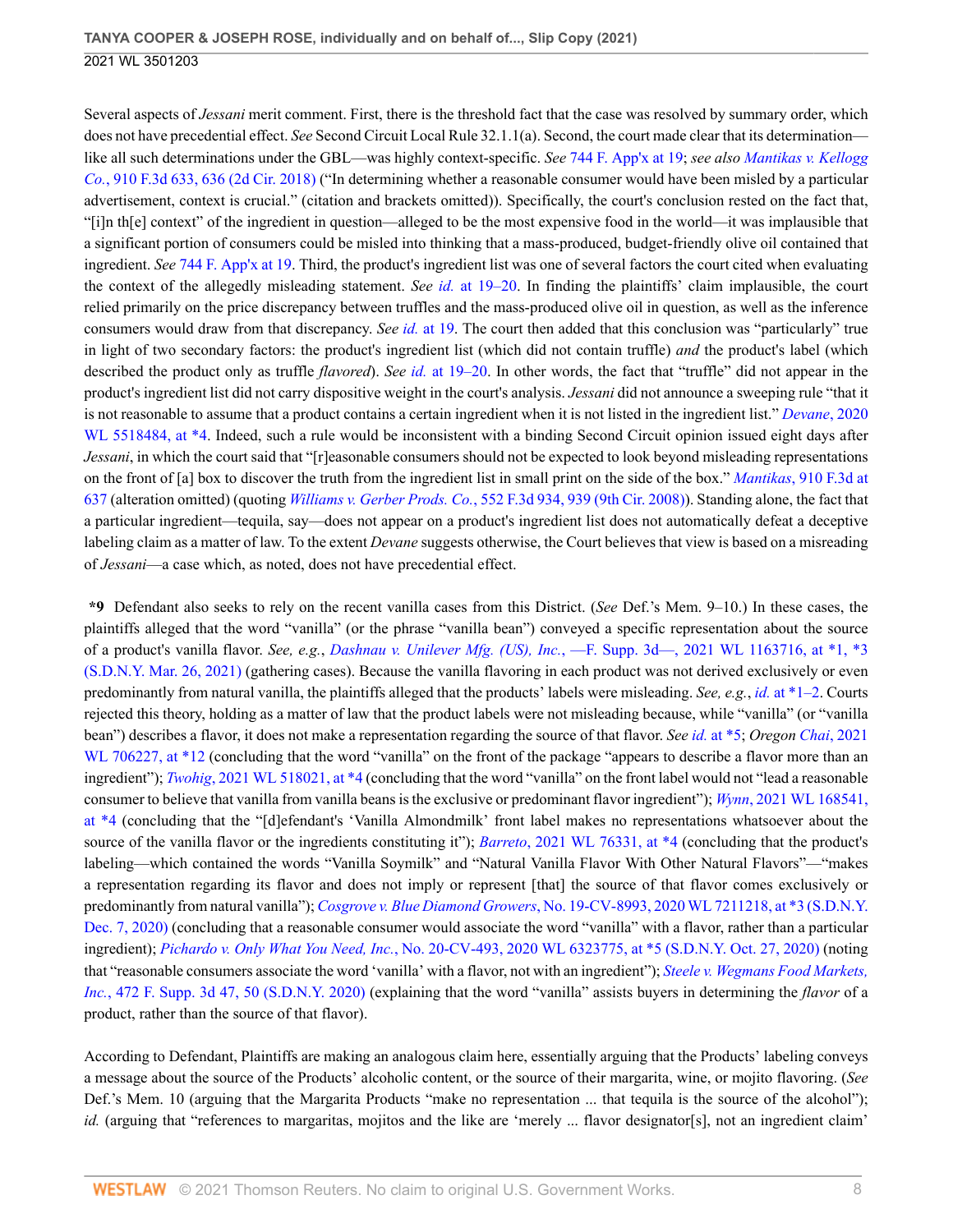" (citation omitted)).) But that is a warped reading of Plaintiffs' claims. With respect to the Margarita Products, for example, Plaintiffs are not making a claim about the source of the beverage's alcoholic content or "margarita" flavor. Fairly construed, their claim is that the beverage purports to be something—a "margarita"—which it is not. Their claim rests on the premise that a "margarita" generally refers to a beverage (not a flavor), made with standard constituent parts (including tequila), that one would purchase for direct consumption (not as a flavoring agent). (*See* FAC ¶¶ 19–21.) In this sense, a "margarita" (or "mojito," etc.) is to be distinguished from vanilla, which generally serves as a flavoring agent in other products, as opposed

<span id="page-8-0"></span>to a discrete item one might order in a bar or restaurant.<sup>[4](#page-19-3)</sup> As noted, discovery will give Defendant an opportunity to test its assertion that words such as "margarita" and "mojito" are merely flavor indicators like "chocolate" and "vanilla," and do not make a representation that the beverages are *actually* a "margarita" or a "mojito." But for purposes of resolving this Motion, where the Court "must draw reasonable inferences in favor of the non-moving [P]arty," *[CFTC v. TFS-ICAP, LLC](http://www.westlaw.com/Link/Document/FullText?findType=Y&serNum=2050072848&pubNum=0007903&originatingDoc=I50bc8ae0f9e611eb9262974acac519d1&refType=RP&fi=co_pp_sp_7903_324&originationContext=document&vr=3.0&rs=cblt1.0&transitionType=DocumentItem&contextData=(sc.UserEnteredCitation)#co_pp_sp_7903_324)*, 432 F. Supp. [3d 320, 324 \(S.D.N.Y. 2020\)](http://www.westlaw.com/Link/Document/FullText?findType=Y&serNum=2050072848&pubNum=0007903&originatingDoc=I50bc8ae0f9e611eb9262974acac519d1&refType=RP&fi=co_pp_sp_7903_324&originationContext=document&vr=3.0&rs=cblt1.0&transitionType=DocumentItem&contextData=(sc.UserEnteredCitation)#co_pp_sp_7903_324), the Court is not prepared to accept Defendant's argument. Though creative, this argument is a strained attempt to shoehorn this Action under the analytic framework of the vanilla cases.

In addition to the authority already addressed, Defendant purports to invoke "[n]umerous other decisions ... in accord with the principle that deception claims require a firmer premise than imputing statements to defendants that they clearly did not make." (Def.'s Mem. 10.) None of these cases alters the analysis here. In *Kennedy*, for example, the plaintiffs made similar allegations to those in the vanilla cases, arguing that certain statements on a box of graham crackers—"made with real honey," "Honey Maid," and "no high fructose corn syrup"—misleadingly suggested (1) that honey was the only sweetener used, (2) that only pure honey was used, (3) that the honey content was greater than the white sugar content, and (4) that honey was the exclusive or predominant sweetener." [2020 WL 4006197 at \\*2, 11](http://www.westlaw.com/Link/Document/FullText?findType=Y&serNum=2051469766&pubNum=0000999&originatingDoc=I50bc8ae0f9e611eb9262974acac519d1&refType=RP&originationContext=document&vr=3.0&rs=cblt1.0&transitionType=DocumentItem&contextData=(sc.UserEnteredCitation)). The court held that these statements "provide[d] no basis for a reasonable consumer to make any of the inferences that [the] [p]laintiffs allege[d] [were] misleading." *Id.* [at \\*12.](http://www.westlaw.com/Link/Document/FullText?findType=Y&serNum=2051469766&pubNum=0000999&originatingDoc=I50bc8ae0f9e611eb9262974acac519d1&refType=RP&originationContext=document&vr=3.0&rs=cblt1.0&transitionType=DocumentItem&contextData=(sc.UserEnteredCitation)) The claims here, however, are not analogous to those in *Kennedy*. Plaintiffs are not making a claim about the source or predominance of a particular ingredient; their argument is that the Products lack certain ingredients reasonably suggested by their labeling. If the Margarita Products' packaging declared that they were "Made with Real Tequila," and Plaintiffs argued that the packaging conveyed a representation that the beverage contained *exclusively* natural tequila, with no artificial imitators or substitutes, then *Kennedy* and the vanilla cases might constitute persuasive authority. But the claims here are sufficiently distinct as to render these cases inapposite. Likewise, the remaining cases cited by Defendant, (*see* Def.'s Mem. 10–11), are too dissimilar to carry any persuasive force here, *cf. Axon v. Florida's Nat. Growers, Inc.*[, 813 F. App'x 701, 705 \(2d Cir. 2020\)](http://www.westlaw.com/Link/Document/FullText?findType=Y&serNum=2051153800&pubNum=0006538&originatingDoc=I50bc8ae0f9e611eb9262974acac519d1&refType=RP&fi=co_pp_sp_6538_705&originationContext=document&vr=3.0&rs=cblt1.0&transitionType=DocumentItem&contextData=(sc.UserEnteredCitation)#co_pp_sp_6538_705) (summary order) (affirming decision which held that no reasonable consumer would be misled into thinking that the defendant's product —"Florida's Natural" orange juice—did not contain any trace amounts of glyphosate based on the word "natural" in the product's brand name); *Rivas v. Hershey Co.*[, No. 19-CV-3379, 2020 WL 4287272, at \\*5 \(E.D.N.Y. July 27, 2020\)](http://www.westlaw.com/Link/Document/FullText?findType=Y&serNum=2051536486&pubNum=0000999&originatingDoc=I50bc8ae0f9e611eb9262974acac519d1&refType=RP&originationContext=document&vr=3.0&rs=cblt1.0&transitionType=DocumentItem&contextData=(sc.UserEnteredCitation)) (concluding in dicta that a reasonable consumer would not be misled into thinking that "Kit Kat White" candy bars were actually "dipped in white chocolate when the packaging does not mention chocolate, and states that the wafers are dipped in crème, which is not the same as white chocolate"); *Kommer*[, 252 F. Supp. 3d at 306, 311 \(S.D.N.Y. 2017\)](http://www.westlaw.com/Link/Document/FullText?findType=Y&serNum=2041705913&pubNum=0007903&originatingDoc=I50bc8ae0f9e611eb9262974acac519d1&refType=RP&fi=co_pp_sp_7903_306&originationContext=document&vr=3.0&rs=cblt1.0&transitionType=DocumentItem&contextData=(sc.UserEnteredCitation)#co_pp_sp_7903_306) (see parenthetical *supra*).[5](#page-19-4)

# <span id="page-8-1"></span>ii. Contextual Factors

**\*10** Defendant also argues that Plaintiffs' claims are "implausible" in light of various contextual considerations, specifically (1) federal regulations, (2) the "full context" of the Products' packaging, (3) the setting in which Plaintiffs purchased the Products, and (4) the labels of the comparator products invoked by Plaintiffs. (*See* Def.'s Mem. 11–14.) The Court will address each argument in turn.

First, Defendant argues that Plaintiffs' inferences regarding the Products are unreasonable because, under federal regulations, it may use "a cocktail name as a brand name or fanciful name." (*Id.* at 11 (quoting [27 C.F.R. § 7.29\(a\)\(7\)\(iii\)\)](http://www.westlaw.com/Link/Document/FullText?findType=L&pubNum=1000547&cite=27CFRS7.29&originatingDoc=I50bc8ae0f9e611eb9262974acac519d1&refType=RB&originationContext=document&vr=3.0&rs=cblt1.0&transitionType=DocumentItem&contextData=(sc.UserEnteredCitation)#co_pp_df1f0000a7201).) But the portion of the regulation cited by Defendant omits important qualifying language. [27 C.F.R. § 7.29\(a\)\(7\)](http://www.westlaw.com/Link/Document/FullText?findType=L&pubNum=1000547&cite=27CFRS7.29&originatingDoc=I50bc8ae0f9e611eb9262974acac519d1&refType=RB&originationContext=document&vr=3.0&rs=cblt1.0&transitionType=DocumentItem&contextData=(sc.UserEnteredCitation)#co_pp_36f10000408d4) prohibits a malt beverage label from containing "[a]ny statement, design, device, or representation that tends to create a false or misleading impression that the malt beverage contains distilled spirits or is a distilled spirits product." *Id.*  $\S$  7.29(a)(7). However, this provision does not prohibit "[t]he use of a cocktail name as a brand name or fanciful name of a malt beverage, *provided that the overall label does*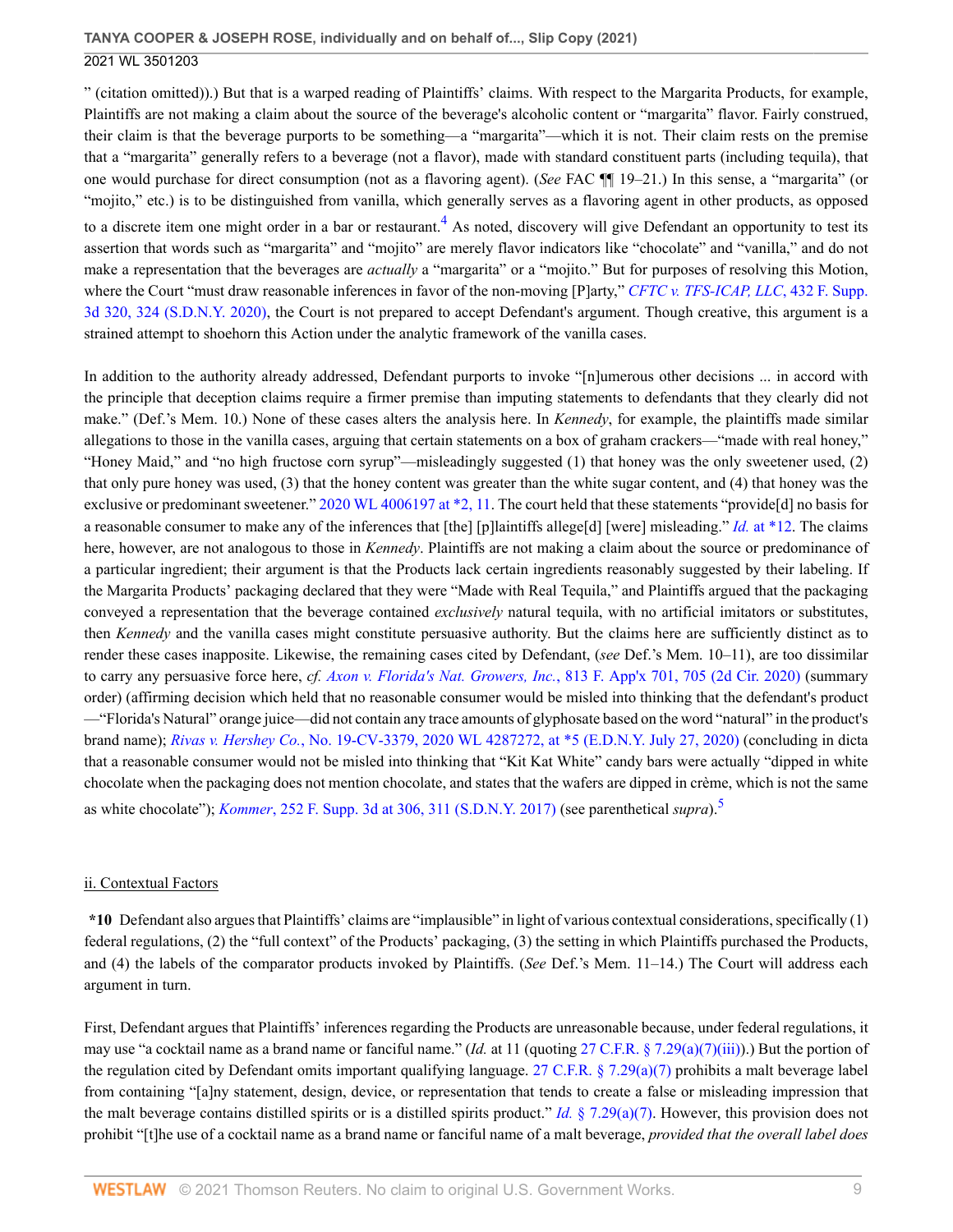*not present a misleading impression about the identity of the product." Id.* [§ 7.29\(a\)\(7\)\(iii\)](http://www.westlaw.com/Link/Document/FullText?findType=L&pubNum=1000547&cite=27CFRS7.29&originatingDoc=I50bc8ae0f9e611eb9262974acac519d1&refType=RB&originationContext=document&vr=3.0&rs=cblt1.0&transitionType=DocumentItem&contextData=(sc.UserEnteredCitation)#co_pp_df1f0000a7201) (emphasis added). Thus, although federal regulations do allow Defendant to use a cocktail name as a "brand name" or "fanciful name" for a malt beverage, these regulations do not allow Defendant to "present a misleading impression about the identity of the product," *id.*, which is precisely the conduct alleged here. It is also worth noting that, beyond the provisions of  $\S 7.29(a)(7)$ ,  $\S 7.29(a)(1)$  separately prohibits "[a]ny statement that is false or untrue in any particular, or that, irrespective of falsity, directly, or by ambiguity, omission, or inference, ... *tends to create a misleading impression*." *Id.* [§ 7.29\(a\)\(1\)](http://www.westlaw.com/Link/Document/FullText?findType=L&pubNum=1000547&cite=27CFRS7.29&originatingDoc=I50bc8ae0f9e611eb9262974acac519d1&refType=RB&originationContext=document&vr=3.0&rs=cblt1.0&transitionType=DocumentItem&contextData=(sc.UserEnteredCitation)#co_pp_7b9b000044381) (emphasis added). Contrary to Defendant's suggestion, then, Plaintiffs' theory is fully consistent with federal regulations. The target of this Action is not Defendant's use of "a cocktail name as a brand name or fanciful name" *per se*, but the alleged use of this artifice in a deceptive fashion. Such deception is no more permitted under federal regulations than it is under state law. *Cf. Browning*[, 2021 WL 1940645, at \\*3](http://www.westlaw.com/Link/Document/FullText?findType=Y&serNum=2053633020&pubNum=0000999&originatingDoc=I50bc8ae0f9e611eb9262974acac519d1&refType=RP&originationContext=document&vr=3.0&rs=cblt1.0&transitionType=DocumentItem&contextData=(sc.UserEnteredCitation)) (rejecting identical argument by Defendant because the plaintiffs, raising virtually identical claims to those here, "ha[d] adequately alleged [that] the overall label is misleading" under Missouri law).

Second, Defendant argues that "the full context of the [Products'] packaging refutes Plaintiffs' notion that a reasonable consumer could assume Ritas contain hard liquor or wine." (Def.'s Mem. 13.) It is true, as noted, that "[i]n determining whether a reasonable consumer would have been misled by a particular advertisement, context is crucial." *Mantikas*[, 910 F.3d at 636](http://www.westlaw.com/Link/Document/FullText?findType=Y&serNum=2047062960&pubNum=0000506&originatingDoc=I50bc8ae0f9e611eb9262974acac519d1&refType=RP&fi=co_pp_sp_506_636&originationContext=document&vr=3.0&rs=cblt1.0&transitionType=DocumentItem&contextData=(sc.UserEnteredCitation)#co_pp_sp_506_636) (citation omitted). Courts must "therefore consider [a] challenged advertisement as a whole." *Id.*; *see also Stoltz*[, 2015 WL](http://www.westlaw.com/Link/Document/FullText?findType=Y&serNum=2037233227&pubNum=0000999&originatingDoc=I50bc8ae0f9e611eb9262974acac519d1&refType=RP&originationContext=document&vr=3.0&rs=cblt1.0&transitionType=DocumentItem&contextData=(sc.UserEnteredCitation)) [5579872, at \\*16](http://www.westlaw.com/Link/Document/FullText?findType=Y&serNum=2037233227&pubNum=0000999&originatingDoc=I50bc8ae0f9e611eb9262974acac519d1&refType=RP&originationContext=document&vr=3.0&rs=cblt1.0&transitionType=DocumentItem&contextData=(sc.UserEnteredCitation)) (advising that "it is necessary to consider not only the allegedly misleading statement but also the surrounding context based on the content of the entire label or advertisement at issue"). As already discussed, however, whether a label is misleading is normally a question of fact that cannot be resolved on a motion to dismiss. *See, e.g.*, *[Segedie v. Hain Celestial Grp.,](http://www.westlaw.com/Link/Document/FullText?findType=Y&serNum=2036251519&pubNum=0000999&originatingDoc=I50bc8ae0f9e611eb9262974acac519d1&refType=RP&originationContext=document&vr=3.0&rs=cblt1.0&transitionType=DocumentItem&contextData=(sc.UserEnteredCitation)) Inc.*[, No. 14-CV-5029, 2015 WL 2168374, at \\*12 \(S.D.N.Y. May 7, 2015\)](http://www.westlaw.com/Link/Document/FullText?findType=Y&serNum=2036251519&pubNum=0000999&originatingDoc=I50bc8ae0f9e611eb9262974acac519d1&refType=RP&originationContext=document&vr=3.0&rs=cblt1.0&transitionType=DocumentItem&contextData=(sc.UserEnteredCitation)) (noting that "[w]hether [a] label[ ] would mislead a reasonable consumer is a question of fact for the jury"). Defendant's own arguments underscore this point. Defendant notes, for example, that the " 'cocktail' terms" on which Plaintiffs focus "do not stand alone," but are just "one part of the fanciful names used for Ritas products." (Def.'s Mem. 12.) Defendant's theory is that other features of the Products' packaging—specifically, the references to (1) "Ritas," (2) " 'sparkling' drinks," and (3) a "wide variety of flavors in both words and images"—"make it obvious that the [P]roducts are a different type of beverage inspired by—but not the same as—the referenced cocktails." (*Id.*) For reasons already discussed, that conclusion is not "obvious," and the features Defendant cites do not make it so.

**\*11** With respect to the "Ritas" branding, Defendant obliquely suggests that because the brand name is owned by Defendant, "a company synonymous with beer," reasonable consumers would conclude that the Products do not contain wine or distilled liquor. (*See id.*) That argument is unpersuasive for several reasons. First, the argument assumes that reasonable consumers associate Defendant exclusively with beer. That proposition is not alleged in the FAC, and it requires a factual determination that cannot be made on a motion to dismiss. Second, the names "Anheuser-Busch" or "A-B" do not appear in the images of the Products' labeling provided in the FAC, (*see* FAC ¶¶ 18, 26, 35), and the Court has no basis to assume that consumers would otherwise know the Products were manufactured and marketed by Defendant. Third, insofar as Defendant contends that the word "Ritas" itself clearly connotes that the beverage is *not* a cocktail, it is not obvious why reasonable consumers would draw that conclusion. Finally, with respect to the words "sparkling" and the "wide variety of flavors in both words and images" used on the Product labels, Defendant does not explain—and again, it is not clear to the Court—why reasonable consumers would conclude that the Products were "obvious[ly]" not cocktails. (*See* Def.'s Mem. 12.) Even if the Court found these arguments more persuasive, the fact remains that Defendant is asking the Court to make a highly subjective evaluation about how reasonable consumers would interpret certain words and images. This is a paradigmatic question of fact that cannot be resolved on the instant Motion.

Third, Defendant notes that in the state of New York, wine and liquor cannot be sold in convenience and drug stores like those in which Plaintiffs purchased the Products. (*Id.* at 13.) Defendant argues that reasonable consumers know this fact, and thus, they would not infer that beverages sold in a drug or convenience store contained tequila, wine, or rum. (*Id.*) Although "reasonable consumer[s] do[ ] not lack common sense," (*id.* (quoting *Daniel*[, 287 F. Supp. 3d at 193](http://www.westlaw.com/Link/Document/FullText?findType=Y&serNum=2043906822&pubNum=0007903&originatingDoc=I50bc8ae0f9e611eb9262974acac519d1&refType=RP&fi=co_pp_sp_7903_193&originationContext=document&vr=3.0&rs=cblt1.0&transitionType=DocumentItem&contextData=(sc.UserEnteredCitation)#co_pp_sp_7903_193))), at this stage of the case, the Court may not resolve questions regarding "the background knowledge, experience[,] and understanding of reasonable consumers" as a matter of law, *Stoltz*[, 2015 WL 5579872, at \\*19](http://www.westlaw.com/Link/Document/FullText?findType=Y&serNum=2037233227&pubNum=0000999&originatingDoc=I50bc8ae0f9e611eb9262974acac519d1&refType=RP&originationContext=document&vr=3.0&rs=cblt1.0&transitionType=DocumentItem&contextData=(sc.UserEnteredCitation)) (rejecting a similar argument based on customers' alleged background knowledge regarding nutritional labeling). There is good reason for this principle: "A federal trial judge, with a background and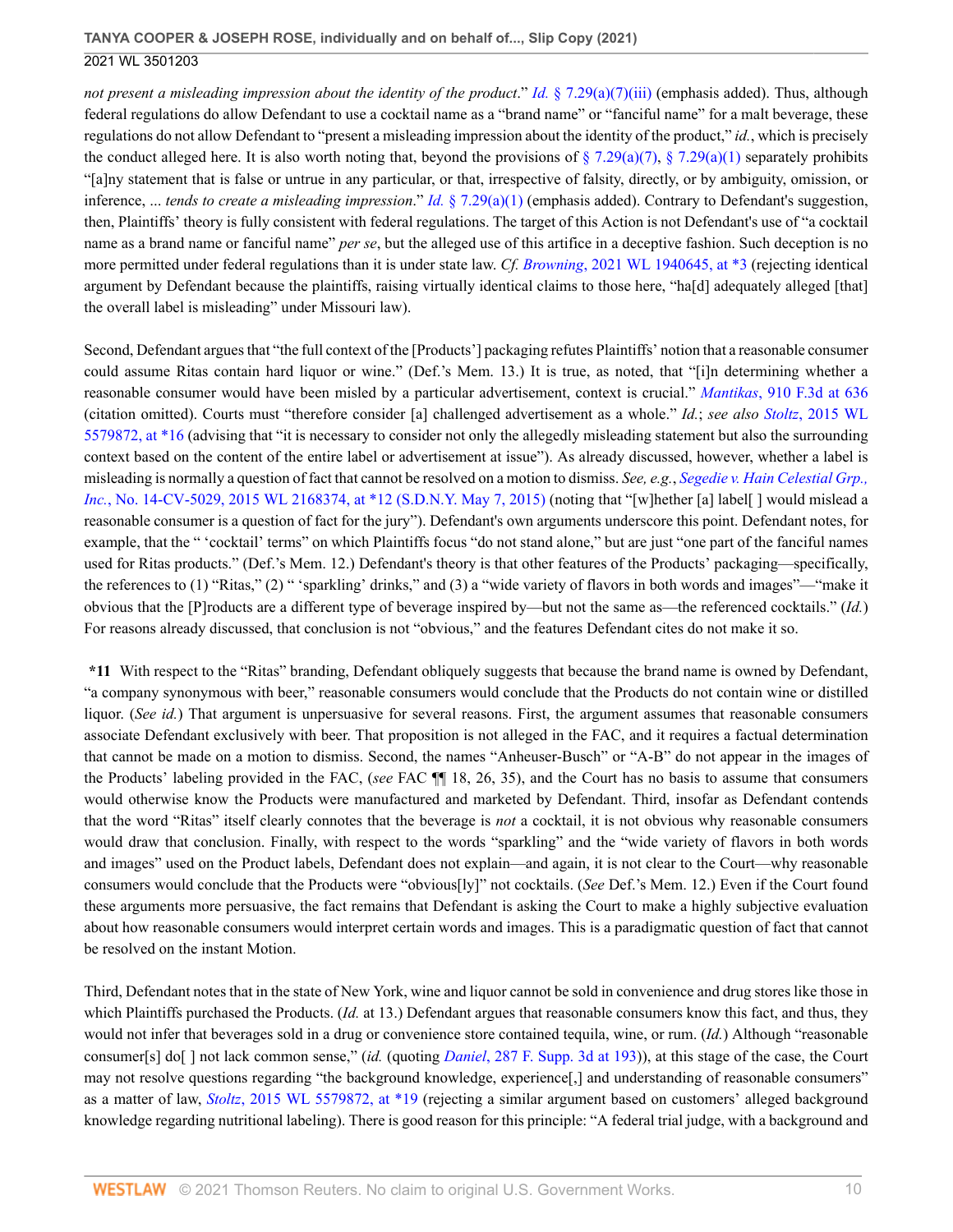experience unlike that of most consumers, is hardly in a position to declare" that, because he or she knows that wine and hard spirits may not be purchased in a drug or convenience store, "all [customers] must appreciate [that fact] as well." *See [Verizon](http://www.westlaw.com/Link/Document/FullText?findType=Y&serNum=2004244516&pubNum=0004637&originatingDoc=I50bc8ae0f9e611eb9262974acac519d1&refType=RP&fi=co_pp_sp_4637_407&originationContext=document&vr=3.0&rs=cblt1.0&transitionType=DocumentItem&contextData=(sc.UserEnteredCitation)#co_pp_sp_4637_407) Directories Corp. v. Yellow Book USA, Inc.*[, 309 F. Supp. 2d 401, 407 \(E.D.N.Y. 2004\)](http://www.westlaw.com/Link/Document/FullText?findType=Y&serNum=2004244516&pubNum=0004637&originatingDoc=I50bc8ae0f9e611eb9262974acac519d1&refType=RP&fi=co_pp_sp_4637_407&originationContext=document&vr=3.0&rs=cblt1.0&transitionType=DocumentItem&contextData=(sc.UserEnteredCitation)#co_pp_sp_4637_407); *see also Rivera*[, 2020 WL 4895698, at](http://www.westlaw.com/Link/Document/FullText?findType=Y&serNum=2051698934&pubNum=0000999&originatingDoc=I50bc8ae0f9e611eb9262974acac519d1&refType=RP&originationContext=document&vr=3.0&rs=cblt1.0&transitionType=DocumentItem&contextData=(sc.UserEnteredCitation)) [\\*7](http://www.westlaw.com/Link/Document/FullText?findType=Y&serNum=2051698934&pubNum=0000999&originatingDoc=I50bc8ae0f9e611eb9262974acac519d1&refType=RP&originationContext=document&vr=3.0&rs=cblt1.0&transitionType=DocumentItem&contextData=(sc.UserEnteredCitation)) ("In determining whether an act is 'materially misleading,' the reasonable consumer is not held to the same standard as a lawyer trained to make fine distinctions reading a bond indenture or a regulation."). In this case, the knowledge and expectations of reasonable consumers purchasing alcoholic beverages in a drug or convenience store "cannot be resolved without surveys, expert testimony, and other evidence of what is happening in the real world." *Verizon Directories*[, 309 F. Supp. 2d at 407.](http://www.westlaw.com/Link/Document/FullText?findType=Y&serNum=2004244516&pubNum=0004637&originatingDoc=I50bc8ae0f9e611eb9262974acac519d1&refType=RP&fi=co_pp_sp_4637_407&originationContext=document&vr=3.0&rs=cblt1.0&transitionType=DocumentItem&contextData=(sc.UserEnteredCitation)#co_pp_sp_4637_407) Neither the Second Circuit's opinion in *Chen*, nor its summary order in *Jessani*—both of which Defendant cites, (*see* Def.'s Mem. 13) —is to the contrary. A consumer's mistaken assumption that she can purchase a beverage containing wine or distilled liquor in a drug or convenience store is not comparable to a consumer's putative belief that an "Angus" breakfast sandwich sold for under \$5 at Dunkin Donuts is an actual, "intact" steak, *cf. Chen*[, 954 F.3d at 495, 501,](http://www.westlaw.com/Link/Document/FullText?findType=Y&serNum=2050673999&pubNum=0000506&originatingDoc=I50bc8ae0f9e611eb9262974acac519d1&refType=RP&fi=co_pp_sp_506_495&originationContext=document&vr=3.0&rs=cblt1.0&transitionType=DocumentItem&contextData=(sc.UserEnteredCitation)#co_pp_sp_506_495) or that a "mass produced, modestly-priced olive oil [is] made with 'the most expensive food in the world,' " *cf. Jessani*[, 744 F. App'x at 19](http://www.westlaw.com/Link/Document/FullText?findType=Y&serNum=2046153031&pubNum=0006538&originatingDoc=I50bc8ae0f9e611eb9262974acac519d1&refType=RP&fi=co_pp_sp_6538_19&originationContext=document&vr=3.0&rs=cblt1.0&transitionType=DocumentItem&contextData=(sc.UserEnteredCitation)#co_pp_sp_6538_19) (footnote and record citation omitted). In *Chen* and *Jessani*, the contextual discrepancy was based on price—specifically, the implausible price discrepancy between the product being purchased and the product that plaintiffs allegedly thought they were getting. Here, the contextual discrepancy is based on state alcohol laws, something that may be far less obvious to the reasonable consumer. Specifically, the discrepancy is between Plaintiffs' expectations—that they could purchase wine or distilled liquor at a Stop & Shop or Rite-Aid—and the reality that, under New York law, such purchases are outlawed. To find that reasonable consumers would not countenance this discrepancy, the Court would have to impute to these consumers a threshold background knowledge regarding New York's alcohol laws. But for reasons already discussed, the Court may not do so at this stage in the case.

**\*12** Fourth, Defendant argues that Plaintiffs' claims are undermined by the comparator products they cite in the FAC, "whose labels expressly state that they contain spirits and wine." (Def.'s Mem. 13–14.) According to Defendant, these products show that when a product contains wine or distilled liquor, reasonable consumers expect the product to state as much explicitly. (*Id.*) Defendant raises a fair distinction in this regard. Unlike the Products, several of the comparator brands invoked by Plaintiffs do make a more explicit representation that they contain wine or spirits. (*See* FAC ¶¶ 44, 47, 50.) But that distinction does not defeat the instant claims. Ultimately, the inquiry is how reasonable consumers interpret Defendant's Products—a question of fact that cannot be resolved at this stage of the case. Although the clear disclosures on the comparator products might cast some doubt on Plaintiffs' theory, they have still advanced claims that are sufficiently credible to survive this Motion and proceed to discovery.

Accordingly, the four contextual factors cited by Defendant do not warrant dismissal of Plaintiffs' GBL claims.

# iii. Disclosures Regarding "Flavored Malt Beverages"

Defendant also argues that the disclosures on the bottom of the Products' packaging—which state that the Products are flavored malt beverages—render Plaintiffs' "purported assumption about the [Products'] alcohol ingredients ... unreasonable." (Def.'s Mem. 14.) In considering whether a label is misleading, courts consider "the challenged advertisement as a whole, including disclaimers and qualifying language." *Mantikas*[, 910 F.3d at 636.](http://www.westlaw.com/Link/Document/FullText?findType=Y&serNum=2047062960&pubNum=0000506&originatingDoc=I50bc8ae0f9e611eb9262974acac519d1&refType=RP&fi=co_pp_sp_506_636&originationContext=document&vr=3.0&rs=cblt1.0&transitionType=DocumentItem&contextData=(sc.UserEnteredCitation)#co_pp_sp_506_636) "[U]nder certain circumstances, the presence of a disclaimer or similar clarifying language may defeat a claim of deception." *Fink*[, 714 F.3d at 742.](http://www.westlaw.com/Link/Document/FullText?findType=Y&serNum=2030470437&pubNum=0000506&originatingDoc=I50bc8ae0f9e611eb9262974acac519d1&refType=RP&fi=co_pp_sp_506_742&originationContext=document&vr=3.0&rs=cblt1.0&transitionType=DocumentItem&contextData=(sc.UserEnteredCitation)#co_pp_sp_506_742) "[T]he mere inclusion of an accurate disclaimer," however, "does not necessarily cure other potentially misleading statements or representations set forth in a label or advertisement." *Stoltz*[, 2015 WL 5579872, at \\*16](http://www.westlaw.com/Link/Document/FullText?findType=Y&serNum=2037233227&pubNum=0000999&originatingDoc=I50bc8ae0f9e611eb9262974acac519d1&refType=RP&originationContext=document&vr=3.0&rs=cblt1.0&transitionType=DocumentItem&contextData=(sc.UserEnteredCitation)) (gathering cases); *see also Mantikas*[, 910 F.3d at 637](http://www.westlaw.com/Link/Document/FullText?findType=Y&serNum=2047062960&pubNum=0000506&originatingDoc=I50bc8ae0f9e611eb9262974acac519d1&refType=RP&fi=co_pp_sp_506_637&originationContext=document&vr=3.0&rs=cblt1.0&transitionType=DocumentItem&contextData=(sc.UserEnteredCitation)#co_pp_sp_506_637) (concluding that certain disclosures on the side panel of a Cheez-Its box did not "render [p]laintiffs' allegations of deception implausible"). "Rather, the significance of a disclaimer depends upon factors such as the font size and placement of the disclaimer as well as the relative emphasis placed on the disclaimer and the allegedly misleading statement." *Stoltz*[, 2015 WL 5579872, at \\*16](http://www.westlaw.com/Link/Document/FullText?findType=Y&serNum=2037233227&pubNum=0000999&originatingDoc=I50bc8ae0f9e611eb9262974acac519d1&refType=RP&originationContext=document&vr=3.0&rs=cblt1.0&transitionType=DocumentItem&contextData=(sc.UserEnteredCitation)) (gathering cases).

The Second Circuit's opinion in *Mantikas* illustrates these principles. There, the court scrutinized the labeling on two boxes of Cheez-Its crackers: the first box contained the words "WHOLE GRAIN" in large print at the center of the front panel, with the words "MADE WITH 5G OF WHOLE GRAIN PER SERVING" in smaller print at the bottom of the same panel; the second box contained the words "MADE WITH WHOLE GRAIN" in large print at the center of the front panel, with the words "MADE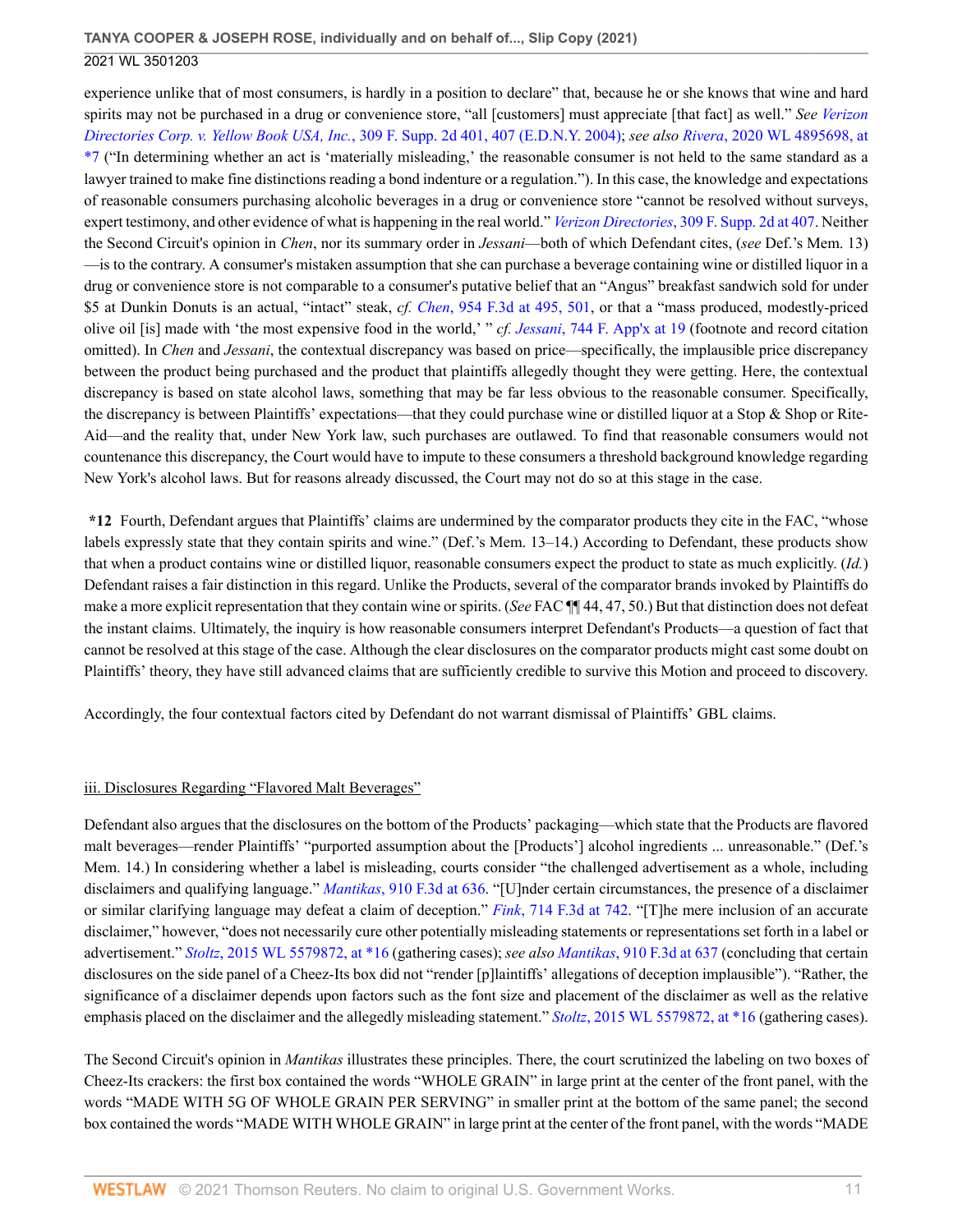WITH 8G OF WHOLE GRAIN PER SERVING" in smaller print at the bottom of the same panel. [910 F.3d at 634–35.](http://www.westlaw.com/Link/Document/FullText?findType=Y&serNum=2047062960&pubNum=0000506&originatingDoc=I50bc8ae0f9e611eb9262974acac519d1&refType=RP&fi=co_pp_sp_506_634&originationContext=document&vr=3.0&rs=cblt1.0&transitionType=DocumentItem&contextData=(sc.UserEnteredCitation)#co_pp_sp_506_634) The side of each box contained a "Nutrition Facts" panel disclosing—"in much smaller print"—that a serving size was 29 grams and that "enriched white flour" was the first ingredient on the ingredient list. *Id.* The court found that the small-print disclosures on the side of the box did not "cure[ ] the deceptive quality of the 'WHOLE GRAIN' claims as alleged by [p]laintiffs." *Id.* [at 637.](http://www.westlaw.com/Link/Document/FullText?findType=Y&serNum=2047062960&pubNum=0000506&originatingDoc=I50bc8ae0f9e611eb9262974acac519d1&refType=RP&fi=co_pp_sp_506_637&originationContext=document&vr=3.0&rs=cblt1.0&transitionType=DocumentItem&contextData=(sc.UserEnteredCitation)#co_pp_sp_506_637) Relying on a Ninth Circuit decision, the court observed that "[r]easonable consumers should not be expected to look beyond misleading representations on the front of the box to discover the truth from the ingredient list in small print on the side of the box," but should instead "expect that the ingredient list contains more detailed information about the product that *confirms* other representations on the packaging." *Id.* (alteration omitted) (quoting *Williams*[, 552 F.3d at 939–40\)](http://www.westlaw.com/Link/Document/FullText?findType=Y&serNum=2017694688&pubNum=0000506&originatingDoc=I50bc8ae0f9e611eb9262974acac519d1&refType=RP&fi=co_pp_sp_506_939&originationContext=document&vr=3.0&rs=cblt1.0&transitionType=DocumentItem&contextData=(sc.UserEnteredCitation)#co_pp_sp_506_939). The ingredient list and Nutrition Facts panel on the side of the Cheez-Its boxes "contradict[ed], rather than confirm[ed]," the "[d]efendant's 'whole grain' representations on the front of the box." *Id.* Because those disclosures did not render the "[p]laintiffs' allegations of deception implausible," *id.*, the court vacated the district court's decision granting the defendant's motion to dismiss, *id.* [at 639.](http://www.westlaw.com/Link/Document/FullText?findType=Y&serNum=2047062960&pubNum=0000506&originatingDoc=I50bc8ae0f9e611eb9262974acac519d1&refType=RP&fi=co_pp_sp_506_639&originationContext=document&vr=3.0&rs=cblt1.0&transitionType=DocumentItem&contextData=(sc.UserEnteredCitation)#co_pp_sp_506_639)

**\*13** Here, likewise, the Court cannot conclude that the disclosures on the bottom of Defendant's packaging renders Plaintiffs' "allegations of deception implausible" as a matter of law. *Id.* [at 637.](http://www.westlaw.com/Link/Document/FullText?findType=Y&serNum=2047062960&pubNum=0000506&originatingDoc=I50bc8ae0f9e611eb9262974acac519d1&refType=RP&fi=co_pp_sp_506_637&originationContext=document&vr=3.0&rs=cblt1.0&transitionType=DocumentItem&contextData=(sc.UserEnteredCitation)#co_pp_sp_506_637) This approach is consistent not only with *Mantikas*, but also with numerous District Court decisions declining to dismiss similar claims based on a label's less-than-prominent disclosures. *See, e.g., Stoltz*[, 2015 WL 5579872, at \\*14–19](http://www.westlaw.com/Link/Document/FullText?findType=Y&serNum=2037233227&pubNum=0000999&originatingDoc=I50bc8ae0f9e611eb9262974acac519d1&refType=RP&originationContext=document&vr=3.0&rs=cblt1.0&transitionType=DocumentItem&contextData=(sc.UserEnteredCitation)) (declining to hold as a matter of law that no reasonable consumer would be misled by the product's prominent "Total 0%" representation, despite the presence of (i) clarifying language ("nonfat") indicating that "Total 0%" referred only to fat content, and (2) a nutritional panel that contained accurate information as to the product's calorie, fat, carbohydrate, and sugar content); *Delgado v. Ocwen Loan Servicing, LLC*[, No. 13-CV-4427, 2014 WL 4773991, at \\*9](http://www.westlaw.com/Link/Document/FullText?findType=Y&serNum=2034379634&pubNum=0000999&originatingDoc=I50bc8ae0f9e611eb9262974acac519d1&refType=RP&originationContext=document&vr=3.0&rs=cblt1.0&transitionType=DocumentItem&contextData=(sc.UserEnteredCitation)) [\(E.D.N.Y. Sept. 24, 2014\)](http://www.westlaw.com/Link/Document/FullText?findType=Y&serNum=2034379634&pubNum=0000999&originatingDoc=I50bc8ae0f9e611eb9262974acac519d1&refType=RP&originationContext=document&vr=3.0&rs=cblt1.0&transitionType=DocumentItem&contextData=(sc.UserEnteredCitation)) (declining to hold as a matter of law that a check solicitation scheme was not deceptive, despite the presence of certain fine-print disclosures, because "[t]he disclosures ... [were] not conspicuous or prominent enough to necessarily cure [consumers'] misperception" that they were receiving a refund); *Goldemberg*[, 8 F. Supp. 3d at 479–80](http://www.westlaw.com/Link/Document/FullText?findType=Y&serNum=2032998265&pubNum=0007903&originatingDoc=I50bc8ae0f9e611eb9262974acac519d1&refType=RP&fi=co_pp_sp_7903_479&originationContext=document&vr=3.0&rs=cblt1.0&transitionType=DocumentItem&contextData=(sc.UserEnteredCitation)#co_pp_sp_7903_479) (holding, where a product "exclusively tout[ed]" its natural ingredients, that disclosure of synthetic ingredients in an ingredient list did not defeat plaintiffs' deceptive labeling claim as a matter of law); *Koenig*[, 995 F. Supp. 2d at 287–88](http://www.westlaw.com/Link/Document/FullText?findType=Y&serNum=2032644555&pubNum=0004637&originatingDoc=I50bc8ae0f9e611eb9262974acac519d1&refType=RP&fi=co_pp_sp_4637_287&originationContext=document&vr=3.0&rs=cblt1.0&transitionType=DocumentItem&contextData=(sc.UserEnteredCitation)#co_pp_sp_4637_287) (despite label disclosing that a product contained one gram of fat, court could not hold as a matter of law that the product's use of the phrase "Fat Free" was not misleading, because "a reasonable consumer might also focus on the more prominent portion of the product label that touts the product as 'Fat Free Milk and Omega-3s,' and overlook the smaller text that discloses the fat content on the front of the carton or the nutrition label"); *In re Frito-Lay*[, 2013 WL 4647512, at \\*16](http://www.westlaw.com/Link/Document/FullText?findType=Y&serNum=2031454760&pubNum=0000999&originatingDoc=I50bc8ae0f9e611eb9262974acac519d1&refType=RP&originationContext=document&vr=3.0&rs=cblt1.0&transitionType=DocumentItem&contextData=(sc.UserEnteredCitation)) (although certain disclosures ("No MSG–No Preservatives–No Artificial Flavors") "g[a]ve context" to a label's pronouncement that a product was "Made with ALL NATURAL ingredients," the court could not hold as a matter of law that "no reasonable consumer would be deceived into believing the product [was] GMO-free" based on the "ALL NATURAL" representation); *Ackerman v. Coca-Cola Co.*[, No. 09-CV-395, 2010 WL 2925955,](http://www.westlaw.com/Link/Document/FullText?findType=Y&serNum=2022626626&pubNum=0000999&originatingDoc=I50bc8ae0f9e611eb9262974acac519d1&refType=RP&originationContext=document&vr=3.0&rs=cblt1.0&transitionType=DocumentItem&contextData=(sc.UserEnteredCitation)) [at \\*16 \(E.D.N.Y. July 21, 2010\)](http://www.westlaw.com/Link/Document/FullText?findType=Y&serNum=2022626626&pubNum=0000999&originatingDoc=I50bc8ae0f9e611eb9262974acac519d1&refType=RP&originationContext=document&vr=3.0&rs=cblt1.0&transitionType=DocumentItem&contextData=(sc.UserEnteredCitation)) (information in nutritional panel, "though relevant, [did] not as a matter of law extinguish the possibility that reasonable consumers could be misled by [a product's] labeling and marketing").

Defendant argues that *Mantikas* was limited to "addressing a specific concern" where "packaging ... makes 'an express claim about ingredients' and 'strongly suggests' that a particular ingredient is the 'predominant[ ] or exclusive[ ]' one in the product." (Def.'s Mem. 15 (alterations in original) (quoting *Wynn*[, 2021 WL 168541, at \\*4\)](http://www.westlaw.com/Link/Document/FullText?findType=Y&serNum=2052791643&pubNum=0000999&originatingDoc=I50bc8ae0f9e611eb9262974acac519d1&refType=RP&originationContext=document&vr=3.0&rs=cblt1.0&transitionType=DocumentItem&contextData=(sc.UserEnteredCitation)).) This argument does not alter the Court's conclusion for two reasons.

First, the Court is not persuaded by Defendant's attempt to limit the application of *Mantikas* to cases in which the allegedly deceptive labeling makes an express claim about ingredients or suggests that a particular ingredient is predominant in the product. (*See id.*) Although the Cheez-Its boxes in *Mantikas* made explicit ingredient claims—that the crackers were "made with" whole grain—there is nothing in the decision to suggest that its analysis should be any less relevant here, where it is alleged that a product makes an *implicit* ingredient claim. Although Defendant cites several cases that distinguish *Mantikas*, (*see* Def.'s Mem. 15), it misconceives the nature of the distinction those courts were drawing. In the cases cited by Defendant, each court found that the alleged misrepresentation did not make an ingredient claim in the first place (distinguishing *Mantikas* in this respect), and therefore was not misleading as a matter of law; thus, in contrast to *Mantikas*, these courts had no need even to consider whether a clarifying disclosure defeated the plaintiffs' deception claim. *See Wynn*[, 2021 WL 168541, at \\*4](http://www.westlaw.com/Link/Document/FullText?findType=Y&serNum=2052791643&pubNum=0000999&originatingDoc=I50bc8ae0f9e611eb9262974acac519d1&refType=RP&originationContext=document&vr=3.0&rs=cblt1.0&transitionType=DocumentItem&contextData=(sc.UserEnteredCitation)) (concluding that the defendant's product "ma[de] no representations whatsoever about the source of the vanilla flavor or the ingredients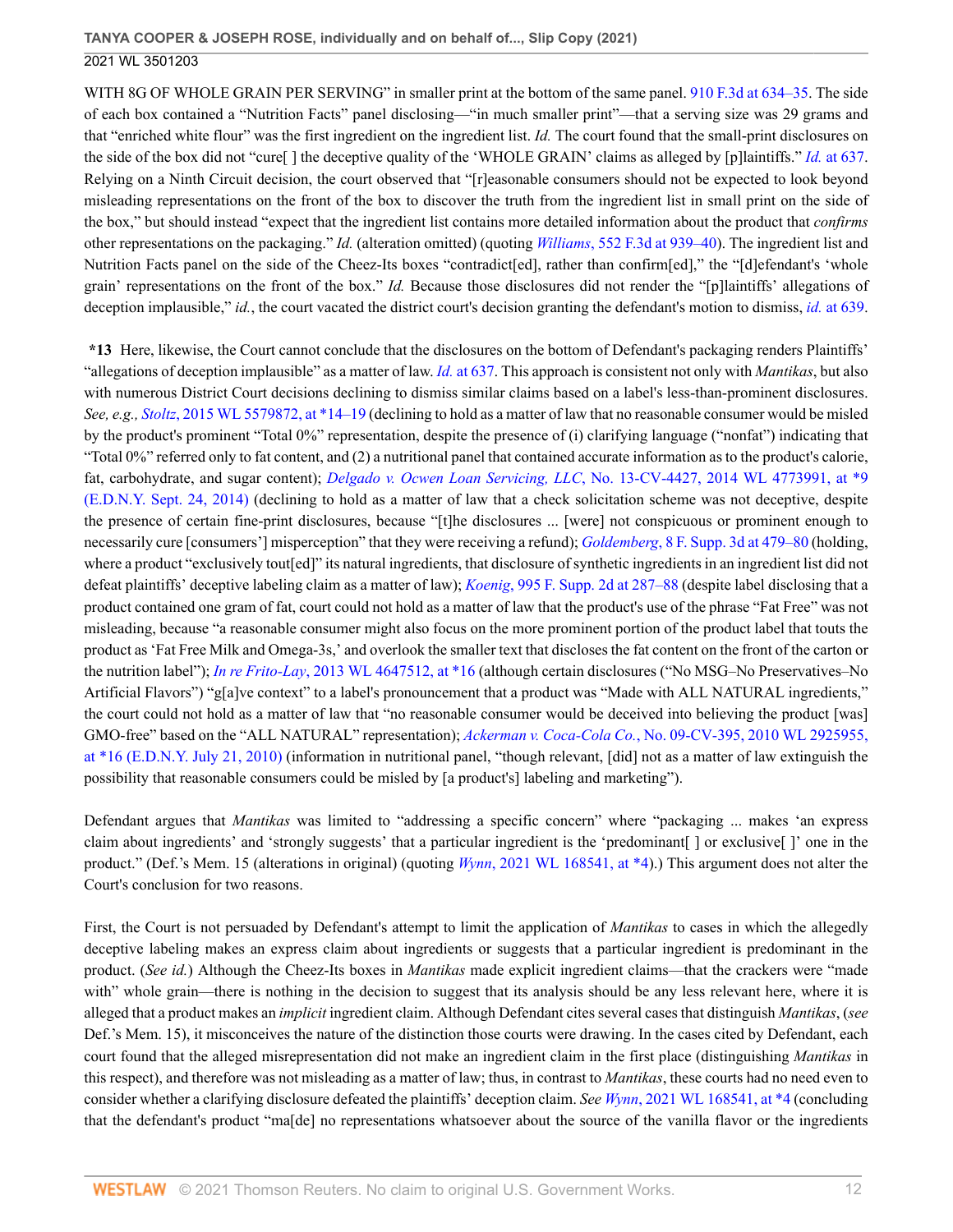constituting it," and distinguishing *Mantikas* on the basis that it involved "an express claim about ingredients"); *[Twohig](http://www.westlaw.com/Link/Document/FullText?findType=Y&serNum=2052959149&pubNum=0000999&originatingDoc=I50bc8ae0f9e611eb9262974acac519d1&refType=RP&originationContext=document&vr=3.0&rs=cblt1.0&transitionType=DocumentItem&contextData=(sc.UserEnteredCitation))*, [2021 WL 518021, at \\*3, \\*5](http://www.westlaw.com/Link/Document/FullText?findType=Y&serNum=2052959149&pubNum=0000999&originatingDoc=I50bc8ae0f9e611eb9262974acac519d1&refType=RP&originationContext=document&vr=3.0&rs=cblt1.0&transitionType=DocumentItem&contextData=(sc.UserEnteredCitation)) (explaining that whereas the allegedly deceptive term under consideration "[was] merely a flavor designator, not an ingredient claim," *Mantikas* involved "representations about an ingredient—whole grain—not a flavor"); *Pichardo*[, 2020 WL 6323775, at \\*4](http://www.westlaw.com/Link/Document/FullText?findType=Y&serNum=2052252985&pubNum=0000999&originatingDoc=I50bc8ae0f9e611eb9262974acac519d1&refType=RP&originationContext=document&vr=3.0&rs=cblt1.0&transitionType=DocumentItem&contextData=(sc.UserEnteredCitation)) (explaining that the facts in *Mantikas* were "not analogous largely because vanilla" the allegedly deceptive term at issue in *Pichardo*—"describes both a taste and an ingredient"); *Steele*[, 472 F. Supp. 3d at 50](http://www.westlaw.com/Link/Document/FullText?findType=Y&serNum=2051457496&pubNum=0007903&originatingDoc=I50bc8ae0f9e611eb9262974acac519d1&refType=RP&fi=co_pp_sp_7903_50&originationContext=document&vr=3.0&rs=cblt1.0&transitionType=DocumentItem&contextData=(sc.UserEnteredCitation)#co_pp_sp_7903_50) (distinguishing the plaintiff's claims from those in *Mantikas*, because the defendant's "container [did] not mention vanilla beans, or bean extract"); *Kennedy*[, 2020 WL 4006197, at \\*11](http://www.westlaw.com/Link/Document/FullText?findType=Y&serNum=2051469766&pubNum=0000999&originatingDoc=I50bc8ae0f9e611eb9262974acac519d1&refType=RP&originationContext=document&vr=3.0&rs=cblt1.0&transitionType=DocumentItem&contextData=(sc.UserEnteredCitation)) (explaining that, in contrast to *Mantikas*, the allegedly deceptive term in question "[did] not implicate the same concern about a particular ingredient being highlighted and presented to consumers to deceive them into thinking such an ingredient [was] the primary or predominant ingredient"). Stated differently, the aspect of the *Mantikas* decision that addressed clarifying disclosures did not even come into play in these cases. *See, e.g.*, *[Twohig](http://www.westlaw.com/Link/Document/FullText?findType=Y&serNum=2052959149&pubNum=0000999&originatingDoc=I50bc8ae0f9e611eb9262974acac519d1&refType=RP&originationContext=document&vr=3.0&rs=cblt1.0&transitionType=DocumentItem&contextData=(sc.UserEnteredCitation))*, 2021 [WL 518021, at \\*6](http://www.westlaw.com/Link/Document/FullText?findType=Y&serNum=2052959149&pubNum=0000999&originatingDoc=I50bc8ae0f9e611eb9262974acac519d1&refType=RP&originationContext=document&vr=3.0&rs=cblt1.0&transitionType=DocumentItem&contextData=(sc.UserEnteredCitation)) ("The] [p]laintiffs argue that the [i]ngredient [1] ist on the back of the [p]roduct is insufficient to correct or clarify the misleading statement on the front of the product. But, ..., *the [p]roduct's front label is not misleading*." (emphasis added) (record citation omitted).) There is no basis to claim that *Mantikas*'s analysis regarding disclosures is limited to cases that make "explicit" ingredient claims, (*cf.* Def.'s Mem. 15); indeed, there is no basis to claim that this analysis is limited to deceptive labeling cases involving ingredient-related claims at all.

**\*14** Second, as cases such as *Stoltz, Delgado, Goldemberg, Koenig, In re Frito-Lay*, and *Ackerman* suggest, courts were hesitant to dismiss deceptive labeling claims on the basis of small-print or easy-to-miss disclosures even before *Mantikas*. Although Defendant spends two paragraphs advancing a narrow interpretation of *Mantikas*, (*see id.* at 15–16), it ignores the considerable pre-*Mantikas* authority that also weighs against dismissing the instant claims. *Mantikas* only reinforced this line of authority. Thus, even if the Court accepted Defendant's narrow reading of *Mantikas*, the outcome would not change here. Indeed, the relevant principle articulated in *Mantikas*—that reasonable consumers should not have to consult small-print or otherwise obscure disclosures to correct a misleading impression created by prominent representations on the front of a box was drawn from a Ninth Circuit case (*Williams*) that courts in the Second Circuit had previously invoked for the same proposition in response to a range of factual scenarios. *See Mantikas*[, 910 F.3d at 637](http://www.westlaw.com/Link/Document/FullText?findType=Y&serNum=2047062960&pubNum=0000506&originatingDoc=I50bc8ae0f9e611eb9262974acac519d1&refType=RP&fi=co_pp_sp_506_637&originationContext=document&vr=3.0&rs=cblt1.0&transitionType=DocumentItem&contextData=(sc.UserEnteredCitation)#co_pp_sp_506_637) (citing *Williams*[, 552 F.3d at 939–40\)](http://www.westlaw.com/Link/Document/FullText?findType=Y&serNum=2017694688&pubNum=0000506&originatingDoc=I50bc8ae0f9e611eb9262974acac519d1&refType=RP&fi=co_pp_sp_506_939&originationContext=document&vr=3.0&rs=cblt1.0&transitionType=DocumentItem&contextData=(sc.UserEnteredCitation)#co_pp_sp_506_939); *see also [Stoltz](http://www.westlaw.com/Link/Document/FullText?findType=Y&serNum=2037233227&pubNum=0000999&originatingDoc=I50bc8ae0f9e611eb9262974acac519d1&refType=RP&originationContext=document&vr=3.0&rs=cblt1.0&transitionType=DocumentItem&contextData=(sc.UserEnteredCitation))*, [2015 WL 5579872, at \\*17](http://www.westlaw.com/Link/Document/FullText?findType=Y&serNum=2037233227&pubNum=0000999&originatingDoc=I50bc8ae0f9e611eb9262974acac519d1&refType=RP&originationContext=document&vr=3.0&rs=cblt1.0&transitionType=DocumentItem&contextData=(sc.UserEnteredCitation)) (same); *Goldemberg*[, 8 F. Supp. 3d at 479](http://www.westlaw.com/Link/Document/FullText?findType=Y&serNum=2032998265&pubNum=0007903&originatingDoc=I50bc8ae0f9e611eb9262974acac519d1&refType=RP&fi=co_pp_sp_7903_479&originationContext=document&vr=3.0&rs=cblt1.0&transitionType=DocumentItem&contextData=(sc.UserEnteredCitation)#co_pp_sp_7903_479) (citing *Ackerman*[, 2010 WL 2925955, at \\*16,](http://www.westlaw.com/Link/Document/FullText?findType=Y&serNum=2022626626&pubNum=0000999&originatingDoc=I50bc8ae0f9e611eb9262974acac519d1&refType=RP&originationContext=document&vr=3.0&rs=cblt1.0&transitionType=DocumentItem&contextData=(sc.UserEnteredCitation)) which in turn was citing *Williams*[, 552 F.3d at 939–40\)](http://www.westlaw.com/Link/Document/FullText?findType=Y&serNum=2017694688&pubNum=0000506&originatingDoc=I50bc8ae0f9e611eb9262974acac519d1&refType=RP&fi=co_pp_sp_506_939&originationContext=document&vr=3.0&rs=cblt1.0&transitionType=DocumentItem&contextData=(sc.UserEnteredCitation)#co_pp_sp_506_939); *In re Frito-Lay*[, 2013 WL 4647512, at \\*16](http://www.westlaw.com/Link/Document/FullText?findType=Y&serNum=2031454760&pubNum=0000999&originatingDoc=I50bc8ae0f9e611eb9262974acac519d1&refType=RP&originationContext=document&vr=3.0&rs=cblt1.0&transitionType=DocumentItem&contextData=(sc.UserEnteredCitation)) (citing *Williams*[, 552 F.3d at 939–](http://www.westlaw.com/Link/Document/FullText?findType=Y&serNum=2017694688&pubNum=0000506&originatingDoc=I50bc8ae0f9e611eb9262974acac519d1&refType=RP&fi=co_pp_sp_506_939&originationContext=document&vr=3.0&rs=cblt1.0&transitionType=DocumentItem&contextData=(sc.UserEnteredCitation)#co_pp_sp_506_939) [40](http://www.westlaw.com/Link/Document/FullText?findType=Y&serNum=2017694688&pubNum=0000506&originatingDoc=I50bc8ae0f9e611eb9262974acac519d1&refType=RP&fi=co_pp_sp_506_939&originationContext=document&vr=3.0&rs=cblt1.0&transitionType=DocumentItem&contextData=(sc.UserEnteredCitation)#co_pp_sp_506_939)); *Ackerman*[, 2010 WL 2925955, at \\*16](http://www.westlaw.com/Link/Document/FullText?findType=Y&serNum=2022626626&pubNum=0000999&originatingDoc=I50bc8ae0f9e611eb9262974acac519d1&refType=RP&originationContext=document&vr=3.0&rs=cblt1.0&transitionType=DocumentItem&contextData=(sc.UserEnteredCitation)) (same).

Accordingly, at this stage in the case, the Court cannot hold as a matter of law that the Products' disclosures eliminate the possibility that reasonable consumers might be misled by the more prominent representations on the front of the packaging.

#### iv. Materiality

<span id="page-12-0"></span>Finally, Defendant cites *Daniel*, discussed *supra*, for the proposition that [GBL §§ 349](http://www.westlaw.com/Link/Document/FullText?findType=L&pubNum=1000081&cite=NYGBS349&originatingDoc=I50bc8ae0f9e611eb9262974acac519d1&refType=LQ&originationContext=document&vr=3.0&rs=cblt1.0&transitionType=DocumentItem&contextData=(sc.UserEnteredCitation))–50 "require an additional finding that a reasonable consumer in like circumstances would consider the representation *material*." (Def.'s Mem. 18 (citing *Daniel*[, 287 F.](http://www.westlaw.com/Link/Document/FullText?findType=Y&serNum=2043906822&pubNum=0007903&originatingDoc=I50bc8ae0f9e611eb9262974acac519d1&refType=RP&fi=co_pp_sp_7903_189&originationContext=document&vr=3.0&rs=cblt1.0&transitionType=DocumentItem&contextData=(sc.UserEnteredCitation)#co_pp_sp_7903_189) Supp. 3d at  $189-90$ ).)<sup>[6](#page-19-5)</sup> Defendant argues that "Plaintiffs have not plausibly alleged that the type of alcohol in Ritas is material to the reasonable consumer in like circumstances," and that "Plaintiffs do not and could not allege that they went to the store seeking a tequila or rum product or wine when they purchased their Ritas." (*Id.*) Although *Daniel* suggested that courts must make some separate finding regarding materiality, *see* [287 F. Supp. 3d at 189–90,](http://www.westlaw.com/Link/Document/FullText?findType=Y&serNum=2043906822&pubNum=0007903&originatingDoc=I50bc8ae0f9e611eb9262974acac519d1&refType=RP&fi=co_pp_sp_7903_189&originationContext=document&vr=3.0&rs=cblt1.0&transitionType=DocumentItem&contextData=(sc.UserEnteredCitation)#co_pp_sp_7903_189) in discussing what constitutes materiality, the court simply recycled the legal standard for establishing the second element of a claim under [GBL §§ 349](http://www.westlaw.com/Link/Document/FullText?findType=L&pubNum=1000081&cite=NYGBS349&originatingDoc=I50bc8ae0f9e611eb9262974acac519d1&refType=LQ&originationContext=document&vr=3.0&rs=cblt1.0&transitionType=DocumentItem&contextData=(sc.UserEnteredCitation))–50: that is, a *material* misrepresentation is one that is "likely to mislead a reasonable consumer acting reasonably *under the circumstances*," *id.* [at 189](http://www.westlaw.com/Link/Document/FullText?findType=Y&serNum=2043906822&pubNum=0007903&originatingDoc=I50bc8ae0f9e611eb9262974acac519d1&refType=RP&fi=co_pp_sp_7903_189&originationContext=document&vr=3.0&rs=cblt1.0&transitionType=DocumentItem&contextData=(sc.UserEnteredCitation)#co_pp_sp_7903_189) (quoting *Orlander*[, 802 F.3d at 300](http://www.westlaw.com/Link/Document/FullText?findType=Y&serNum=2037173466&pubNum=0000506&originatingDoc=I50bc8ae0f9e611eb9262974acac519d1&refType=RP&fi=co_pp_sp_506_300&originationContext=document&vr=3.0&rs=cblt1.0&transitionType=DocumentItem&contextData=(sc.UserEnteredCitation)#co_pp_sp_506_300)); *see also id.* [at 192](http://www.westlaw.com/Link/Document/FullText?findType=Y&serNum=2043906822&pubNum=0007903&originatingDoc=I50bc8ae0f9e611eb9262974acac519d1&refType=RP&fi=co_pp_sp_7903_192&originationContext=document&vr=3.0&rs=cblt1.0&transitionType=DocumentItem&contextData=(sc.UserEnteredCitation)#co_pp_sp_7903_192) (explaining that to be *material*, an alleged misrepresentation, "[v]iewed in *context*, ... must be likely to mislead a reasonable consumer acting reasonably"). In other words, the materiality requirement is incorporated in the legal standard courts use when evaluating whether plaintiffs have adequately pled the second element of a deceptive labeling claim. It does not form some quasi-distinct element that plaintiffs must separately satisfy. For reasons already discussed at length, Plaintiffs have "plausibly allege[d] that a significant portion of the general consuming public or of targeted customers, acting reasonably in the circumstances, could be misled" by the Products. *Twohig*[, 2021 WL](http://www.westlaw.com/Link/Document/FullText?findType=Y&serNum=2052959149&pubNum=0000999&originatingDoc=I50bc8ae0f9e611eb9262974acac519d1&refType=RP&originationContext=document&vr=3.0&rs=cblt1.0&transitionType=DocumentItem&contextData=(sc.UserEnteredCitation))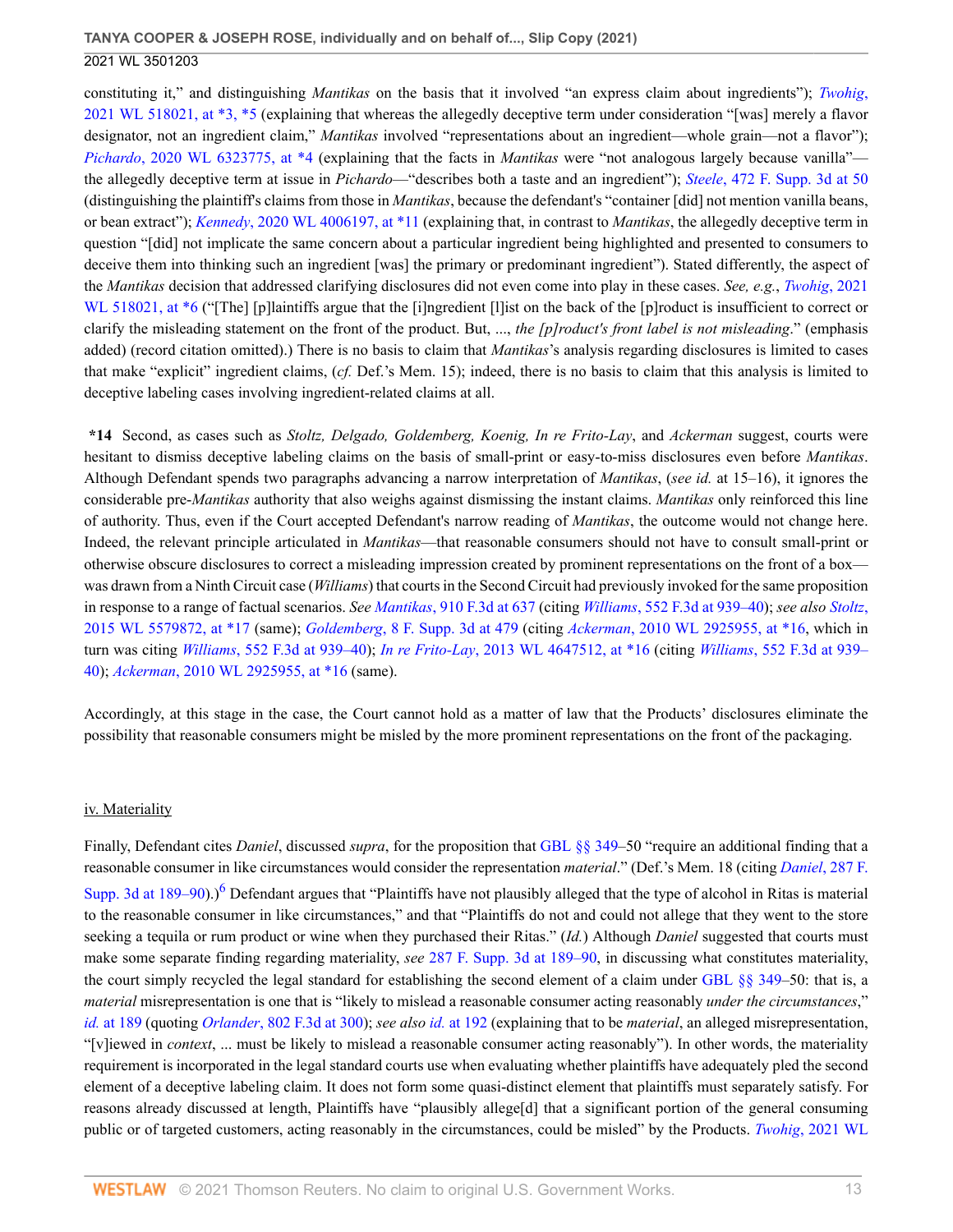[518021, at \\*3](http://www.westlaw.com/Link/Document/FullText?findType=Y&serNum=2052959149&pubNum=0000999&originatingDoc=I50bc8ae0f9e611eb9262974acac519d1&refType=RP&originationContext=document&vr=3.0&rs=cblt1.0&transitionType=DocumentItem&contextData=(sc.UserEnteredCitation)) (citation omitted). Nothing more is required. In any event, the Court cannot say, as a matter of law, that the type of alcohol in a beverage is *immaterial* to the reasonable consumer. *Cf. Pichardo*[, 2020 WL 6323775, at \\*6](http://www.westlaw.com/Link/Document/FullText?findType=Y&serNum=2052252985&pubNum=0000999&originatingDoc=I50bc8ae0f9e611eb9262974acac519d1&refType=RP&originationContext=document&vr=3.0&rs=cblt1.0&transitionType=DocumentItem&contextData=(sc.UserEnteredCitation)) (refusing to accept the plaintiffs' allegation "that consumers view the percentage of vanilla taste that derives from vanilla extract to be a material fact that influences consumers' buying habits"). Indeed, that is an implicit premise of the Court's finding that Plaintiffs have adequately stated a claim under [GBL §§ 349](http://www.westlaw.com/Link/Document/FullText?findType=L&pubNum=1000081&cite=NYGBS349&originatingDoc=I50bc8ae0f9e611eb9262974acac519d1&refType=LQ&originationContext=document&vr=3.0&rs=cblt1.0&transitionType=DocumentItem&contextData=(sc.UserEnteredCitation))–50.

<span id="page-13-0"></span>\*15 Accordingly, Plaintiffs have adequately pled the second element of their GBL claims.<sup>[7](#page-19-6)</sup>

### c. Injury

With respect to the third element of Plaintiffs' GBL claims. Defendant argues that Plaintiffs have not adequately pled injury because their "threadbare recitation of a price 'premium' theory lacks even minimal supporting detail." (Def.'s Mem. 18.) As stated, Plaintiffs allege that, had they known the Products were merely flavored malt beverages that did not contain tequila, wine, or rum, they would not have purchased the Products, or would have paid considerably less for them. (FAC  $\P$  12–13, 57.) Defendant "submits that more should be required here," particularly because Plaintiffs "have injected alleged 'competitor brands' into the [First] Amended Complaint[,]" without disclosing pricing information for those comparator products. (Def.'s Mem. 18–19.)

"An actual injury claim under [§§] 349 [and 350] typically requires a plaintiff to 'allege that, on account of a materially misleading practice, she purchased a product and did not receive the full value of her purchase.' " *Duran*[, 450 F. Supp. 3d at](http://www.westlaw.com/Link/Document/FullText?findType=Y&serNum=2050663328&pubNum=0007903&originatingDoc=I50bc8ae0f9e611eb9262974acac519d1&refType=RP&fi=co_pp_sp_7903_350&originationContext=document&vr=3.0&rs=cblt1.0&transitionType=DocumentItem&contextData=(sc.UserEnteredCitation)#co_pp_sp_7903_350) [350](http://www.westlaw.com/Link/Document/FullText?findType=Y&serNum=2050663328&pubNum=0007903&originatingDoc=I50bc8ae0f9e611eb9262974acac519d1&refType=RP&fi=co_pp_sp_7903_350&originationContext=document&vr=3.0&rs=cblt1.0&transitionType=DocumentItem&contextData=(sc.UserEnteredCitation)#co_pp_sp_7903_350) (second alteration in original) (citation omitted). A plaintiff can make this showing by alleging "an overpayment, or 'price premium,' whereby a plaintiff pays more than she would have but for the deceptive practice." *Id.* (citation omitted). To allege injury under this theory, a plaintiff "must allege not only that [the] defendants charged a price premium, but also that there is a 'connection between the misrepresentation and any harm from, or failure of, the product.' " *Id.* (citation omitted). Typically, a plaintiff makes this allegation by asserting that a particular product was marketed as having a special quality, that the marketing enabled the company to charge a premium for the product, and that the plaintiff paid this premium and later discovered that the product "did not, in fact, have the marketed quality." *Id.* (gathering cases).

Here, Plaintiffs allege that they paid more for the Products "based on the beverage names 'Margarita,' 'Mojito,' 'Rosé,' and/or 'Sangria,' reasonably believing that the Products [would] contain tequila, rum, or wine." (FAC ¶ 53.) They also allege that if they had known the Products did not contain tequila, rum, or wine, they would have paid less for the Products or would not have purchased them at all. (*Id.* ¶¶ 12–13, 57.) At this stage of the case, these allegations suffice to allege a price premium theory of injury. *See Fishon*[, 2020 WL 6564755, at \\*10–11](http://www.westlaw.com/Link/Document/FullText?findType=Y&serNum=2052330646&pubNum=0000999&originatingDoc=I50bc8ae0f9e611eb9262974acac519d1&refType=RP&originationContext=document&vr=3.0&rs=cblt1.0&transitionType=DocumentItem&contextData=(sc.UserEnteredCitation)) (allegations that plaintiffs "would not have purchased the [product], or would not have purchased it on the same terms, [had] they kn[o]w[n] the truth," were sufficient to survive dismissal, because "[n]o more is necessary at this stage"); *Duran*[, 450 F. Supp. 3d at 351](http://www.westlaw.com/Link/Document/FullText?findType=Y&serNum=2050663328&pubNum=0007903&originatingDoc=I50bc8ae0f9e611eb9262974acac519d1&refType=RP&fi=co_pp_sp_7903_351&originationContext=document&vr=3.0&rs=cblt1.0&transitionType=DocumentItem&contextData=(sc.UserEnteredCitation)#co_pp_sp_7903_351) (plaintiff adequately pled a price premium theory of injury where he alleged that he and other customers "paid full price for the [p]roduct but received something inferior to what [the defendant] had promised, and that, had [he] known that the [p]roduct [was inferior], he would not have purchased the [p]roduct, or would have only paid significantly less for it"); *Kacocha*[, 2016 WL 4367991, at \\*14](http://www.westlaw.com/Link/Document/FullText?findType=Y&serNum=2039597486&pubNum=0000999&originatingDoc=I50bc8ae0f9e611eb9262974acac519d1&refType=RP&originationContext=document&vr=3.0&rs=cblt1.0&transitionType=DocumentItem&contextData=(sc.UserEnteredCitation)) (allegation that plaintiff "would not have paid the premium price he paid" for the product had he "known the truth" was sufficient to state injury based on price premium theory (record citation omitted)); *Singleton*[, 2016 WL 406295, at \\*10](http://www.westlaw.com/Link/Document/FullText?findType=Y&serNum=2038219191&pubNum=0000999&originatingDoc=I50bc8ae0f9e611eb9262974acac519d1&refType=RP&originationContext=document&vr=3.0&rs=cblt1.0&transitionType=DocumentItem&contextData=(sc.UserEnteredCitation)) (plaintiff stated claim under [§ 349](http://www.westlaw.com/Link/Document/FullText?findType=L&pubNum=1000081&cite=NYGBS349&originatingDoc=I50bc8ae0f9e611eb9262974acac519d1&refType=LQ&originationContext=document&vr=3.0&rs=cblt1.0&transitionType=DocumentItem&contextData=(sc.UserEnteredCitation)) where he alleged that, had he "known 'the truth,' " he "would not have bought the vodka, or would have paid less for it" (footnote and some quotation marks omitted)).

**\*16** The authority cited by Defendant is not to the contrary. For example, Defendant cites *[Wright v. Publishers Clearing House,](http://www.westlaw.com/Link/Document/FullText?findType=Y&serNum=2050364914&pubNum=0007903&originatingDoc=I50bc8ae0f9e611eb9262974acac519d1&refType=RP&fi=co_pp_sp_7903_116&originationContext=document&vr=3.0&rs=cblt1.0&transitionType=DocumentItem&contextData=(sc.UserEnteredCitation)#co_pp_sp_7903_116) Inc.*[, 439 F. Supp. 3d 102, 116 \(E.D.N.Y. 2020\)](http://www.westlaw.com/Link/Document/FullText?findType=Y&serNum=2050364914&pubNum=0007903&originatingDoc=I50bc8ae0f9e611eb9262974acac519d1&refType=RP&fi=co_pp_sp_7903_116&originationContext=document&vr=3.0&rs=cblt1.0&transitionType=DocumentItem&contextData=(sc.UserEnteredCitation)#co_pp_sp_7903_116), for the proposition that "[p]laintiffs relying on a price premium theory ... must still identify a plausible basis for paying a price premium." (*See* Def.'s Mem. 19.) But Plaintiffs have identified such a basis, namely the fact that the Products—according to Plaintiffs—purported to contain either tequila, rum, or wine. (*See* FAC ¶ 53.) The other cases cited by Defendant, (*see* Def.'s Mem. 19), articulate the principle that "[s]imply ... recit[ing] the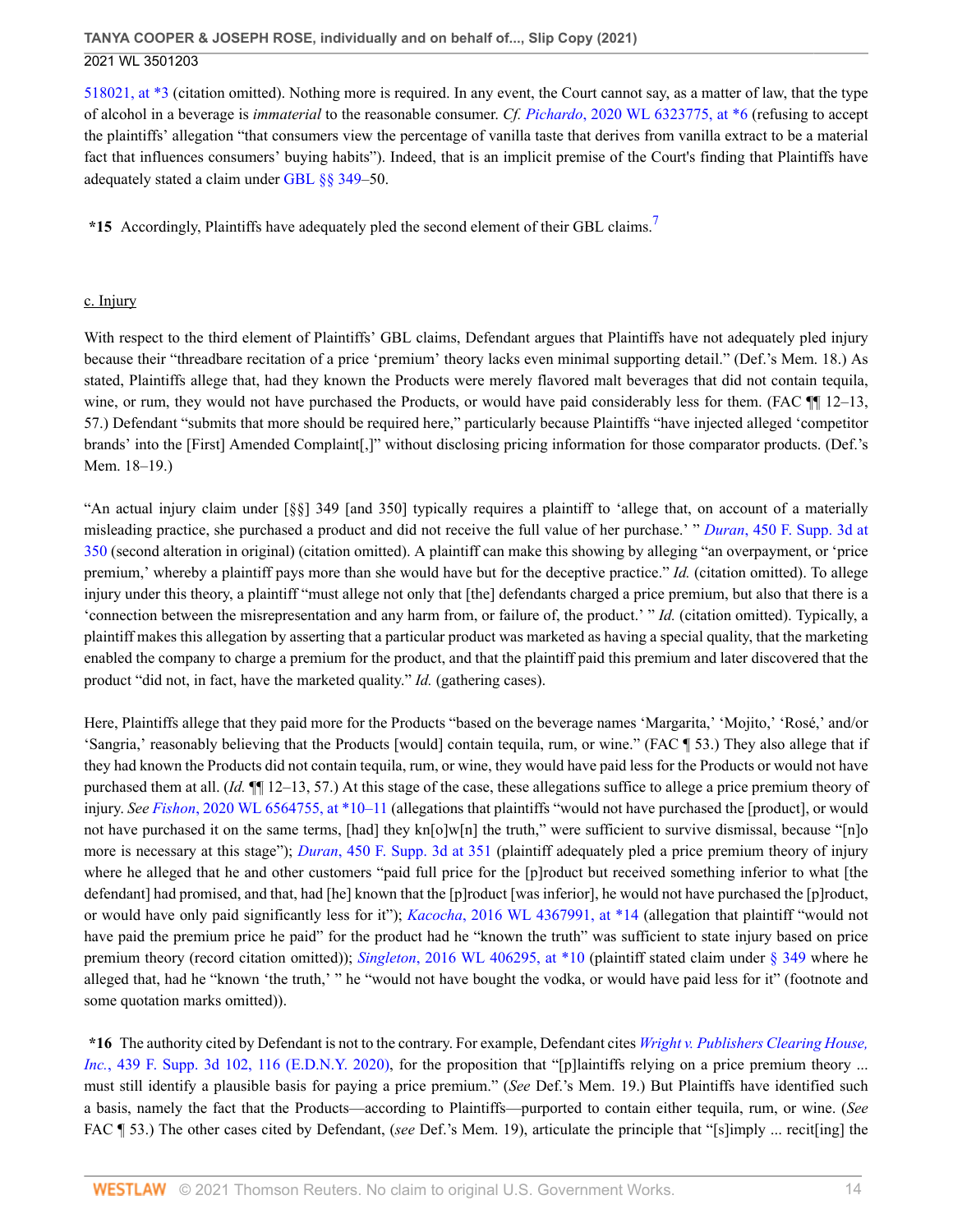word 'premium' multiple times in [a] [c]omplaint does not make [p]laintiffs' injury any more cognizable[,]" *[Izquierdo](http://www.westlaw.com/Link/Document/FullText?findType=Y&serNum=2040227997&pubNum=0000999&originatingDoc=I50bc8ae0f9e611eb9262974acac519d1&refType=RP&originationContext=document&vr=3.0&rs=cblt1.0&transitionType=DocumentItem&contextData=(sc.UserEnteredCitation))*, 2016 [WL 6459832, at \\*7;](http://www.westlaw.com/Link/Document/FullText?findType=Y&serNum=2040227997&pubNum=0000999&originatingDoc=I50bc8ae0f9e611eb9262974acac519d1&refType=RP&originationContext=document&vr=3.0&rs=cblt1.0&transitionType=DocumentItem&contextData=(sc.UserEnteredCitation)) *Colella v. Atkins Nutritionals, Inc.*[, 348 F. Supp. 3d 120, 143 \(E.D.N.Y. 2018\)](http://www.westlaw.com/Link/Document/FullText?findType=Y&serNum=2047054195&pubNum=0007903&originatingDoc=I50bc8ae0f9e611eb9262974acac519d1&refType=RP&fi=co_pp_sp_7903_143&originationContext=document&vr=3.0&rs=cblt1.0&transitionType=DocumentItem&contextData=(sc.UserEnteredCitation)#co_pp_sp_7903_143) (same); *see also [Naimi v.](http://www.westlaw.com/Link/Document/FullText?findType=Y&serNum=2049889006&pubNum=0006538&originatingDoc=I50bc8ae0f9e611eb9262974acac519d1&refType=RP&fi=co_pp_sp_6538_70&originationContext=document&vr=3.0&rs=cblt1.0&transitionType=DocumentItem&contextData=(sc.UserEnteredCitation)#co_pp_sp_6538_70) Starbucks Corp.*[, 798 F. App'x 67, 70 \(9th Cir. 2019\)](http://www.westlaw.com/Link/Document/FullText?findType=Y&serNum=2049889006&pubNum=0006538&originatingDoc=I50bc8ae0f9e611eb9262974acac519d1&refType=RP&fi=co_pp_sp_6538_70&originationContext=document&vr=3.0&rs=cblt1.0&transitionType=DocumentItem&contextData=(sc.UserEnteredCitation)#co_pp_sp_6538_70) (observing that "bare recitation of the word 'premium' does not adequately allege a cognizable injury"). As noted, however, Plaintiffs do not invoke the word "premium" without identifying a plausible basis for allegedly paying more than they otherwise would have. Finally, although Defendant suggests "that more should be required here" because Plaintiffs have invoked the products of competing brands, it cites no authority that would authorize the Court to apply a more rigorous pleading standard in such a situation. "Although plaintiffs sometimes point to comparators in support of a price premium claim, a plaintiff is not required to do so in order to allege injury." *Duran*[, 450 F. Supp. 3d at](http://www.westlaw.com/Link/Document/FullText?findType=Y&serNum=2050663328&pubNum=0007903&originatingDoc=I50bc8ae0f9e611eb9262974acac519d1&refType=RP&fi=co_pp_sp_7903_352&originationContext=document&vr=3.0&rs=cblt1.0&transitionType=DocumentItem&contextData=(sc.UserEnteredCitation)#co_pp_sp_7903_352) [352](http://www.westlaw.com/Link/Document/FullText?findType=Y&serNum=2050663328&pubNum=0007903&originatingDoc=I50bc8ae0f9e611eb9262974acac519d1&refType=RP&fi=co_pp_sp_7903_352&originationContext=document&vr=3.0&rs=cblt1.0&transitionType=DocumentItem&contextData=(sc.UserEnteredCitation)#co_pp_sp_7903_352) (citation omitted). "And even when comparators are alleged, they do not have to be 'precisely comparable products,' and the 'actual comparability' of such products is a factual determination not appropriate for a motion to dismiss." *Id.* (alteration omitted) (quoting *Greene v. Gerber Prods. Co.*[, 262 F. Supp. 3d 38, 69 \(E.D.N.Y. 2017\)](http://www.westlaw.com/Link/Document/FullText?findType=Y&serNum=2042311583&pubNum=0007903&originatingDoc=I50bc8ae0f9e611eb9262974acac519d1&refType=RP&fi=co_pp_sp_7903_69&originationContext=document&vr=3.0&rs=cblt1.0&transitionType=DocumentItem&contextData=(sc.UserEnteredCitation)#co_pp_sp_7903_69)). That Plaintiffs have cited the labeling of competing products does not trigger a more exacting standard in order to allege injury. Here, for the reasons already stated, Plaintiffs have adequately pled the injury prong of their GBL claims.

For the reasons stated above, Plaintiffs have adequately pled each element of their deceptive labeling claims under [GBL §§](http://www.westlaw.com/Link/Document/FullText?findType=L&pubNum=1000081&cite=NYGBS349&originatingDoc=I50bc8ae0f9e611eb9262974acac519d1&refType=LQ&originationContext=document&vr=3.0&rs=cblt1.0&transitionType=DocumentItem&contextData=(sc.UserEnteredCitation)) [349](http://www.westlaw.com/Link/Document/FullText?findType=L&pubNum=1000081&cite=NYGBS349&originatingDoc=I50bc8ae0f9e611eb9262974acac519d1&refType=LQ&originationContext=document&vr=3.0&rs=cblt1.0&transitionType=DocumentItem&contextData=(sc.UserEnteredCitation))–50. These claims survive the instant Motion.

### 2. Breach of Express Warranty

Plaintiffs bring a claim for breach of express warranty in Count III of the FAC. (FAC ¶¶ 98–107.) "An express warranty is an affirmation of fact or promise made by the seller to the buyer which relates to the goods and becomes part of the basis of the bargain." *Barreto*[, 2021 WL 76331, at \\*6](http://www.westlaw.com/Link/Document/FullText?findType=Y&serNum=2052739326&pubNum=0000999&originatingDoc=I50bc8ae0f9e611eb9262974acac519d1&refType=RP&originationContext=document&vr=3.0&rs=cblt1.0&transitionType=DocumentItem&contextData=(sc.UserEnteredCitation)) (citation and internal quotation marks omitted). To adequately state a claim for breach of an express warranty under New York law, Plaintiffs must plead "(1) the existence of a material statement amounting to a warranty, (2) the buyer's reliance on this warranty as a basis for the contract with the immediate seller, (3) breach of the warranty, and (4) injury to the buyer caused by the breach." *Wynn*[, 2021 WL 168541, at \\*7](http://www.westlaw.com/Link/Document/FullText?findType=Y&serNum=2052791643&pubNum=0000999&originatingDoc=I50bc8ae0f9e611eb9262974acac519d1&refType=RP&originationContext=document&vr=3.0&rs=cblt1.0&transitionType=DocumentItem&contextData=(sc.UserEnteredCitation)) (quoting *Goldemberg*[, 8 F. Supp. 3d](http://www.westlaw.com/Link/Document/FullText?findType=Y&serNum=2032998265&pubNum=0007903&originatingDoc=I50bc8ae0f9e611eb9262974acac519d1&refType=RP&fi=co_pp_sp_7903_482&originationContext=document&vr=3.0&rs=cblt1.0&transitionType=DocumentItem&contextData=(sc.UserEnteredCitation)#co_pp_sp_7903_482) [at 482\)](http://www.westlaw.com/Link/Document/FullText?findType=Y&serNum=2032998265&pubNum=0007903&originatingDoc=I50bc8ae0f9e611eb9262974acac519d1&refType=RP&fi=co_pp_sp_7903_482&originationContext=document&vr=3.0&rs=cblt1.0&transitionType=DocumentItem&contextData=(sc.UserEnteredCitation)#co_pp_sp_7903_482). Under the New York Uniform Commercial Code, "[a]ny affirmation of fact or promise made by the seller to the buyer which relates to the goods and becomes part of the basis of the bargain creates an express warranty that the goods shall conform to the affirmation or promise," and "[a]ny description of the goods which is made part of the basis of the bargain creates an express warranty that the goods shall conform to the description." *Singleton*[, 2016 WL 406295, at \\*11](http://www.westlaw.com/Link/Document/FullText?findType=Y&serNum=2038219191&pubNum=0000999&originatingDoc=I50bc8ae0f9e611eb9262974acac519d1&refType=RP&originationContext=document&vr=3.0&rs=cblt1.0&transitionType=DocumentItem&contextData=(sc.UserEnteredCitation)) (alteration in original) (quoting [N.Y. U.C.C. § 2–313\(1\)\(a\), \(b\)](http://www.westlaw.com/Link/Document/FullText?findType=L&pubNum=1000154&cite=NYUCS2-313&originatingDoc=I50bc8ae0f9e611eb9262974acac519d1&refType=SP&originationContext=document&vr=3.0&rs=cblt1.0&transitionType=DocumentItem&contextData=(sc.UserEnteredCitation)#co_pp_9f800000f2221)). Moreover, "[a] buyer may bring a claim against a manufacturer from whom he did not purchase a product directly, since an express warranty 'may include specific representations made by a manufacturer in its sales brochures or advertisements regarding a product upon which a purchaser relies.' " *Goldemberg*[, 8 F. Supp. 3d at 482](http://www.westlaw.com/Link/Document/FullText?findType=Y&serNum=2032998265&pubNum=0007903&originatingDoc=I50bc8ae0f9e611eb9262974acac519d1&refType=RP&fi=co_pp_sp_7903_482&originationContext=document&vr=3.0&rs=cblt1.0&transitionType=DocumentItem&contextData=(sc.UserEnteredCitation)#co_pp_sp_7903_482) (quoting *[Arthur Glick Leasing, Inc. v. William J. Petzold, Inc.](http://www.westlaw.com/Link/Document/FullText?findType=Y&serNum=2015922881&pubNum=0000602&originatingDoc=I50bc8ae0f9e611eb9262974acac519d1&refType=RP&fi=co_pp_sp_602_407&originationContext=document&vr=3.0&rs=cblt1.0&transitionType=DocumentItem&contextData=(sc.UserEnteredCitation)#co_pp_sp_602_407)*, 858 N.Y.S.2d 405, 407 (App. Div. 2008)); *see also [Randy Knitwear, Inc. v.](http://www.westlaw.com/Link/Document/FullText?findType=Y&serNum=1962121488&pubNum=0000578&originatingDoc=I50bc8ae0f9e611eb9262974acac519d1&refType=RP&fi=co_pp_sp_578_401&originationContext=document&vr=3.0&rs=cblt1.0&transitionType=DocumentItem&contextData=(sc.UserEnteredCitation)#co_pp_sp_578_401) Am. Cyanamid Co.*[, 181 N.E.2d 399, 401, 404 \(N.Y. 1962\)](http://www.westlaw.com/Link/Document/FullText?findType=Y&serNum=1962121488&pubNum=0000578&originatingDoc=I50bc8ae0f9e611eb9262974acac519d1&refType=RP&fi=co_pp_sp_578_401&originationContext=document&vr=3.0&rs=cblt1.0&transitionType=DocumentItem&contextData=(sc.UserEnteredCitation)#co_pp_sp_578_401) ("dispens[ing] with the requirement of privity" for claims of "breach of express warranty by a remote purchaser against a manufacturer who induced the purchase by representing the quality of the goods in public advertising and on labels which accompanied the goods").

Here, Plaintiffs allege that Defendant's description of the Products constituted a promise that the Products contained distilled liquor or wine; that this promise formed part of the basis of the bargain for purchasing the Products; that Defendant breached this promise "by failing to provide products with distilled liquors or wine"; and that Plaintiffs have suffered economic injury as a result. (FAC  $\P$  101–106.) "Whether Plaintiff[s'] interpretation of the [Products'] label[s] was erroneous or reflected a promise made by Defendant necessarily depends on what a reasonable consumer would believe." *Singleton*[, 2016 WL 406295, at \\*11](http://www.westlaw.com/Link/Document/FullText?findType=Y&serNum=2038219191&pubNum=0000999&originatingDoc=I50bc8ae0f9e611eb9262974acac519d1&refType=RP&originationContext=document&vr=3.0&rs=cblt1.0&transitionType=DocumentItem&contextData=(sc.UserEnteredCitation)). In the context of an express warranty claim—as with a claim under [GBL §§ 349](http://www.westlaw.com/Link/Document/FullText?findType=L&pubNum=1000081&cite=NYGBS349&originatingDoc=I50bc8ae0f9e611eb9262974acac519d1&refType=LQ&originationContext=document&vr=3.0&rs=cblt1.0&transitionType=DocumentItem&contextData=(sc.UserEnteredCitation))–50—this inquiry "is a matter of fact which is not appropriate for decision on a motion to dismiss." *Ault v. J.M. Smucker Co.*[, No. 13-CV-3409, 2014 WL 1998235, at \\*6 \(S.D.N.Y.](http://www.westlaw.com/Link/Document/FullText?findType=Y&serNum=2033400582&pubNum=0000999&originatingDoc=I50bc8ae0f9e611eb9262974acac519d1&refType=RP&originationContext=document&vr=3.0&rs=cblt1.0&transitionType=DocumentItem&contextData=(sc.UserEnteredCitation)) [May 15, 2014\)](http://www.westlaw.com/Link/Document/FullText?findType=Y&serNum=2033400582&pubNum=0000999&originatingDoc=I50bc8ae0f9e611eb9262974acac519d1&refType=RP&originationContext=document&vr=3.0&rs=cblt1.0&transitionType=DocumentItem&contextData=(sc.UserEnteredCitation)) (observing that the plaintiff's claim for breach of express warranty—based on the defendant's labeling of its product as "All Natural"—turned on "what a reasonable consumer's interpretation [of that representation] might be," which "is a matter of fact ... not appropriate for decision on a motion to dismiss"). For the same reasons Plaintiffs have plausibly alleged that the Products could mislead a reasonable consumer in violation of [GBL §§ 349](http://www.westlaw.com/Link/Document/FullText?findType=L&pubNum=1000081&cite=NYGBS349&originatingDoc=I50bc8ae0f9e611eb9262974acac519d1&refType=LQ&originationContext=document&vr=3.0&rs=cblt1.0&transitionType=DocumentItem&contextData=(sc.UserEnteredCitation))–50, Plaintiffs have plausibly alleged that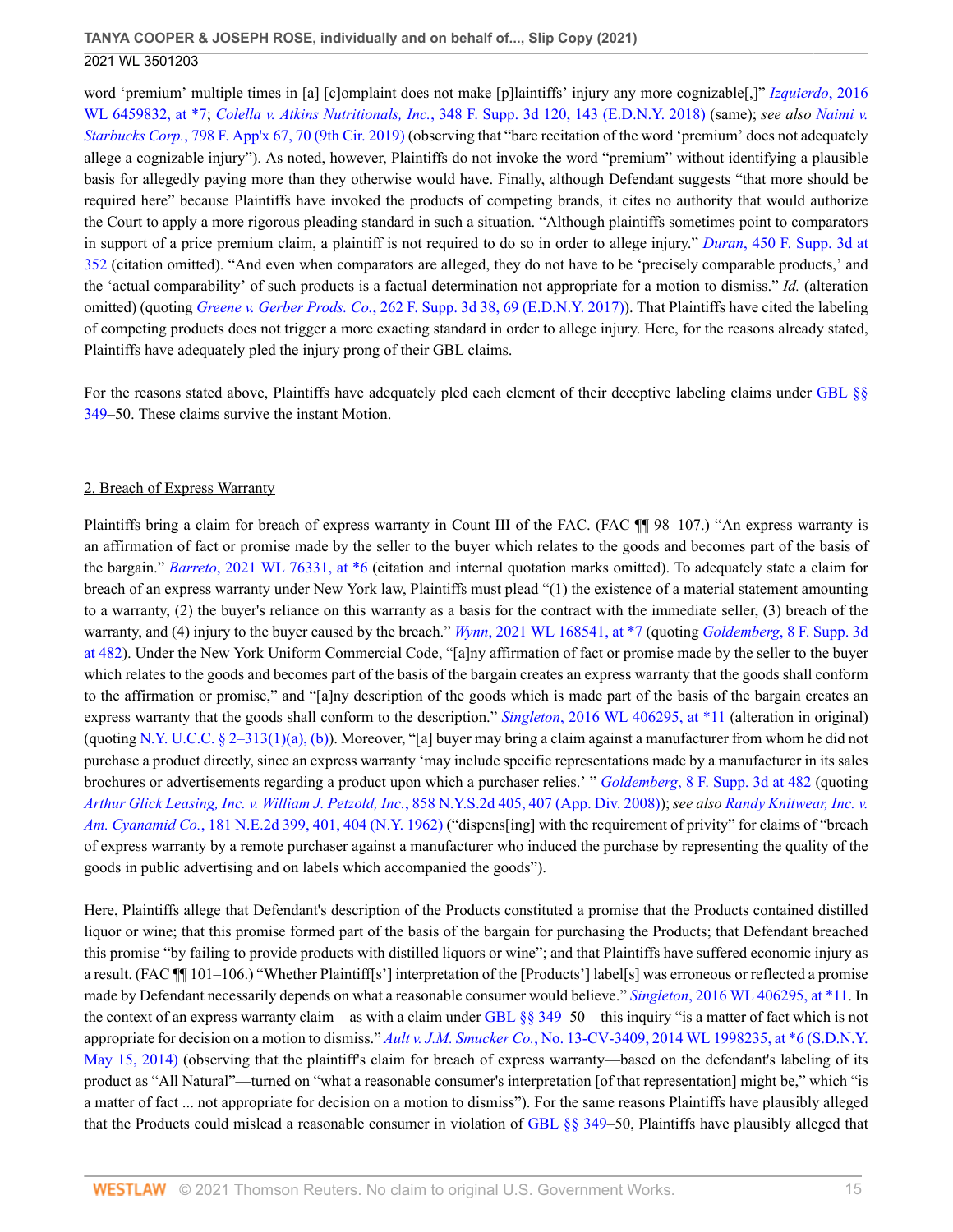Defendant breached an express warranty. *See Buonasera*[, 208 F. Supp. 3d at 567](http://www.westlaw.com/Link/Document/FullText?findType=Y&serNum=2039916009&pubNum=0007903&originatingDoc=I50bc8ae0f9e611eb9262974acac519d1&refType=RP&fi=co_pp_sp_7903_567&originationContext=document&vr=3.0&rs=cblt1.0&transitionType=DocumentItem&contextData=(sc.UserEnteredCitation)#co_pp_sp_7903_567) (denying motion to dismiss express warranty claim because it "raise[d] a factual matter that [was] not appropriate to resolve on a motion to dismiss"); *Singleton*[, 2016 WL](http://www.westlaw.com/Link/Document/FullText?findType=Y&serNum=2038219191&pubNum=0000999&originatingDoc=I50bc8ae0f9e611eb9262974acac519d1&refType=RP&originationContext=document&vr=3.0&rs=cblt1.0&transitionType=DocumentItem&contextData=(sc.UserEnteredCitation)) [406295, at \\*11](http://www.westlaw.com/Link/Document/FullText?findType=Y&serNum=2038219191&pubNum=0000999&originatingDoc=I50bc8ae0f9e611eb9262974acac519d1&refType=RP&originationContext=document&vr=3.0&rs=cblt1.0&transitionType=DocumentItem&contextData=(sc.UserEnteredCitation)) (observing that the "[p]laintiff ha[d] plausibly alleged that [the] [d]efendant's vodka bottle labels could mislead a reasonable consumer, and therefore, [he] plausibly allege[d] breach of express warranties for the same reasons"); *[Golbemberg](http://www.westlaw.com/Link/Document/FullText?findType=Y&serNum=2032998265&pubNum=0007903&originatingDoc=I50bc8ae0f9e611eb9262974acac519d1&refType=RP&fi=co_pp_sp_7903_483&originationContext=document&vr=3.0&rs=cblt1.0&transitionType=DocumentItem&contextData=(sc.UserEnteredCitation)#co_pp_sp_7903_483)*, [8 F. Supp. 3d at 483](http://www.westlaw.com/Link/Document/FullText?findType=Y&serNum=2032998265&pubNum=0007903&originatingDoc=I50bc8ae0f9e611eb9262974acac519d1&refType=RP&fi=co_pp_sp_7903_483&originationContext=document&vr=3.0&rs=cblt1.0&transitionType=DocumentItem&contextData=(sc.UserEnteredCitation)#co_pp_sp_7903_483) ("[A]s the [c]ourt is unable to determine as a matter of law that the statements are not misleading under [GBL § 349,](http://www.westlaw.com/Link/Document/FullText?findType=L&pubNum=1000081&cite=NYGBS349&originatingDoc=I50bc8ae0f9e611eb9262974acac519d1&refType=LQ&originationContext=document&vr=3.0&rs=cblt1.0&transitionType=DocumentItem&contextData=(sc.UserEnteredCitation)) it is equally inappropriate to determine they are not misleading for the [express] warranty claim"). $8$ 

<span id="page-15-0"></span>**\*17** The Court dismisses Plaintiffs' express warranty claim on a separate ground, however. "To assert a breach of warranty claim under New York law, 'the buyer must within a reasonable time after he discovers or should have discovered any breach notify the seller of breach or be barred from any remedy.' " *Tomasino v. Estee Lauder Cos.*[, 44 F. Supp. 3d 251, 260 \(E.D.N.Y.](http://www.westlaw.com/Link/Document/FullText?findType=Y&serNum=2034237147&pubNum=0007903&originatingDoc=I50bc8ae0f9e611eb9262974acac519d1&refType=RP&fi=co_pp_sp_7903_260&originationContext=document&vr=3.0&rs=cblt1.0&transitionType=DocumentItem&contextData=(sc.UserEnteredCitation)#co_pp_sp_7903_260) [2014\)](http://www.westlaw.com/Link/Document/FullText?findType=Y&serNum=2034237147&pubNum=0007903&originatingDoc=I50bc8ae0f9e611eb9262974acac519d1&refType=RP&fi=co_pp_sp_7903_260&originationContext=document&vr=3.0&rs=cblt1.0&transitionType=DocumentItem&contextData=(sc.UserEnteredCitation)#co_pp_sp_7903_260) (brackets omitted) (quoting [N.Y. U.C.C. § 2–607\(3\)\(a\)\)](http://www.westlaw.com/Link/Document/FullText?findType=L&pubNum=1000154&cite=NYUCS2-607&originatingDoc=I50bc8ae0f9e611eb9262974acac519d1&refType=SP&originationContext=document&vr=3.0&rs=cblt1.0&transitionType=DocumentItem&contextData=(sc.UserEnteredCitation)#co_pp_b84a0000fd100). To satisfy this notice requirement, a plaintiff must "alert [the] defendant that the transaction was troublesome," but need not "include a claim for damages or threat of future litigation." *Grossman v. Simply Nourish Pet Food Co.*[, —F. Supp. 3d—, 2021 WL 293774, at \\*11 \(E.D.N.Y. Jan. 27, 2021\)](http://www.westlaw.com/Link/Document/FullText?findType=Y&serNum=2052863825&pubNum=0000999&originatingDoc=I50bc8ae0f9e611eb9262974acac519d1&refType=RP&originationContext=document&vr=3.0&rs=cblt1.0&transitionType=DocumentItem&contextData=(sc.UserEnteredCitation)) (citation and brackets omitted). Although "[t]he sufficiency and timeliness of the notice is generally a question for the jury," *[Tomasino](http://www.westlaw.com/Link/Document/FullText?findType=Y&serNum=2034237147&pubNum=0007903&originatingDoc=I50bc8ae0f9e611eb9262974acac519d1&refType=RP&fi=co_pp_sp_7903_260&originationContext=document&vr=3.0&rs=cblt1.0&transitionType=DocumentItem&contextData=(sc.UserEnteredCitation)#co_pp_sp_7903_260)*, 44 [F. Supp. 3d at 260](http://www.westlaw.com/Link/Document/FullText?findType=Y&serNum=2034237147&pubNum=0007903&originatingDoc=I50bc8ae0f9e611eb9262974acac519d1&refType=RP&fi=co_pp_sp_7903_260&originationContext=document&vr=3.0&rs=cblt1.0&transitionType=DocumentItem&contextData=(sc.UserEnteredCitation)#co_pp_sp_7903_260) (citation omitted), to adequately plead the pre-suit notice requirement, "plaintiff[s] must provide factual allegations—such as the date and method plaintiff[s] sent a pre-suit notice—supporting the contention that [they] notified [the] defendant of the alleged breach within a reasonable time," *Grossman*[, 2021 WL 293774, at \\*12.](http://www.westlaw.com/Link/Document/FullText?findType=Y&serNum=2052863825&pubNum=0000999&originatingDoc=I50bc8ae0f9e611eb9262974acac519d1&refType=RP&originationContext=document&vr=3.0&rs=cblt1.0&transitionType=DocumentItem&contextData=(sc.UserEnteredCitation)) Here, Plaintiffs allege in part that "[a]ll conditions precedent to Defendant's liability under the above-referenced contract have been performed by Plaintiffs and members of [the] New York Class." (FAC ¶ 103.) Courts have found that this general, boilerplate assertion does not establish compliance with the pre-suit notice requirement. *See Tomasino*[, 44 F. Supp. 3d at 261](http://www.westlaw.com/Link/Document/FullText?findType=Y&serNum=2034237147&pubNum=0007903&originatingDoc=I50bc8ae0f9e611eb9262974acac519d1&refType=RP&fi=co_pp_sp_7903_261&originationContext=document&vr=3.0&rs=cblt1.0&transitionType=DocumentItem&contextData=(sc.UserEnteredCitation)#co_pp_sp_7903_261) (holding that allegation that "all conditions precedent to [the] [d]efendants' liability under this contract have been performed by [the] [p]laintiff and the other members of the [c]lass and NY [s]ubclass" was insufficient to establish that plaintiff had notified defendants of their breach of warranty (brackets and record citation omitted)); *In re Frito-Lay*[, 2013 WL 4647512, at \\*27](http://www.westlaw.com/Link/Document/FullText?findType=Y&serNum=2031454760&pubNum=0000999&originatingDoc=I50bc8ae0f9e611eb9262974acac519d1&refType=RP&originationContext=document&vr=3.0&rs=cblt1.0&transitionType=DocumentItem&contextData=(sc.UserEnteredCitation)) (same with respect to plaintiffs' allegation that "[a]ll conditions precedent to [the] [d]efendants' liability under this contract have been performed by the [p]laintiffs and other members of the [c]lasses when they purchased the [p]roducts for their ordinary purposes" (record citations omitted)). The FAC also contains the allegation that, "[w]ithin a reasonable amount of time after Plaintiffs discovered that Defendant did in fact breach the foregoing express warranties, Plaintiffs notified Defendant of the breach." (FAC ¶ 107.) Without more, this allegation is also insufficient to plead the pre-suit notice requirement. *See Grossman*[, 2021 WL 293774, at \\*12](http://www.westlaw.com/Link/Document/FullText?findType=Y&serNum=2052863825&pubNum=0000999&originatingDoc=I50bc8ae0f9e611eb9262974acac519d1&refType=RP&originationContext=document&vr=3.0&rs=cblt1.0&transitionType=DocumentItem&contextData=(sc.UserEnteredCitation)) (holding that the plaintiff's allegation—which stated that, "within a reasonable time after they knew or should have known of [the] [d]efendants' breach, [the] [p]laintiff, on behalf of herself and [c]lass [m]embers, placed [the] [d]efendants on notice of their breach, giving [the] [d]efendants an opportunity to cure their breach, which they refused to do"—was, "by itself, ... insufficient to plead presuit notice" (record citation and brackets omitted)); *Mid Island LP v. Hess Corp.*[, 983 N.Y.S.2d 204 \(Table Decision\), 2013](http://www.westlaw.com/Link/Document/FullText?findType=Y&serNum=2032253485&pubNum=0000602&originatingDoc=I50bc8ae0f9e611eb9262974acac519d1&refType=RP&originationContext=document&vr=3.0&rs=cblt1.0&transitionType=DocumentItem&contextData=(sc.UserEnteredCitation)) [WL 6421281, at \\*4 \(Sup. Ct. N.Y. Cnty. Dec. 2, 2013\)](http://www.westlaw.com/Link/Document/FullText?findType=Y&serNum=2032253485&pubNum=0000602&originatingDoc=I50bc8ae0f9e611eb9262974acac519d1&refType=RP&originationContext=document&vr=3.0&rs=cblt1.0&transitionType=DocumentItem&contextData=(sc.UserEnteredCitation)) (dismissing warranty claim where the complaint was "silent as to when the plaintiffs discovered the supposed breach, instead offering a legally conclusory statement that notice was given within a reasonable time thereof").

Because Plaintiffs do not allege specific facts in support of the allegation that they notified Defendant of the alleged breach within a reasonable time after its discovery, the Court will dismiss their express warranty claim without prejudice. *See [Grossman](http://www.westlaw.com/Link/Document/FullText?findType=Y&serNum=2052863825&pubNum=0000999&originatingDoc=I50bc8ae0f9e611eb9262974acac519d1&refType=RP&originationContext=document&vr=3.0&rs=cblt1.0&transitionType=DocumentItem&contextData=(sc.UserEnteredCitation))*, [2021 WL 293774, at \\*12](http://www.westlaw.com/Link/Document/FullText?findType=Y&serNum=2052863825&pubNum=0000999&originatingDoc=I50bc8ae0f9e611eb9262974acac519d1&refType=RP&originationContext=document&vr=3.0&rs=cblt1.0&transitionType=DocumentItem&contextData=(sc.UserEnteredCitation)). Plaintiffs will be given leave to amend the FAC to correct this deficiency.

# 3. Fraud

Plaintiffs bring a claim for common law fraud in Count IV of the FAC. (FAC ¶¶ 108–15.) "Under New York law, stating a claim for fraud requires alleging (1) a material misrepresentation or omission of fact, (2) made with knowledge of its falsity, (3) with an intent to defraud, and (4) reasonable reliance on the part of the plaintiff, (5) that causes damage to the plaintiff." *Wynn*[, 2021 WL 168541, at \\*7](http://www.westlaw.com/Link/Document/FullText?findType=Y&serNum=2052791643&pubNum=0000999&originatingDoc=I50bc8ae0f9e611eb9262974acac519d1&refType=RP&originationContext=document&vr=3.0&rs=cblt1.0&transitionType=DocumentItem&contextData=(sc.UserEnteredCitation)) (citing *[Schlaifer Nance & Co. v. Estate of Warhol](http://www.westlaw.com/Link/Document/FullText?findType=Y&serNum=1997145388&pubNum=0000506&originatingDoc=I50bc8ae0f9e611eb9262974acac519d1&refType=RP&fi=co_pp_sp_506_98&originationContext=document&vr=3.0&rs=cblt1.0&transitionType=DocumentItem&contextData=(sc.UserEnteredCitation)#co_pp_sp_506_98)*, 119 F.3d 91, 98 (2d Cir. 1997)). To adequately plead fraud, Plaintiffs must meet the particularity requirement in [Rule 9\(b\) of the Federal Rules of Civil Procedure,](http://www.westlaw.com/Link/Document/FullText?findType=L&pubNum=1000600&cite=USFRCPR9&originatingDoc=I50bc8ae0f9e611eb9262974acac519d1&refType=LQ&originationContext=document&vr=3.0&rs=cblt1.0&transitionType=DocumentItem&contextData=(sc.UserEnteredCitation)) which "requires that the plaintiff (1) detail the statements (or omissions) that the plaintiff contends are fraudulent, (2) identify the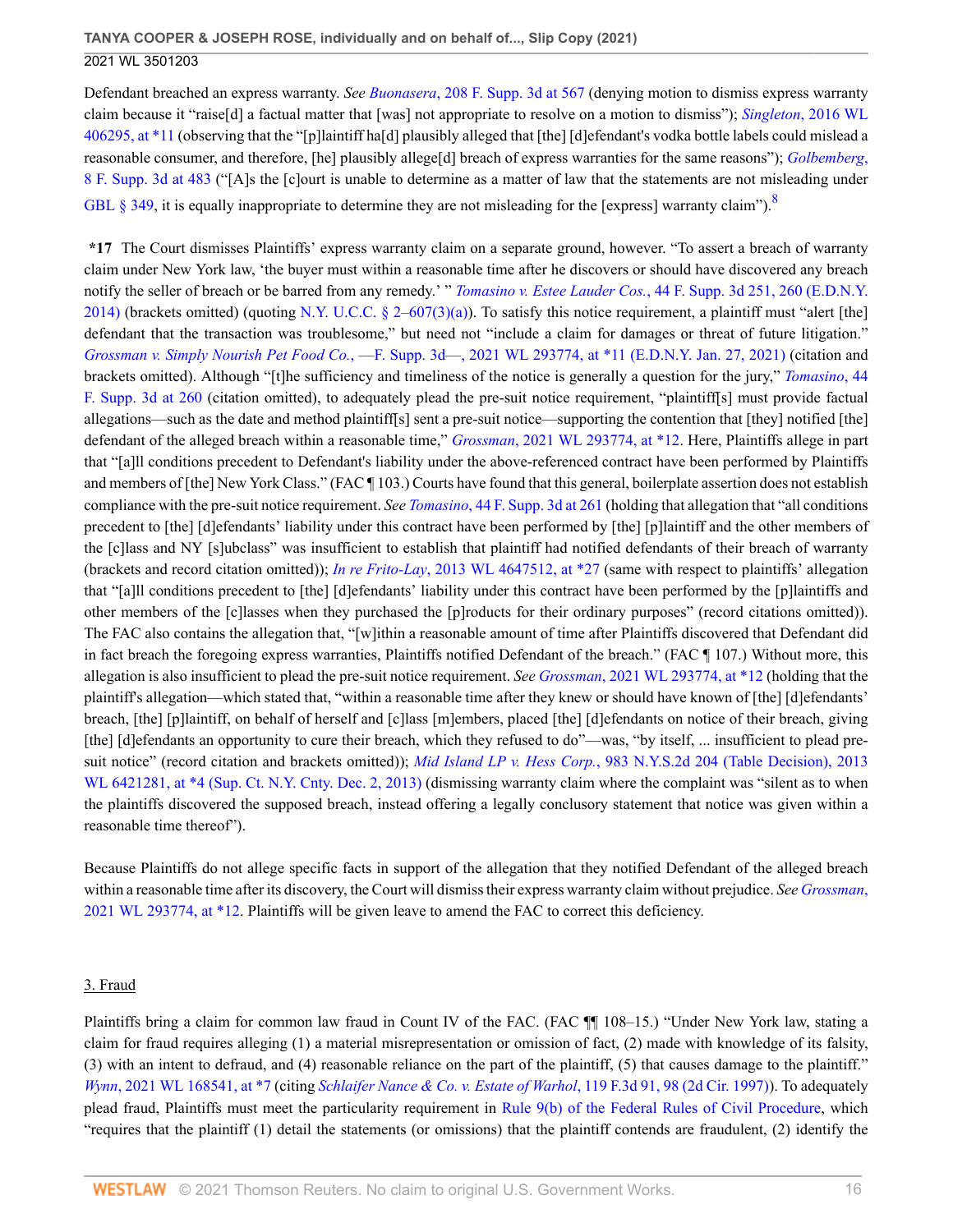speaker, (3) state where and when the statements (or omissions) were made, and (4) explain why the statements (or omissions) are fraudulent." *[Fin. Guar. Ins. Co. v. Putnam Advisory Co.](http://www.westlaw.com/Link/Document/FullText?findType=Y&serNum=2035807800&pubNum=0000506&originatingDoc=I50bc8ae0f9e611eb9262974acac519d1&refType=RP&fi=co_pp_sp_506_403&originationContext=document&vr=3.0&rs=cblt1.0&transitionType=DocumentItem&contextData=(sc.UserEnteredCitation)#co_pp_sp_506_403)*, 783 F.3d 395, 403 (2d Cir. 2015) (citation omitted). Although [Rule 9\(b\)](http://www.westlaw.com/Link/Document/FullText?findType=L&pubNum=1000600&cite=USFRCPR9&originatingDoc=I50bc8ae0f9e611eb9262974acac519d1&refType=LQ&originationContext=document&vr=3.0&rs=cblt1.0&transitionType=DocumentItem&contextData=(sc.UserEnteredCitation)) "permits a plaintiff to allege scienter generally, ... the Second Circuit has 'repeatedly required plaintiffs to plead the factual basis which gives rise to a strong inference of fraudulent intent.' " *Barreto*[, 2021 WL 76331, at \\*8](http://www.westlaw.com/Link/Document/FullText?findType=Y&serNum=2052739326&pubNum=0000999&originatingDoc=I50bc8ae0f9e611eb9262974acac519d1&refType=RP&originationContext=document&vr=3.0&rs=cblt1.0&transitionType=DocumentItem&contextData=(sc.UserEnteredCitation)) (quoting *[United](http://www.westlaw.com/Link/Document/FullText?findType=Y&serNum=2042816900&pubNum=0006538&originatingDoc=I50bc8ae0f9e611eb9262974acac519d1&refType=RP&fi=co_pp_sp_6538_29&originationContext=document&vr=3.0&rs=cblt1.0&transitionType=DocumentItem&contextData=(sc.UserEnteredCitation)#co_pp_sp_6538_29) [States ex rel. Tessler v. City of New York](http://www.westlaw.com/Link/Document/FullText?findType=Y&serNum=2042816900&pubNum=0006538&originatingDoc=I50bc8ae0f9e611eb9262974acac519d1&refType=RP&fi=co_pp_sp_6538_29&originationContext=document&vr=3.0&rs=cblt1.0&transitionType=DocumentItem&contextData=(sc.UserEnteredCitation)#co_pp_sp_6538_29)*, 712 F. App'x 27, 29 (2d Cir. 2017) (summary order)). Plaintiffs can establish this "strong inference" either "(a) by alleging facts to show that [the] defendants had both motive and opportunity to commit fraud, or (b) by alleging facts that constitute strong circumstantial evidence of conscious misbehavior or recklessness." *[Duran](http://www.westlaw.com/Link/Document/FullText?findType=Y&serNum=2050663328&pubNum=0007903&originatingDoc=I50bc8ae0f9e611eb9262974acac519d1&refType=RP&fi=co_pp_sp_7903_353&originationContext=document&vr=3.0&rs=cblt1.0&transitionType=DocumentItem&contextData=(sc.UserEnteredCitation)#co_pp_sp_7903_353)*, 450 [F. Supp. 3d at 353](http://www.westlaw.com/Link/Document/FullText?findType=Y&serNum=2050663328&pubNum=0007903&originatingDoc=I50bc8ae0f9e611eb9262974acac519d1&refType=RP&fi=co_pp_sp_7903_353&originationContext=document&vr=3.0&rs=cblt1.0&transitionType=DocumentItem&contextData=(sc.UserEnteredCitation)#co_pp_sp_7903_353) (quoting *Lerner v. Fleet Bank*, *N.A.*[, 459 F.3d 273, 290–91 \(2d Cir. 2006\)\)](http://www.westlaw.com/Link/Document/FullText?findType=Y&serNum=2009685068&pubNum=0000506&originatingDoc=I50bc8ae0f9e611eb9262974acac519d1&refType=RP&fi=co_pp_sp_506_290&originationContext=document&vr=3.0&rs=cblt1.0&transitionType=DocumentItem&contextData=(sc.UserEnteredCitation)#co_pp_sp_506_290). To determine whether a plaintiff has met the "strong inference" requirement, courts should "consider the complaint in its entirety and take into account plausible opposing inferences." *Id.* (quoting *[Loreley Fin. \(Jersey\) No. 3 Ltd. v. Wells Fargo Secs., LLC](http://www.westlaw.com/Link/Document/FullText?findType=Y&serNum=2036754262&pubNum=0000506&originatingDoc=I50bc8ae0f9e611eb9262974acac519d1&refType=RP&fi=co_pp_sp_506_177&originationContext=document&vr=3.0&rs=cblt1.0&transitionType=DocumentItem&contextData=(sc.UserEnteredCitation)#co_pp_sp_506_177)*, 797 F.3d 160, 177 (2d Cir. 2015)). "If the inference is 'cogent and at least as compelling as any opposing inference one could draw from the facts alleged,' then it is sufficiently strong." *Id.* (quoting *Loreley Fin.*[, 797 F.3d at 177](http://www.westlaw.com/Link/Document/FullText?findType=Y&serNum=2036754262&pubNum=0000506&originatingDoc=I50bc8ae0f9e611eb9262974acac519d1&refType=RP&fi=co_pp_sp_506_177&originationContext=document&vr=3.0&rs=cblt1.0&transitionType=DocumentItem&contextData=(sc.UserEnteredCitation)#co_pp_sp_506_177)).

**\*18** Here, Plaintiffs have satisfied [Rule 9\(b\)](http://www.westlaw.com/Link/Document/FullText?findType=L&pubNum=1000600&cite=USFRCPR9&originatingDoc=I50bc8ae0f9e611eb9262974acac519d1&refType=LQ&originationContext=document&vr=3.0&rs=cblt1.0&transitionType=DocumentItem&contextData=(sc.UserEnteredCitation))'s particularity requirements. They have specified the allegedly fraudulent statements—namely, Defendant's representations that the Products were margaritas, mojitos, sangria, or rosé. (FAC ¶ 110.) They have identified Defendant as the speaker. (*Id.*) They have alleged that the statements were made at the time they purchased the Products in December 2019 (in the case of Plaintiff Cooper) and July 2020 (in the case of Plaintiff Rose), (*id.* ¶¶ 12–13) allegations that are sufficient, at this stage of the case, to satisfy [Rule 9\(b\)](http://www.westlaw.com/Link/Document/FullText?findType=L&pubNum=1000600&cite=USFRCPR9&originatingDoc=I50bc8ae0f9e611eb9262974acac519d1&refType=LQ&originationContext=document&vr=3.0&rs=cblt1.0&transitionType=DocumentItem&contextData=(sc.UserEnteredCitation))'s "where and when" requirement, *see [Great W. Ins.](http://www.westlaw.com/Link/Document/FullText?findType=Y&serNum=2051309129&pubNum=0000999&originatingDoc=I50bc8ae0f9e611eb9262974acac519d1&refType=RP&originationContext=document&vr=3.0&rs=cblt1.0&transitionType=DocumentItem&contextData=(sc.UserEnteredCitation)) Co. v. Graham*[, No. 18-CV-6249, 2020 WL 3415026, at \\*24 \(S.D.N.Y. June 22, 2020\)](http://www.westlaw.com/Link/Document/FullText?findType=Y&serNum=2051309129&pubNum=0000999&originatingDoc=I50bc8ae0f9e611eb9262974acac519d1&refType=RP&originationContext=document&vr=3.0&rs=cblt1.0&transitionType=DocumentItem&contextData=(sc.UserEnteredCitation)) (at motion-to-dismiss stage, plaintiff can satisfy the "where and when" requirement by specifying a general time frame, and need not allege "the specific date of every alleged misstatement" (citation omitted) (gathering cases)). And Plaintiffs have alleged that Defendant's representation was fraudulent because the Products did not contain wine or distilled liquors. (*See* FAC ¶ 110.)

However, the Court finds that Plaintiffs' allegations fall short of establishing a "strong inference" of fraudulent intent. The FAC does not "alleg[e] facts to show that [D]efendant[ ] had both motive and opportunity to commit fraud." *Lerner*[, 459 F.3d](http://www.westlaw.com/Link/Document/FullText?findType=Y&serNum=2009685068&pubNum=0000506&originatingDoc=I50bc8ae0f9e611eb9262974acac519d1&refType=RP&fi=co_pp_sp_506_290&originationContext=document&vr=3.0&rs=cblt1.0&transitionType=DocumentItem&contextData=(sc.UserEnteredCitation)#co_pp_sp_506_290) [at 290.](http://www.westlaw.com/Link/Document/FullText?findType=Y&serNum=2009685068&pubNum=0000506&originatingDoc=I50bc8ae0f9e611eb9262974acac519d1&refType=RP&fi=co_pp_sp_506_290&originationContext=document&vr=3.0&rs=cblt1.0&transitionType=DocumentItem&contextData=(sc.UserEnteredCitation)#co_pp_sp_506_290) Although Plaintiffs assert that "Defendant has intentionally used commonly known cocktail and wine names on its packaging in order to induce Plaintiffs and other reasonable consumers to purchase and/or pay more for the Products than they otherwise would have," (FAC ¶ 60), "simply alleging a defendant's self-interested desire to increase sales does not give rise to an inference of fraudulent intent," *Duran*[, 450 F. Supp. 3d at 354](http://www.westlaw.com/Link/Document/FullText?findType=Y&serNum=2050663328&pubNum=0007903&originatingDoc=I50bc8ae0f9e611eb9262974acac519d1&refType=RP&fi=co_pp_sp_7903_354&originationContext=document&vr=3.0&rs=cblt1.0&transitionType=DocumentItem&contextData=(sc.UserEnteredCitation)#co_pp_sp_7903_354) (allegation that defendant made a fraudulent representation "to boost sales" was insufficient to "raise a strong inference of fraudulent intent"); *see also [Chill v. Gen. Elec. Co.](http://www.westlaw.com/Link/Document/FullText?findType=Y&serNum=1996264170&pubNum=0000506&originatingDoc=I50bc8ae0f9e611eb9262974acac519d1&refType=RP&fi=co_pp_sp_506_268&originationContext=document&vr=3.0&rs=cblt1.0&transitionType=DocumentItem&contextData=(sc.UserEnteredCitation)#co_pp_sp_506_268)*, 101 F.3d [263, 268 \(2d Cir. 1996\)](http://www.westlaw.com/Link/Document/FullText?findType=Y&serNum=1996264170&pubNum=0000506&originatingDoc=I50bc8ae0f9e611eb9262974acac519d1&refType=RP&fi=co_pp_sp_506_268&originationContext=document&vr=3.0&rs=cblt1.0&transitionType=DocumentItem&contextData=(sc.UserEnteredCitation)#co_pp_sp_506_268) (holding that generalized profit motive, "which could be imputed to any publicly-owned, for-profit endeavor," is insufficient to "support a strong inference of fraudulent intent"); *In re Frito-Lay*[, 2013 WL 4647512, at \\*25](http://www.westlaw.com/Link/Document/FullText?findType=Y&serNum=2031454760&pubNum=0000999&originatingDoc=I50bc8ae0f9e611eb9262974acac519d1&refType=RP&originationContext=document&vr=3.0&rs=cblt1.0&transitionType=DocumentItem&contextData=(sc.UserEnteredCitation)) ("Frito-Lay's generalized motive to satisfy consumers' desires, [and] increase sales and profits, 'does not support a strong inference of fraudulent intent.' " (quoting *Chill*[, 101 F.3d at 268\)](http://www.westlaw.com/Link/Document/FullText?findType=Y&serNum=1996264170&pubNum=0000506&originatingDoc=I50bc8ae0f9e611eb9262974acac519d1&refType=RP&fi=co_pp_sp_506_268&originationContext=document&vr=3.0&rs=cblt1.0&transitionType=DocumentItem&contextData=(sc.UserEnteredCitation)#co_pp_sp_506_268)).

Nor does the FAC "alleg[e] facts that constitute strong circumstantial evidence of conscious misbehavior or recklessness," *Lerner*[, 459 F.3d at 291,](http://www.westlaw.com/Link/Document/FullText?findType=Y&serNum=2009685068&pubNum=0000506&originatingDoc=I50bc8ae0f9e611eb9262974acac519d1&refType=RP&fi=co_pp_sp_506_291&originationContext=document&vr=3.0&rs=cblt1.0&transitionType=DocumentItem&contextData=(sc.UserEnteredCitation)#co_pp_sp_506_291) though this, admittedly, is a closer call. Although Plaintiffs invoke an allegedly deceptive advertisement in which the speaker appears in front of a wine cellar, (*see* FAC ¶ 31; Pls.' Opp'n 21), the Court is not persuaded this advertisement constitutes the type of *strong* circumstantial evidence necessary to support an inference of fraudulent intent. The outcome might be different, for example, if Plaintiffs had plausibly alleged that Defendant was aware of consumers' preferences for beverages with distilled liquor or wine, and then deliberately marketed the Products as such in order to capitalize on that market. Such a scenario would be analogous to that in *Izquierdo v. Panera Bread Co.*[, 450 F. Supp. 3d 453 \(S.D.N.Y.](http://www.westlaw.com/Link/Document/FullText?findType=Y&serNum=2050663425&pubNum=0007903&originatingDoc=I50bc8ae0f9e611eb9262974acac519d1&refType=RP&originationContext=document&vr=3.0&rs=cblt1.0&transitionType=DocumentItem&contextData=(sc.UserEnteredCitation)) [2020\)](http://www.westlaw.com/Link/Document/FullText?findType=Y&serNum=2050663425&pubNum=0007903&originatingDoc=I50bc8ae0f9e611eb9262974acac519d1&refType=RP&originationContext=document&vr=3.0&rs=cblt1.0&transitionType=DocumentItem&contextData=(sc.UserEnteredCitation)), in which the court found a viable allegation of fraud where the plaintiff alleged that the defendant was "aware of consumer beliefs about the healthful qualities of blueberries," and "sought to capitalize on those beliefs" by marketing one of its products as a "Blueberry Bagel," despite knowing that the bagel in fact contained only "trace amounts of real blueberries," *id.* [at 457, 466](http://www.westlaw.com/Link/Document/FullText?findType=Y&serNum=2050663425&pubNum=0007903&originatingDoc=I50bc8ae0f9e611eb9262974acac519d1&refType=RP&fi=co_pp_sp_7903_457&originationContext=document&vr=3.0&rs=cblt1.0&transitionType=DocumentItem&contextData=(sc.UserEnteredCitation)#co_pp_sp_7903_457) (record citation omitted). Though Plaintiffs invoke *Panera Bread*, (Pls.' Opp'n 20), they have not put forth comparable allegations regarding "strong circumstantial evidence of conscious misbehavior or recklessness," *Lerner*[, 459 F.3d](http://www.westlaw.com/Link/Document/FullText?findType=Y&serNum=2009685068&pubNum=0000506&originatingDoc=I50bc8ae0f9e611eb9262974acac519d1&refType=RP&fi=co_pp_sp_506_291&originationContext=document&vr=3.0&rs=cblt1.0&transitionType=DocumentItem&contextData=(sc.UserEnteredCitation)#co_pp_sp_506_291) [at 291](http://www.westlaw.com/Link/Document/FullText?findType=Y&serNum=2009685068&pubNum=0000506&originatingDoc=I50bc8ae0f9e611eb9262974acac519d1&refType=RP&fi=co_pp_sp_506_291&originationContext=document&vr=3.0&rs=cblt1.0&transitionType=DocumentItem&contextData=(sc.UserEnteredCitation)#co_pp_sp_506_291) (citation omitted). Nor do Plaintiffs allege, for example, that Defendant was losing market share because of competition from canned cocktail manufacturers, and then decided to market its malt beverages deceptively as "cocktails" to salvage its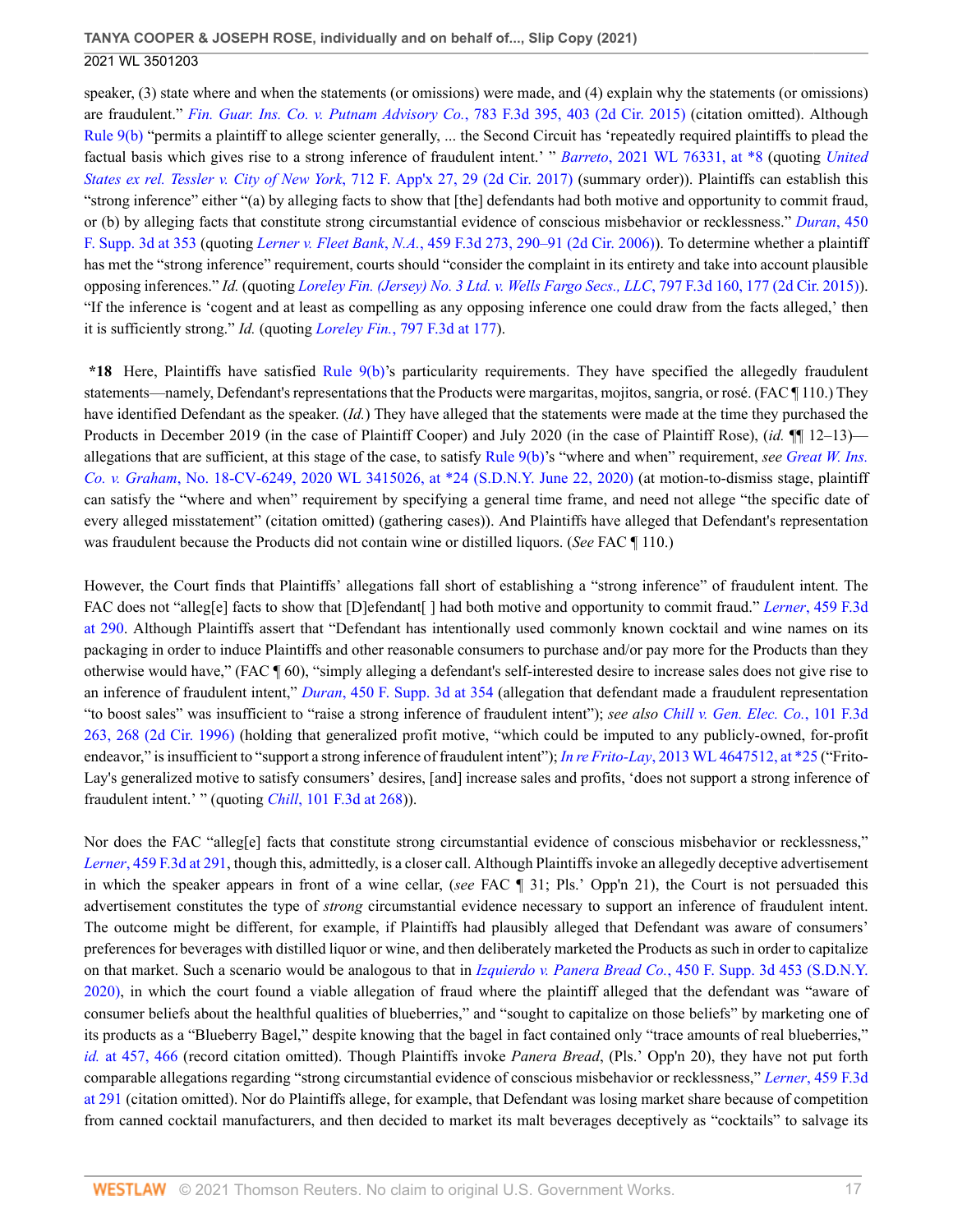position in the market for alcoholic beverages. *Cf. [In re Ford Fusion & C-Max Fuel Econ. Litig.](http://www.westlaw.com/Link/Document/FullText?findType=Y&serNum=2037583576&pubNum=0000999&originatingDoc=I50bc8ae0f9e611eb9262974acac519d1&refType=RP&originationContext=document&vr=3.0&rs=cblt1.0&transitionType=DocumentItem&contextData=(sc.UserEnteredCitation))*, No. 13-MD-2450, 2015 WL [7018369, at \\*35 \(S.D.N.Y. Nov. 12, 2015\)](http://www.westlaw.com/Link/Document/FullText?findType=Y&serNum=2037583576&pubNum=0000999&originatingDoc=I50bc8ae0f9e611eb9262974acac519d1&refType=RP&originationContext=document&vr=3.0&rs=cblt1.0&transitionType=DocumentItem&contextData=(sc.UserEnteredCitation)) (holding that allegation that defendant "was lagging in the hybrid market and sought to improve its positioning by advertising improved fuel economy in its hybrid vehicles" was sufficient to adequately plead scienter). In *Panera Bread* and *Ford Fusion*, the plaintiffs were able to identify a *specific* circumstance that gave rise to an inference of fraudulent intent, thus distinguishing those cases from *Duran* and *Frito-Lay*, where the plaintiffs could only point to a defendant's *generalized* profit motive to boost sales. Finally, Plaintiffs' reliance on *[Elkind v. Revlon Consumer Products Corp.](http://www.westlaw.com/Link/Document/FullText?findType=Y&serNum=2036282540&pubNum=0000999&originatingDoc=I50bc8ae0f9e611eb9262974acac519d1&refType=RP&originationContext=document&vr=3.0&rs=cblt1.0&transitionType=DocumentItem&contextData=(sc.UserEnteredCitation))*, [No. 14-CV-2484, 2015 WL 2344134 \(E.D.N.Y. May 14, 2015\),](http://www.westlaw.com/Link/Document/FullText?findType=Y&serNum=2036282540&pubNum=0000999&originatingDoc=I50bc8ae0f9e611eb9262974acac519d1&refType=RP&originationContext=document&vr=3.0&rs=cblt1.0&transitionType=DocumentItem&contextData=(sc.UserEnteredCitation)) (*see* Pls.' Opp'n 20), is unavailing. There, the only cited basis for finding an inference of fraudulent intent was the allegation that the defendant knew its representation was false. *See* [2015](http://www.westlaw.com/Link/Document/FullText?findType=Y&serNum=2036282540&pubNum=0000999&originatingDoc=I50bc8ae0f9e611eb9262974acac519d1&refType=RP&originationContext=document&vr=3.0&rs=cblt1.0&transitionType=DocumentItem&contextData=(sc.UserEnteredCitation)) [WL 2344134, at \\*12](http://www.westlaw.com/Link/Document/FullText?findType=Y&serNum=2036282540&pubNum=0000999&originatingDoc=I50bc8ae0f9e611eb9262974acac519d1&refType=RP&originationContext=document&vr=3.0&rs=cblt1.0&transitionType=DocumentItem&contextData=(sc.UserEnteredCitation)) ("By pleading that [the] [d]efendant knew the phrase did not have the effects suggested, [the] [p]laintiffs have ... pled sufficient facts to support an inference that [the] [d]efendant intended to defraud its customers." (record citation omitted)). But "the simple knowledge that a statement is false is not sufficient to establish fraudulent intent." *[Campbell v. Whole](http://www.westlaw.com/Link/Document/FullText?findType=Y&serNum=2052894676&pubNum=0000999&originatingDoc=I50bc8ae0f9e611eb9262974acac519d1&refType=RP&originationContext=document&vr=3.0&rs=cblt1.0&transitionType=DocumentItem&contextData=(sc.UserEnteredCitation)) Foods Market Grp., Inc.*[, No. 20-CV-1291, 2021 WL 355405, at \\*12 \(S.D.N.Y. Feb. 2, 2021\)](http://www.westlaw.com/Link/Document/FullText?findType=Y&serNum=2052894676&pubNum=0000999&originatingDoc=I50bc8ae0f9e611eb9262974acac519d1&refType=RP&originationContext=document&vr=3.0&rs=cblt1.0&transitionType=DocumentItem&contextData=(sc.UserEnteredCitation)) (brackets and citation omitted); *see also Colpitts v. Blue Diamond Growers*[, —F. Supp. 3d—, 2021 WL 981455, at \\*13 \(S.D.N.Y. Mar. 16, 2021\)](http://www.westlaw.com/Link/Document/FullText?findType=Y&serNum=2053259617&pubNum=0000999&originatingDoc=I50bc8ae0f9e611eb9262974acac519d1&refType=RP&originationContext=document&vr=3.0&rs=cblt1.0&transitionType=DocumentItem&contextData=(sc.UserEnteredCitation)) (same); *[Davis](http://www.westlaw.com/Link/Document/FullText?findType=Y&serNum=2044234976&pubNum=0007903&originatingDoc=I50bc8ae0f9e611eb9262974acac519d1&refType=RP&fi=co_pp_sp_7903_337&originationContext=document&vr=3.0&rs=cblt1.0&transitionType=DocumentItem&contextData=(sc.UserEnteredCitation)#co_pp_sp_7903_337) v. Hain Celestial Grp.*, *Inc.*[, 297 F. Supp. 3d 327, 337 \(E.D.N.Y. 2018\)](http://www.westlaw.com/Link/Document/FullText?findType=Y&serNum=2044234976&pubNum=0007903&originatingDoc=I50bc8ae0f9e611eb9262974acac519d1&refType=RP&fi=co_pp_sp_7903_337&originationContext=document&vr=3.0&rs=cblt1.0&transitionType=DocumentItem&contextData=(sc.UserEnteredCitation)#co_pp_sp_7903_337) (same). Thus, the Court finds *Elkind* unpersuasive.

**\*19** As with Plaintiffs' express warranty claim, the Court dismisses the fraud claim without prejudice. Plaintiffs will be given leave to amend the FAC to correct the deficiencies above.

### 4. Unjust Enrichment

Finally, Plaintiffs bring a claim of unjust enrichment in Count V of the FAC. (FAC ¶ 116–21.) "The basic elements of an unjust enrichment claim in New York require proof that  $(1)$  [the] defendant was enriched,  $(2)$  at [the] plaintiff's expense, and  $(3)$ equity and good conscience militate against permitting defendant to retain what [the] plaintiff is seeking to recover." *[Briarpatch](http://www.westlaw.com/Link/Document/FullText?findType=Y&serNum=2004632018&pubNum=0000506&originatingDoc=I50bc8ae0f9e611eb9262974acac519d1&refType=RP&fi=co_pp_sp_506_306&originationContext=document&vr=3.0&rs=cblt1.0&transitionType=DocumentItem&contextData=(sc.UserEnteredCitation)#co_pp_sp_506_306) Ltd., L.P. v. Phoenix Pictures, Inc.*[, 373 F.3d 296, 306 \(2d Cir. 2004\)](http://www.westlaw.com/Link/Document/FullText?findType=Y&serNum=2004632018&pubNum=0000506&originatingDoc=I50bc8ae0f9e611eb9262974acac519d1&refType=RP&fi=co_pp_sp_506_306&originationContext=document&vr=3.0&rs=cblt1.0&transitionType=DocumentItem&contextData=(sc.UserEnteredCitation)#co_pp_sp_506_306). Unjust enrichment "lies as a quasi-contract claim" that "contemplates 'an obligation imposed by equity to prevent injustice, in the absence of an actual agreement between the parties.' " *Georgia Malone & Co. v. Rieder*[, 973 N.E.2d 743, 746 \(N.Y. 2012\)](http://www.westlaw.com/Link/Document/FullText?findType=Y&serNum=2027995941&pubNum=0000578&originatingDoc=I50bc8ae0f9e611eb9262974acac519d1&refType=RP&fi=co_pp_sp_578_746&originationContext=document&vr=3.0&rs=cblt1.0&transitionType=DocumentItem&contextData=(sc.UserEnteredCitation)#co_pp_sp_578_746) (citation omitted). New York's highest court has made clear, however, that "unjust enrichment is not a catchall cause of action to be used when others fail." *[Corsello v. Verizon N.Y., Inc.](http://www.westlaw.com/Link/Document/FullText?findType=Y&serNum=2027397459&pubNum=0000578&originatingDoc=I50bc8ae0f9e611eb9262974acac519d1&refType=RP&fi=co_pp_sp_578_1185&originationContext=document&vr=3.0&rs=cblt1.0&transitionType=DocumentItem&contextData=(sc.UserEnteredCitation)#co_pp_sp_578_1185)*, 967 [N.E.2d 1177, 1185 \(N.Y. 2012\).](http://www.westlaw.com/Link/Document/FullText?findType=Y&serNum=2027397459&pubNum=0000578&originatingDoc=I50bc8ae0f9e611eb9262974acac519d1&refType=RP&fi=co_pp_sp_578_1185&originationContext=document&vr=3.0&rs=cblt1.0&transitionType=DocumentItem&contextData=(sc.UserEnteredCitation)#co_pp_sp_578_1185) Rather, the claim "is available only in unusual situations when, though the defendant has not breached a contract nor committed a recognized tort, circumstances create an equitable obligation running from the defendant to the plaintiff." *Id.* "An unjust enrichment claim is not available where it simply duplicates, or replaces, a conventional contract or tort claim." *Id.*

The Second Circuit has stated that "[t]wo claims are duplicative of one another if they 'arise from the same facts and do not allege distinct damages.' " *[NetJets Aviation, Inc. v. LHC Commc'ns, LLC](http://www.westlaw.com/Link/Document/FullText?findType=Y&serNum=2016722212&pubNum=0000506&originatingDoc=I50bc8ae0f9e611eb9262974acac519d1&refType=RP&fi=co_pp_sp_506_175&originationContext=document&vr=3.0&rs=cblt1.0&transitionType=DocumentItem&contextData=(sc.UserEnteredCitation)#co_pp_sp_506_175)*, 537 F.3d 168, 175 (2d Cir. 2008) (ellipsis omitted) (quoting *Sitar v. Sitar*[, 854 N.Y.S.2d 536, 538 \(App. Div. 2008\)](http://www.westlaw.com/Link/Document/FullText?findType=Y&serNum=2015666039&pubNum=0000602&originatingDoc=I50bc8ae0f9e611eb9262974acac519d1&refType=RP&fi=co_pp_sp_602_538&originationContext=document&vr=3.0&rs=cblt1.0&transitionType=DocumentItem&contextData=(sc.UserEnteredCitation)#co_pp_sp_602_538)). Here, the unjust enrichment claim is premised on the same factual allegations as those supporting Plaintiffs' other claims, and Plaintiffs have not alleged distinct damages with respect to this claim. Accordingly, the Court must dismiss Plaintiffs' unjust enrichment claim as duplicative. *See, e.g.*, *[Grossman](http://www.westlaw.com/Link/Document/FullText?findType=Y&serNum=2052863825&pubNum=0000999&originatingDoc=I50bc8ae0f9e611eb9262974acac519d1&refType=RP&originationContext=document&vr=3.0&rs=cblt1.0&transitionType=DocumentItem&contextData=(sc.UserEnteredCitation))*, 2021 [WL 293774, at \\*13](http://www.westlaw.com/Link/Document/FullText?findType=Y&serNum=2052863825&pubNum=0000999&originatingDoc=I50bc8ae0f9e611eb9262974acac519d1&refType=RP&originationContext=document&vr=3.0&rs=cblt1.0&transitionType=DocumentItem&contextData=(sc.UserEnteredCitation)) (dismissing unjust enrichment claim that "duplicate[d] the plaintiff's other claims, which ar[o]se out [of] identical facts," namely "the defendant's alleged misrepresentation on the [p]roduct packaging"); *Wedra*[, 2020 WL 1322887, at](http://www.westlaw.com/Link/Document/FullText?findType=Y&serNum=2050614862&pubNum=0000999&originatingDoc=I50bc8ae0f9e611eb9262974acac519d1&refType=RP&originationContext=document&vr=3.0&rs=cblt1.0&transitionType=DocumentItem&contextData=(sc.UserEnteredCitation)) [\\*11](http://www.westlaw.com/Link/Document/FullText?findType=Y&serNum=2050614862&pubNum=0000999&originatingDoc=I50bc8ae0f9e611eb9262974acac519d1&refType=RP&originationContext=document&vr=3.0&rs=cblt1.0&transitionType=DocumentItem&contextData=(sc.UserEnteredCitation)) (dismissing unjust enrichment claim that was "duplicative of [the] plaintiff's other claims for material misrepresentations rooted in statutory, contract, and tort law"); *Buonasera*[, 208 F. Supp. 3d at 568](http://www.westlaw.com/Link/Document/FullText?findType=Y&serNum=2039916009&pubNum=0007903&originatingDoc=I50bc8ae0f9e611eb9262974acac519d1&refType=RP&fi=co_pp_sp_7903_568&originationContext=document&vr=3.0&rs=cblt1.0&transitionType=DocumentItem&contextData=(sc.UserEnteredCitation)#co_pp_sp_7903_568) (dismissing unjust enrichment claim that "rel[ied] on the same set of facts" underlying the plaintiff's claims for deceptive labeling and breach of express warranty); *[Mahoney v.](http://www.westlaw.com/Link/Document/FullText?findType=Y&serNum=2039420980&pubNum=0000999&originatingDoc=I50bc8ae0f9e611eb9262974acac519d1&refType=RP&originationContext=document&vr=3.0&rs=cblt1.0&transitionType=DocumentItem&contextData=(sc.UserEnteredCitation)) Endo Health Solutions, Inc.*[, No. 15-CV-9841, 2016 WL 3951185, at \\*11 \(S.D.N.Y. July 20, 2016\)](http://www.westlaw.com/Link/Document/FullText?findType=Y&serNum=2039420980&pubNum=0000999&originatingDoc=I50bc8ae0f9e611eb9262974acac519d1&refType=RP&originationContext=document&vr=3.0&rs=cblt1.0&transitionType=DocumentItem&contextData=(sc.UserEnteredCitation)) (dismissing unjust enrichment claim that "overlap[ped] with [the plaintiff's] fraud, fraudulent concealment, express warranty, and [§ 349](http://www.westlaw.com/Link/Document/FullText?findType=L&pubNum=1000081&cite=NYGBS349&originatingDoc=I50bc8ae0f9e611eb9262974acac519d1&refType=LQ&originationContext=document&vr=3.0&rs=cblt1.0&transitionType=DocumentItem&contextData=(sc.UserEnteredCitation)) claims"); *[Koenig](http://www.westlaw.com/Link/Document/FullText?findType=Y&serNum=2032644555&pubNum=0004637&originatingDoc=I50bc8ae0f9e611eb9262974acac519d1&refType=RP&fi=co_pp_sp_4637_290&originationContext=document&vr=3.0&rs=cblt1.0&transitionType=DocumentItem&contextData=(sc.UserEnteredCitation)#co_pp_sp_4637_290)*, 995 [F. Supp. 2d at 290–91](http://www.westlaw.com/Link/Document/FullText?findType=Y&serNum=2032644555&pubNum=0004637&originatingDoc=I50bc8ae0f9e611eb9262974acac519d1&refType=RP&fi=co_pp_sp_4637_290&originationContext=document&vr=3.0&rs=cblt1.0&transitionType=DocumentItem&contextData=(sc.UserEnteredCitation)#co_pp_sp_4637_290) (dismissing unjust enrichment claim as duplicative of the plaintiffs' claims for deceptive labeling and breach of express warranty).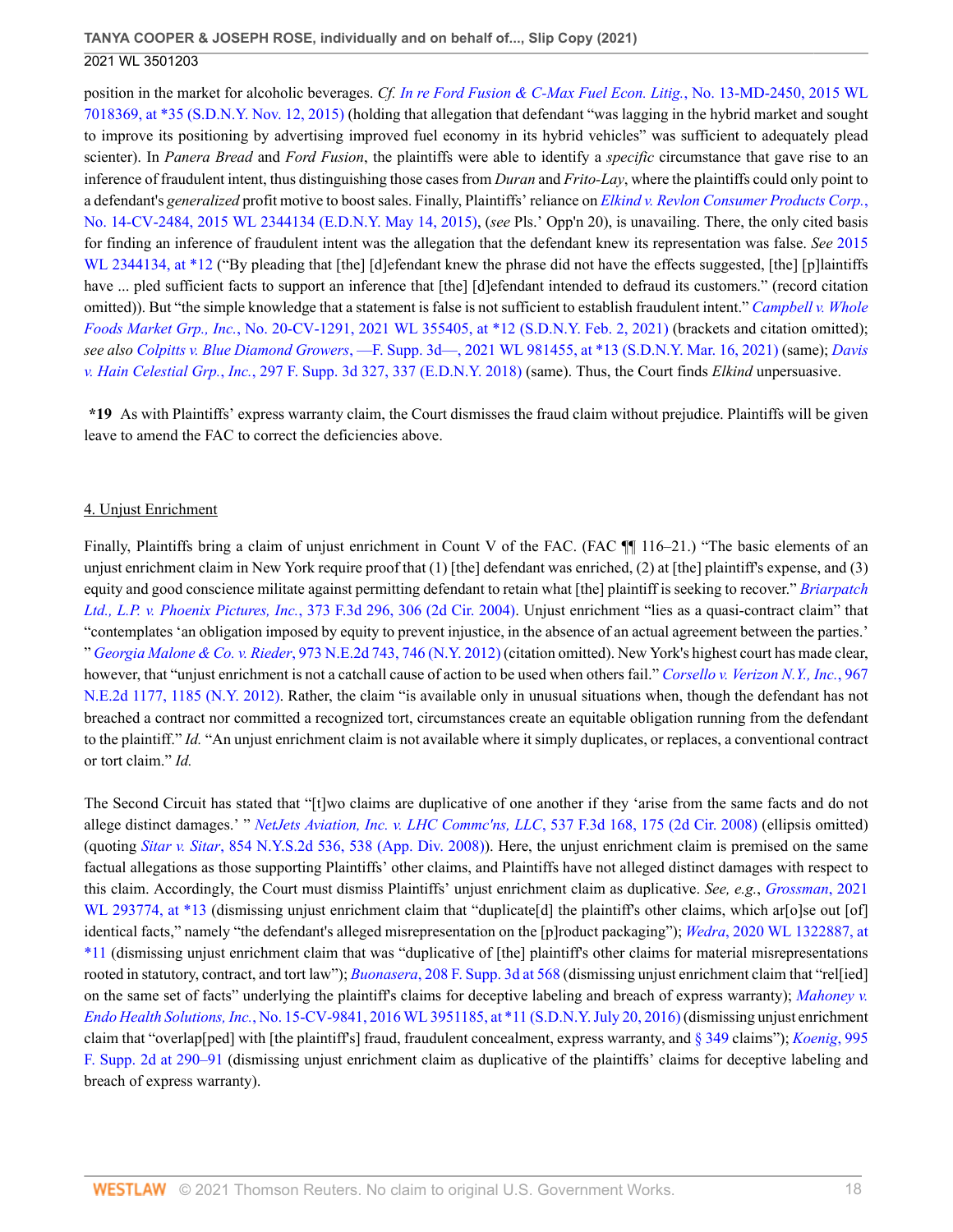The cases cited by Plaintiffs, (*see* Pls.' Opp'n 25), do not persuade the Court otherwise. In *Nuss v. Sabad*[, No. 10-CV-279,](http://www.westlaw.com/Link/Document/FullText?findType=Y&serNum=2039488060&pubNum=0000999&originatingDoc=I50bc8ae0f9e611eb9262974acac519d1&refType=RP&originationContext=document&vr=3.0&rs=cblt1.0&transitionType=DocumentItem&contextData=(sc.UserEnteredCitation)) [2016 WL 4098606 \(N.D.N.Y. July 28, 2016\),](http://www.westlaw.com/Link/Document/FullText?findType=Y&serNum=2039488060&pubNum=0000999&originatingDoc=I50bc8ae0f9e611eb9262974acac519d1&refType=RP&originationContext=document&vr=3.0&rs=cblt1.0&transitionType=DocumentItem&contextData=(sc.UserEnteredCitation)) which was decided at the summary judgment stage, the court found that even if the plaintiff failed to establish her tort claims at trial, a reasonable trier of fact could still find that the plaintiff was entitled to "equitable recovery under a theory of unjust enrichment," and thus, her unjust enrichment claim was not duplicative of other claims, *id.* [at \\*11.](http://www.westlaw.com/Link/Document/FullText?findType=Y&serNum=2050614862&pubNum=0000999&originatingDoc=I50bc8ae0f9e611eb9262974acac519d1&refType=RP&originationContext=document&vr=3.0&rs=cblt1.0&transitionType=DocumentItem&contextData=(sc.UserEnteredCitation)) Thus, *Nuss* possibly presented the "unusual situation[ ] whe[re], though the defendant ha[d] not breached a contract nor committed a recognized tort, circumstances create[d] an equitable obligation running from the defendant to the plaintiff." *Corsello*[, 967 N.E.2d at 1185](http://www.westlaw.com/Link/Document/FullText?findType=Y&serNum=2027397459&pubNum=0000578&originatingDoc=I50bc8ae0f9e611eb9262974acac519d1&refType=RP&fi=co_pp_sp_578_1185&originationContext=document&vr=3.0&rs=cblt1.0&transitionType=DocumentItem&contextData=(sc.UserEnteredCitation)#co_pp_sp_578_1185). In this sense, the *Nuss* court explained, the facts before it were distinguishable from those in *Corsello*, where the New York Court of Appeals found that the "plaintiffs' claims for either trespass or inverse condemnation could not fail while still permitting an unjust enrichment claim." *Nuss*[, 2016 WL 4098606, at \\*11;](http://www.westlaw.com/Link/Document/FullText?findType=Y&serNum=2039488060&pubNum=0000999&originatingDoc=I50bc8ae0f9e611eb9262974acac519d1&refType=RP&originationContext=document&vr=3.0&rs=cblt1.0&transitionType=DocumentItem&contextData=(sc.UserEnteredCitation)) *see also Corsello*[, 967 N.E.2d at 1185](http://www.westlaw.com/Link/Document/FullText?findType=Y&serNum=2027397459&pubNum=0000578&originatingDoc=I50bc8ae0f9e611eb9262974acac519d1&refType=RP&fi=co_pp_sp_578_1185&originationContext=document&vr=3.0&rs=cblt1.0&transitionType=DocumentItem&contextData=(sc.UserEnteredCitation)#co_pp_sp_578_1185) ("To the extent that [the plaintiffs' trespass and inverse condemnation] claims succeed, the unjust enrichment claim is duplicative; if [the] plaintiffs' other claims are defective, an unjust enrichment claim cannot remedy the defects. The unjust enrichment claim should be dismissed.").[9](#page-20-1) This case, however, is more like *Corsello* than *Nuss*. That is, the Court "cannot conceive of any set of facts upon which [Plaintiffs] would fail to establish [their] ... statutory claims, but nonetheless succeed in proving unjust enrichment." *Silva*[, 2015 WL 5360022, at \\*12;](http://www.westlaw.com/Link/Document/FullText?findType=Y&serNum=2037169696&pubNum=0000999&originatingDoc=I50bc8ae0f9e611eb9262974acac519d1&refType=RP&originationContext=document&vr=3.0&rs=cblt1.0&transitionType=DocumentItem&contextData=(sc.UserEnteredCitation)) *see also Koenig*[, 995 F. Supp. 2d at 291](http://www.westlaw.com/Link/Document/FullText?findType=Y&serNum=2032644555&pubNum=0004637&originatingDoc=I50bc8ae0f9e611eb9262974acac519d1&refType=RP&fi=co_pp_sp_4637_291&originationContext=document&vr=3.0&rs=cblt1.0&transitionType=DocumentItem&contextData=(sc.UserEnteredCitation)#co_pp_sp_4637_291) ("Accepting the truth of the allegations in the [c]omplaint, [the] [d]efendants reaped a financial reward at [the] [p]laintiffs' expense. However, to the extent that [the] [p]laintiffs' other claims succeed, 'the unjust enrichment claim is duplicative,' and 'if [the] plaintiffs' other claims are defective, an unjust enrichment claim cannot remedy the defects.' " (quoting *[Corsello](http://www.westlaw.com/Link/Document/FullText?findType=Y&serNum=2027397459&pubNum=0000578&originatingDoc=I50bc8ae0f9e611eb9262974acac519d1&refType=RP&fi=co_pp_sp_578_1185&originationContext=document&vr=3.0&rs=cblt1.0&transitionType=DocumentItem&contextData=(sc.UserEnteredCitation)#co_pp_sp_578_1185)*, 967 [N.E.2d at 1185](http://www.westlaw.com/Link/Document/FullText?findType=Y&serNum=2027397459&pubNum=0000578&originatingDoc=I50bc8ae0f9e611eb9262974acac519d1&refType=RP&fi=co_pp_sp_578_1185&originationContext=document&vr=3.0&rs=cblt1.0&transitionType=DocumentItem&contextData=(sc.UserEnteredCitation)#co_pp_sp_578_1185))). *Nuss* is therefore unavailing here.

<span id="page-18-0"></span>**\*20** The two additional cases cited by Plaintiffs, (*see* Pls.' Opp'n 25)—*[McCracken v. Verisma Systems, Inc.](http://www.westlaw.com/Link/Document/FullText?findType=Y&serNum=2041656451&pubNum=0000999&originatingDoc=I50bc8ae0f9e611eb9262974acac519d1&refType=RP&originationContext=document&vr=3.0&rs=cblt1.0&transitionType=DocumentItem&contextData=(sc.UserEnteredCitation))*, No. 14-CV-6248, [2017 WL 2080279 \(W.D.N.Y. May 15, 2017\),](http://www.westlaw.com/Link/Document/FullText?findType=Y&serNum=2041656451&pubNum=0000999&originatingDoc=I50bc8ae0f9e611eb9262974acac519d1&refType=RP&originationContext=document&vr=3.0&rs=cblt1.0&transitionType=DocumentItem&contextData=(sc.UserEnteredCitation)) and *Warner v. StarKist Co.*[, No. 18-CV-406, 2019 WL 1332573 \(N.D.N.Y. Mar.](http://www.westlaw.com/Link/Document/FullText?findType=Y&serNum=2047849446&pubNum=0000999&originatingDoc=I50bc8ae0f9e611eb9262974acac519d1&refType=RP&originationContext=document&vr=3.0&rs=cblt1.0&transitionType=DocumentItem&contextData=(sc.UserEnteredCitation)) [25, 2019\)](http://www.westlaw.com/Link/Document/FullText?findType=Y&serNum=2047849446&pubNum=0000999&originatingDoc=I50bc8ae0f9e611eb9262974acac519d1&refType=RP&originationContext=document&vr=3.0&rs=cblt1.0&transitionType=DocumentItem&contextData=(sc.UserEnteredCitation))—hinge on a misapplication of *Nuss* and the underlying authority on which *Nuss* relied. The *McCracken* court cited *Nuss* for the proposition that "[a]n unjust enrichment claim is not duplicative if a 'reasonable trier of fact could find unjust enrichment without establishing all the elements for one of [a plaintiff's] claims sounding in law." [2017 WL 2080279, at \\*8](http://www.westlaw.com/Link/Document/FullText?findType=Y&serNum=2041656451&pubNum=0000999&originatingDoc=I50bc8ae0f9e611eb9262974acac519d1&refType=RP&originationContext=document&vr=3.0&rs=cblt1.0&transitionType=DocumentItem&contextData=(sc.UserEnteredCitation)) (ellipsis omitted) (quoting *Nuss*[, 2016 WL 4098606, at \\*11\)](http://www.westlaw.com/Link/Document/FullText?findType=Y&serNum=2039488060&pubNum=0000999&originatingDoc=I50bc8ae0f9e611eb9262974acac519d1&refType=RP&originationContext=document&vr=3.0&rs=cblt1.0&transitionType=DocumentItem&contextData=(sc.UserEnteredCitation)). This formulation is fine so far as it goes: if a plaintiff can establish an unjust enrichment claim where his tort or contract claims fail, then, under *Corsello*, the unjust enrichment claim is not duplicative of these other claims. *See Corsello*[, 967 N.E.2d at 1185.](http://www.westlaw.com/Link/Document/FullText?findType=Y&serNum=2027397459&pubNum=0000578&originatingDoc=I50bc8ae0f9e611eb9262974acac519d1&refType=RP&fi=co_pp_sp_578_1185&originationContext=document&vr=3.0&rs=cblt1.0&transitionType=DocumentItem&contextData=(sc.UserEnteredCitation)#co_pp_sp_578_1185) The *McCracken* court's error was in how it applied this rule. Whereas *Corsello* envisions a fact-intensive inquiry, *see id.* (unjust enrichment "available only in *unusual situations*," typically where "the defendant, though guilty of no wrongdoing, has received money to which he or she is not entitled" (emphasis added)). the *McCracken* court reduced this analysis to a formulaic, element-to-element comparison between two causes of action, *see* [2017 WL 2080279, at \\*8.](http://www.westlaw.com/Link/Document/FullText?findType=Y&serNum=2041656451&pubNum=0000999&originatingDoc=I50bc8ae0f9e611eb9262974acac519d1&refType=RP&originationContext=document&vr=3.0&rs=cblt1.0&transitionType=DocumentItem&contextData=(sc.UserEnteredCitation)) Specifically, the court compared the elements of unjust enrichment to the elements of [GBL § 349.](http://www.westlaw.com/Link/Document/FullText?findType=L&pubNum=1000081&cite=NYGBS349&originatingDoc=I50bc8ae0f9e611eb9262974acac519d1&refType=LQ&originationContext=document&vr=3.0&rs=cblt1.0&transitionType=DocumentItem&contextData=(sc.UserEnteredCitation)) *See id.* Because [§ 349](http://www.westlaw.com/Link/Document/FullText?findType=L&pubNum=1000081&cite=NYGBS349&originatingDoc=I50bc8ae0f9e611eb9262974acac519d1&refType=LQ&originationContext=document&vr=3.0&rs=cblt1.0&transitionType=DocumentItem&contextData=(sc.UserEnteredCitation)) requires "proof that a defendant's acts are directed to consumers," which is not an element of unjust enrichment, the court found that the plaintiffs' unjust enrichment claim was not duplicative of their [§ 349](http://www.westlaw.com/Link/Document/FullText?findType=L&pubNum=1000081&cite=NYGBS349&originatingDoc=I50bc8ae0f9e611eb9262974acac519d1&refType=LQ&originationContext=document&vr=3.0&rs=cblt1.0&transitionType=DocumentItem&contextData=(sc.UserEnteredCitation)) claim. *Id.* (brackets and citation omitted). Citing *McCracken*, the *Warner* court simply replicated this error with respect to [GBL § 350.](http://www.westlaw.com/Link/Document/FullText?findType=L&pubNum=1000081&cite=NYGBS350&originatingDoc=I50bc8ae0f9e611eb9262974acac519d1&refType=LQ&originationContext=document&vr=3.0&rs=cblt1.0&transitionType=DocumentItem&contextData=(sc.UserEnteredCitation)) *See* [2019](http://www.westlaw.com/Link/Document/FullText?findType=Y&serNum=2047849446&pubNum=0000999&originatingDoc=I50bc8ae0f9e611eb9262974acac519d1&refType=RP&originationContext=document&vr=3.0&rs=cblt1.0&transitionType=DocumentItem&contextData=(sc.UserEnteredCitation)) [WL 1332573, at \\*3](http://www.westlaw.com/Link/Document/FullText?findType=Y&serNum=2047849446&pubNum=0000999&originatingDoc=I50bc8ae0f9e611eb9262974acac519d1&refType=RP&originationContext=document&vr=3.0&rs=cblt1.0&transitionType=DocumentItem&contextData=(sc.UserEnteredCitation)) (finding unjust enrichment claim not duplicative of [GBL § 350](http://www.westlaw.com/Link/Document/FullText?findType=L&pubNum=1000081&cite=NYGBS350&originatingDoc=I50bc8ae0f9e611eb9262974acac519d1&refType=LQ&originationContext=document&vr=3.0&rs=cblt1.0&transitionType=DocumentItem&contextData=(sc.UserEnteredCitation)) claim because "[t]he elements for an unjust enrichment claim are distinct from the elements for GBL claims under  $\S$  349 and [350](http://www.westlaw.com/Link/Document/FullText?findType=L&pubNum=1000081&cite=NYGBS350&originatingDoc=I50bc8ae0f9e611eb9262974acac519d1&refType=LQ&originationContext=document&vr=3.0&rs=cblt1.0&transitionType=DocumentItem&contextData=(sc.UserEnteredCitation))"). Of course, this formulaic comparison of elements produces anomalous results: so long as a claim contains an additional element that is "distinct" from the elements of unjust enrichment, a plaintiff's claim for unjust enrichment will automatically be deemed non-duplicative. *See id.* Such an approach is inconsistent with the vast weight of case law, including *Grossman, Wedra, Buonasera, Mahoney*, and *Koenig*, all cited above. It is also inconsistent with the rule, articulated by the Second Circuit in *NetJets*, that "[t]wo claims are duplicative of one another if they 'arise from the same facts and do not allege distinct damages.' " *NetJets Aviation*[, 537 F.3d at 175](http://www.westlaw.com/Link/Document/FullText?findType=Y&serNum=2016722212&pubNum=0000506&originatingDoc=I50bc8ae0f9e611eb9262974acac519d1&refType=RP&fi=co_pp_sp_506_175&originationContext=document&vr=3.0&rs=cblt1.0&transitionType=DocumentItem&contextData=(sc.UserEnteredCitation)#co_pp_sp_506_175) (citation and ellipsis omitted). Notably, this rule focuses *on facts* and *damages*, but says nothing about a comparison of elements. Thus, *McCracken* and *Warner* cannot salvage Plaintiffs' unjust enrichment claim.

#### III. Conclusion

For the reasons stated above, Defendant's Motion is granted in part and denied in part. The Motion is denied as to Plaintiffs' claims under [GBL §§ 349](http://www.westlaw.com/Link/Document/FullText?findType=L&pubNum=1000081&cite=NYGBS349&originatingDoc=I50bc8ae0f9e611eb9262974acac519d1&refType=LQ&originationContext=document&vr=3.0&rs=cblt1.0&transitionType=DocumentItem&contextData=(sc.UserEnteredCitation))–50, but granted as to Plaintiffs' claims for breach of express warranty, fraud, and unjust enrichment.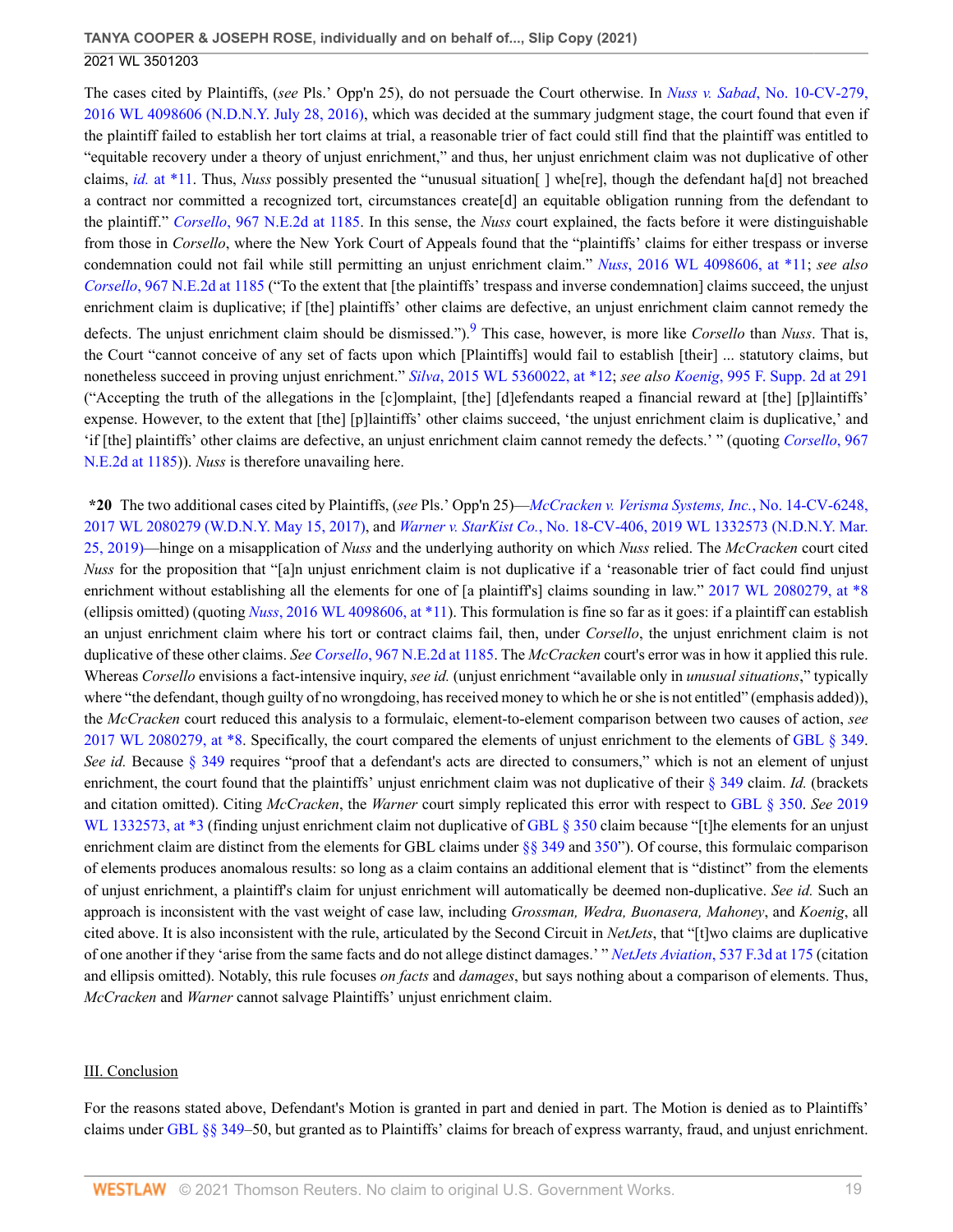Because this is the first adjudication of Plaintiffs' claims on the merits, dismissal of the express warranty, fraud, and unjust enrichment claims is without prejudice. To the extent Plaintiffs have a good faith basis for filing a second amended complaint, they must do so within 30 days of the date of this Opinion & Order. Failure to properly and timely amend will result in dismissal of these claims with prejudice. The Clerk of Court is respectfully directed to terminate the pending Motion, (Dkt. No. 22).

SO ORDERED.

### **All Citations**

Slip Copy, 2021 WL 3501203

#### Footnotes

<span id="page-19-0"></span>[1](#page-1-0) When referring to text printed on the Products' packaging, the Court will keep the original capitalization.

<span id="page-19-1"></span>[2](#page-6-0) Although the court in *Daniel* found that the product's label precluded any claim of deception, *see* [287 F. Supp. 3d at 192–93,](http://www.westlaw.com/Link/Document/FullText?findType=Y&serNum=2043906822&pubNum=0007903&originatingDoc=I50bc8ae0f9e611eb9262974acac519d1&refType=RP&fi=co_pp_sp_7903_192&originationContext=document&vr=3.0&rs=cblt1.0&transitionType=DocumentItem&contextData=(sc.UserEnteredCitation)#co_pp_sp_7903_192) it drew a distinction in this regard between alleged "misrepresentations concerning *quantitative* as opposed to *qualitative* characteristics of a product." *Id.* [at 192 n.14](http://www.westlaw.com/Link/Document/FullText?findType=Y&serNum=2043906822&pubNum=0007903&originatingDoc=I50bc8ae0f9e611eb9262974acac519d1&refType=RP&fi=co_pp_sp_7903_192&originationContext=document&vr=3.0&rs=cblt1.0&transitionType=DocumentItem&contextData=(sc.UserEnteredCitation)#co_pp_sp_7903_192). The court suggested that plaintiffs are more likely to bring a viable misrepresentation claim notwithstanding a "disclaimer"—where the claim is based on a qualitative, as opposed to a quantitative, aspect of the product. *See id.* (explaining that "[w]hen the alleged misrepresentation concerns a qualitative quality, consumers are more often forced to weigh various competing statements to tease out the truth—allowing for differing reasonable interpretations"). That is because "when the alleged misrepresentation concerns only the amount or quantity of a product, consumers, once apprised of the express accounting on the label, cannot be said to be misled." *Id.*

Although Defendant does not rely on *Daniel* when discussing the Products' allegedly immunizing disclaimer, (*see* Def.'s Mem. 14– 16), the distinction identified by the *Daniel* court would cut in Plaintiffs' favor. In the Court's view, Plaintiffs are making a claim about a qualitative aspect of the Products—that is, they argue that Defendant's labeling makes a representation about a particular *quality* of the Products, namely that they contain wine or distilled liquor. Though one could also frame the alleged misrepresentation in quantitative terms—where the claim is that the Products purport to contain an amount of distilled liquor or wine that is greater than zero—that is a more strained construction of the claim.

- <span id="page-19-2"></span>[3](#page-6-1) Moreover, Defendant neglects to note that *Daniel*, a decision from the Eastern District of New York, is directly in conflict with a case from this District, *Izquierdo v. Mondelez International, Inc.*[, No. 16-CV-4697, 2016 WL 6459832 \(S.D.N.Y. Oct. 26, 2016\)](http://www.westlaw.com/Link/Document/FullText?findType=Y&serNum=2040227997&pubNum=0000999&originatingDoc=I50bc8ae0f9e611eb9262974acac519d1&refType=RP&originationContext=document&vr=3.0&rs=cblt1.0&transitionType=DocumentItem&contextData=(sc.UserEnteredCitation)), in which the court "decline[d] to adopt [the defendant's] theory that a manufacturer of a deceptively packaged product is immune from suit so long as the package accurately lists the product's net weight and quantity[,]" *id.* at \*7. Though the *Daniel* court acknowledged *Izquierdo*, it instead relied on a previous Eastern District case that *Izquierdo* had declined to follow. *See* [287 F. Supp. 3d at 190,](http://www.westlaw.com/Link/Document/FullText?findType=Y&serNum=2043906822&pubNum=0007903&originatingDoc=I50bc8ae0f9e611eb9262974acac519d1&refType=RP&fi=co_pp_sp_7903_190&originationContext=document&vr=3.0&rs=cblt1.0&transitionType=DocumentItem&contextData=(sc.UserEnteredCitation)#co_pp_sp_7903_190) [192](http://www.westlaw.com/Link/Document/FullText?findType=Y&serNum=2043906822&pubNum=0007903&originatingDoc=I50bc8ae0f9e611eb9262974acac519d1&refType=RP&fi=co_pp_sp_7903_190&originationContext=document&vr=3.0&rs=cblt1.0&transitionType=DocumentItem&contextData=(sc.UserEnteredCitation)#co_pp_sp_7903_190) (relying on *Fermin*[, 215 F. Supp. 3d at 212,](http://www.westlaw.com/Link/Document/FullText?findType=Y&serNum=2040160038&pubNum=0007903&originatingDoc=I50bc8ae0f9e611eb9262974acac519d1&refType=RP&fi=co_pp_sp_7903_212&originationContext=document&vr=3.0&rs=cblt1.0&transitionType=DocumentItem&contextData=(sc.UserEnteredCitation)#co_pp_sp_7903_212) and concluding that, "[t]o the extent *Izquierdo* stands for the proposition that accurate disclosure of net weight and quantity can *never* cure misrepresentations arising from non-functional slack-fill under New York consumer protection laws as a matter of law, the [c]ourt disagrees with such a ruling"). Because the Court finds *Daniel* largely inapplicable here, it need not navigate this intra-Circuit dispute.
- <span id="page-19-3"></span>[4](#page-8-0) Although one might order a margarita or mojito at a bar, one would not order a "vanilla." Even at an ice cream shop, if someone asks for "vanilla," it is understood they are referring to a vanilla-*flavored* product, such as a vanilla milkshake or vanilla ice cream cone. And although consumers may of course purchase vanilla beans or vanilla extract as a standalone item, that was not the posture in any of the vanilla cases. *See, e.g.*, *Dashnau*[, 2021 WL 1163716](http://www.westlaw.com/Link/Document/FullText?findType=Y&serNum=2053334531&pubNum=0000999&originatingDoc=I50bc8ae0f9e611eb9262974acac519d1&refType=RP&originationContext=document&vr=3.0&rs=cblt1.0&transitionType=DocumentItem&contextData=(sc.UserEnteredCitation)).
- <span id="page-19-4"></span>[5](#page-8-1) In *Rivas*, the court dismissed the plaintiff's claim for lack of subject matter jurisdiction. *See* [2020 WL 4287272, at \\*4.](http://www.westlaw.com/Link/Document/FullText?findType=Y&serNum=2051536486&pubNum=0000999&originatingDoc=I50bc8ae0f9e611eb9262974acac519d1&refType=RP&originationContext=document&vr=3.0&rs=cblt1.0&transitionType=DocumentItem&contextData=(sc.UserEnteredCitation)) However, it briefly addressed the merits of the claim to determine whether to grant leave to amend. *See id.* [at \\*4–6.](http://www.westlaw.com/Link/Document/FullText?findType=Y&serNum=2051536486&pubNum=0000999&originatingDoc=I50bc8ae0f9e611eb9262974acac519d1&refType=RP&originationContext=document&vr=3.0&rs=cblt1.0&transitionType=DocumentItem&contextData=(sc.UserEnteredCitation))
- <span id="page-19-5"></span>[6](#page-12-0) Accurately quoted, *Daniel* states that §§ 349–50 "require an additional finding that a reasonable consumer in like circumstances would consider the *mis*representation *material*." [287 F. Supp. 3d at 189–90](http://www.westlaw.com/Link/Document/FullText?findType=Y&serNum=2043906822&pubNum=0007903&originatingDoc=I50bc8ae0f9e611eb9262974acac519d1&refType=RP&fi=co_pp_sp_7903_189&originationContext=document&vr=3.0&rs=cblt1.0&transitionType=DocumentItem&contextData=(sc.UserEnteredCitation)#co_pp_sp_7903_189) (first emphasis added).
- <span id="page-19-6"></span>[7](#page-13-0) The Court need not reach Defendant's arguments regarding Plaintiffs' allegations that the Products violate federal regulations. (*See* Def.'s Mem. 16–18; FAC ¶¶ 61–69.) Plaintiffs make clear that they "are not bringing a cause of action under the federal alcohol labeling regulations and regulatory guidance." (Pls.' Opp'n 10 n.7.) In concluding that Plaintiffs have adequately alleged a materially misleading representation, the Court has not relied on Plaintiffs' assertions regarding Defendant's alleged violations of federal regulations. (*See* FAC ¶¶ 61–69.) To the extent the Court discussed these regulations *supra*, it was only to point out that Plaintiffs' misrepresentation claims are not inconsistent with these regulations.